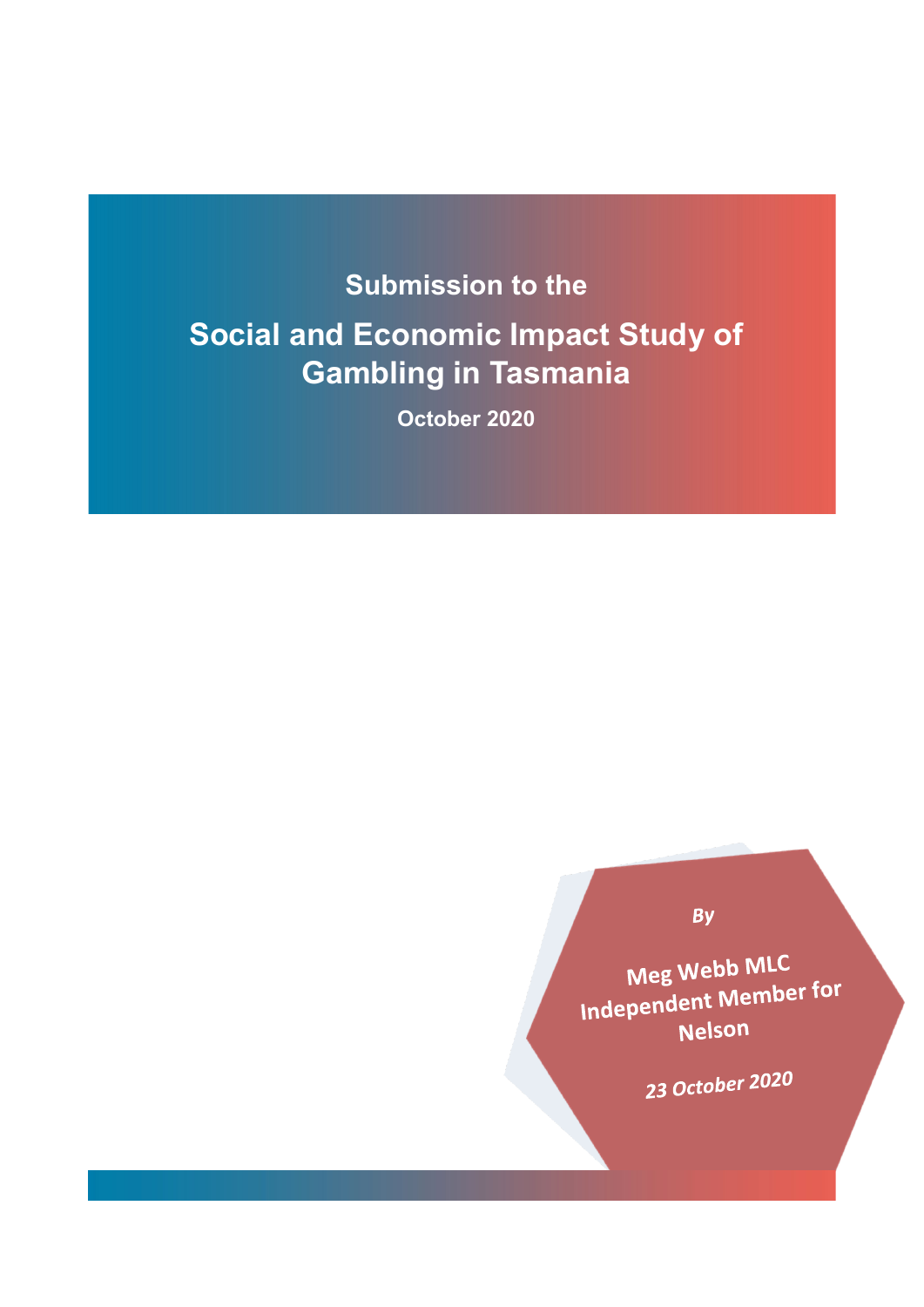# Contents

| Appendix A. M. Webb MLC - Parliamentary questions put to Government on the topic of gambling  24 |
|--------------------------------------------------------------------------------------------------|
| Rebuild Tassie with Less Pokies Harm - petition from Meg Webb MLC 33<br>Appendix B.              |
|                                                                                                  |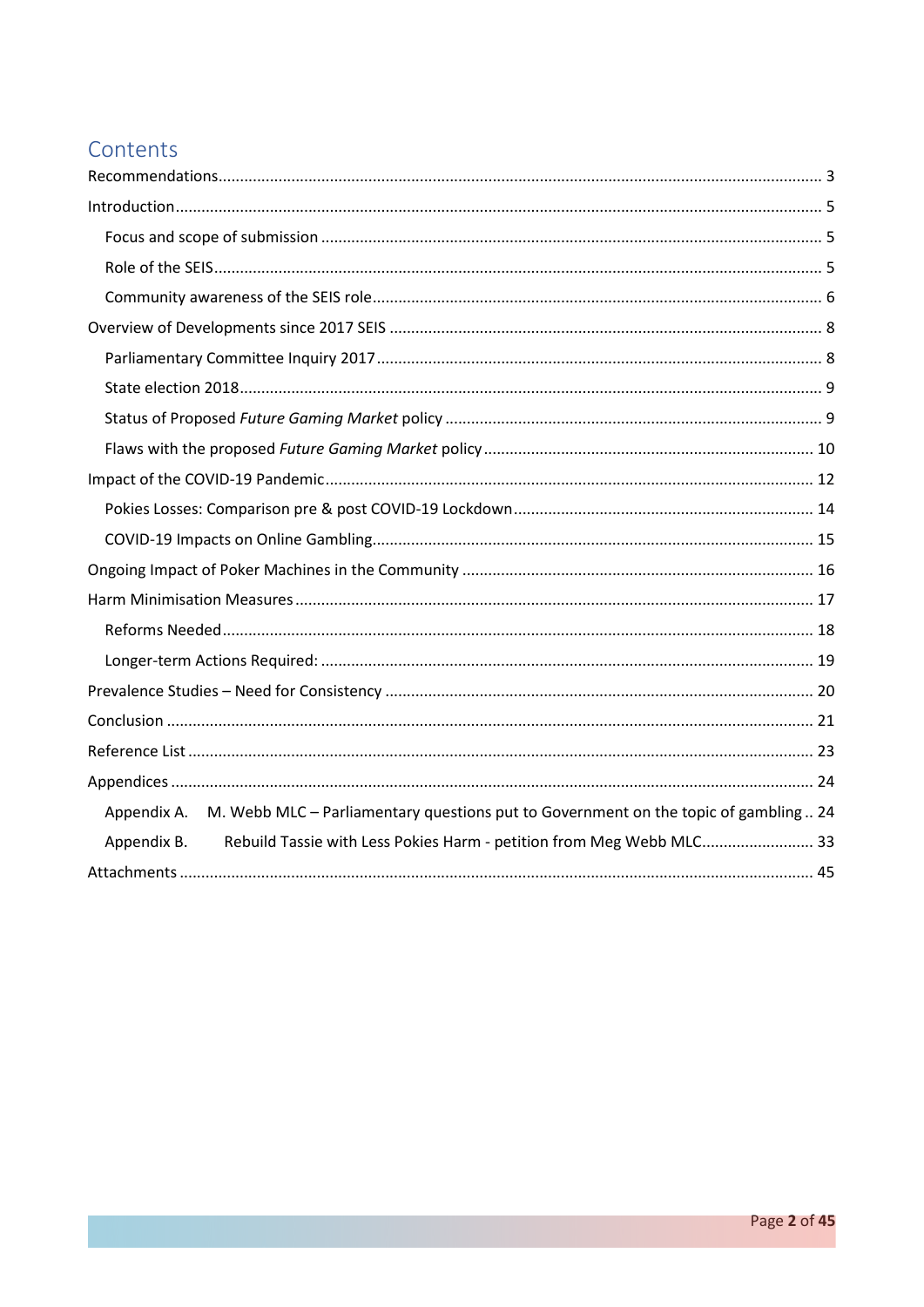# <span id="page-2-0"></span>**Recommendations**

- **That the current legislated regime stipulating a SEIS is undertaken every three years be maintained, and** further that the public consultation process for each study is widely and appropriately promoted throughout the Tasmanian community including, but not limited to, state government public notices published in each of the three major state newspapers.
- That a response be provided by the Tasmanian Gaming Commission in relation to this current and all future iterations of the SEIS, with such responses becoming the appropriate basis for effective policy development by the government of the day.
- **That comprehensive modelling of the social and economic impact of the proposed Future Gaming Market** policy is undertaken and publicly released as a matter of urgency, and prior any further steps to formalise the new model.
- That an independent study is undertaken on the impact of economic and public health crises on gambling behaviour and contributing factors for the purpose of informing and developing an appropriate best practice and evidence-based framework for future gaming venue access public policy responses in the event of any further similar crises which may result in the provision of economic relief, including but not limited to financial stimulus payments;
- **•** Dedicated impact analysis of gaming impacts upon the community's financial and health well-being during the pandemic and post-pandemic recovery period needs to be undertaken.
- Develop a standardised prevalence study methodology to enable clear and direct comparison and contrast of key indicators between each successive Social and Economic Impact study, including an indication of the expected level of underestimation.
- Incorporate public policy benchmarks as a standardised feature consistent from one SEIS to the next, mapping whether successive SEIS' recommendations have been implemented partially, in full or not at all.
- Immediately introduce maximum \$1 bet limits on all poker machines within the state.
- **Immediately slow poker machines spin speed setting to six seconds, as recommended by the Tasmanian** Liquor and gaming Commission.
- Introduce lower maximum jackpots and higher return to player rates. Consideration and expert advice to be provided by the TLGC on an appropriate level for each of these features which would facilitate identified harm minimisation outcomes.
- Introduce and enforce ID checks to facilitate effective self-exclusion, and apply higher penalties for venue breaches of self-exclusion schemes. Support this measure by requiring single points of entry for gaming rooms.
- **Mandate restriction of gaming room opening hours to be noon-midnight, or not more than 12 hours in** each 24-hour period.
- **Undertake a dedicated independent inquiry into the social and economic immediate and long-term** impacts of gambling accessibility during COVID pandemic conditions.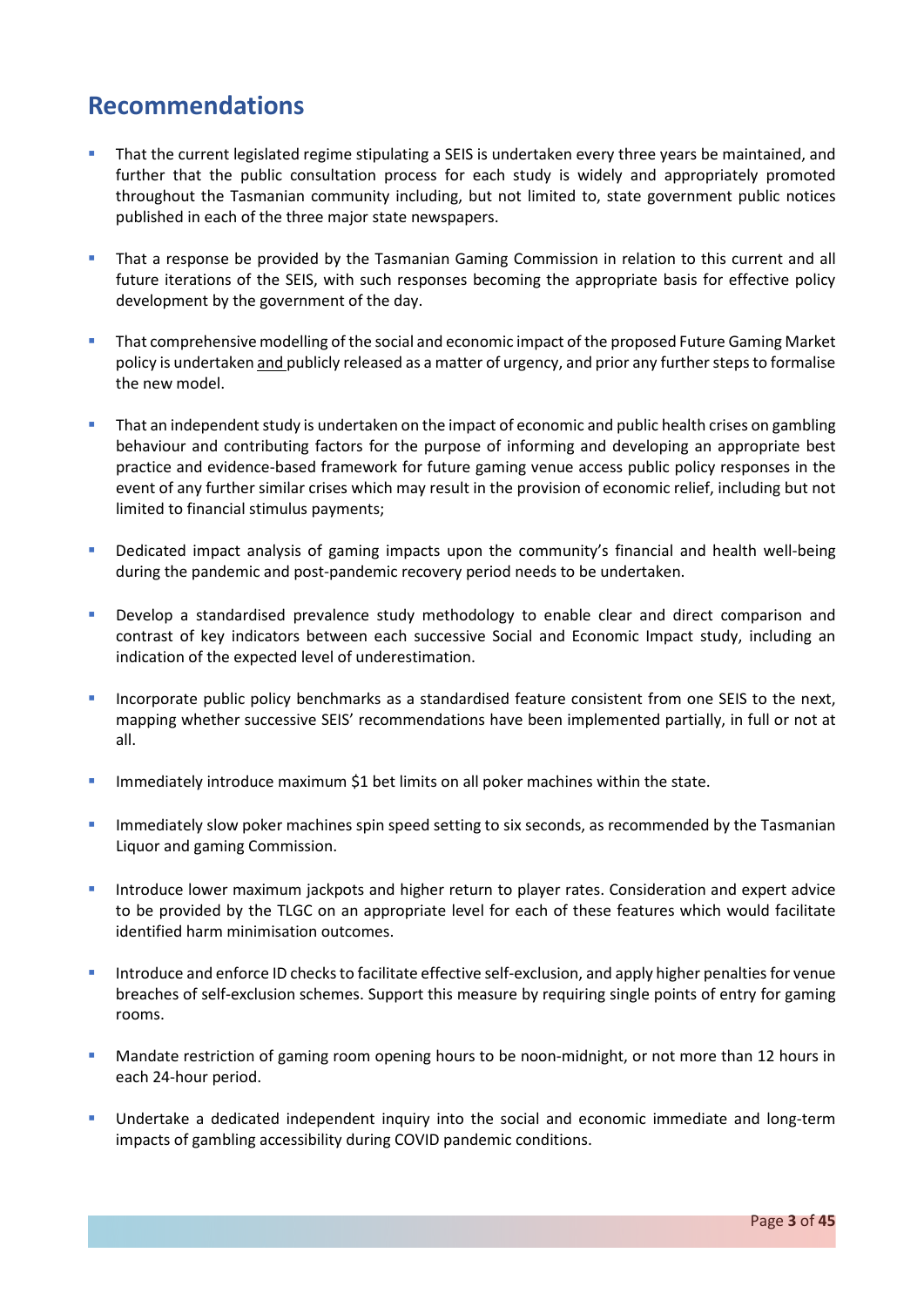**Transition to pokies-free communities - remove poker machines from hotels and clubs at the expiration** of the current Deed is the most effective harm minimisation measure, and then located only in casino environments where greater consumer protection can then be put in place around them.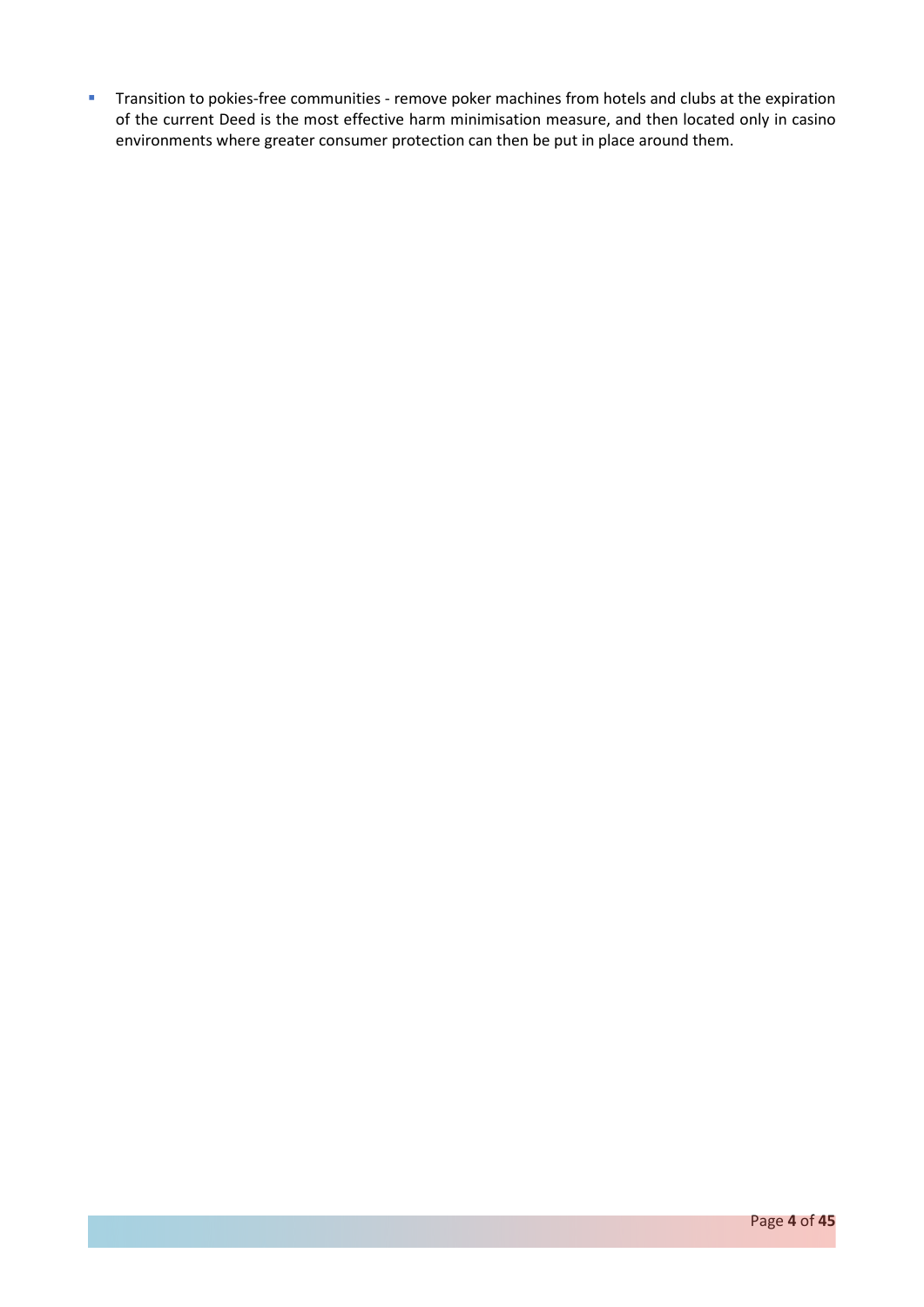# <span id="page-4-0"></span>**Introduction**

### <span id="page-4-1"></span>Focus and scope of submission

The fifth Social and Economic Impact Study of Gambling in Tasmania (SEIS) occurs at a crucial and critical time in the state's gambling policy development.

In particular, since the last SEIS undertaken in 2017 (scheduled for release in December 2017, but released in January 2018), Tasmania has had a state election campaign in the lead up to which, and during, the issue of poker machines policy reform received almost unprecedented attention as an election issue.

Since the 2018 state election, the Tasmanian government has moved on implementing its Future Gaming Market policy which seeks to have a new regulatory model in place from the 1 July 2023. There are grave concerns that the intent of this policy is to entrench poker machines into the Tasmanian community landscape while modifying the regulatory environment, particularly the abolishment of the poker machine single licence arrangements. However, progress on this new regulatory model has been stalled due to the COVID-19 pandemic.

The pandemic has clearly had an impact on local gambling trends and habits, as well as the broader hospitality sector. Additional to the immediate and long-term challenges wrought upon the local economy, businesses and employment, the pandemic has also exacerbated conditions and vulnerabilities experienced by those with gambling problems and presented circumstances of increased risk of Tasmanians newly developing gambling problems.

It is crucial that a thorough and rigorous assessment is undertaken of the immediate and potential long-term impacts Covid-19 poses for Tasmanian gamblers, particularly those within the non-recreational categories. This assessment must be completed and any reforms and recommendations it generates by put in place before finalisation of the new regulatory regime as outlined in the Future Gaming Market policy.

The Tasmanian gambling industry consists of a range of gambling activities including casinos, keno, race and sports betting as well as minor activities including raffles and bingo. All these activities warrant ongoing scrutiny and regulation however detailed examination of these forms of gaming are beyond the scope of this submission.

In contrast, the ongoing impact of electronic gaming machines (EGMs) otherwise referred to as poker machines and pokies, continue to be the main area of ongoing community concern, impact and controversy across Tasmania, and as such forms the main focus of this submission.

### <span id="page-4-2"></span>Role of the SEIS

An independent review of the social and economic impact of gambling across Tasmania is required every three years, under the *Gaming Control Act 1993*. This initiative was recommended in 2002, with the first SEIS delivered in 2008.

Although it covers all forms of gambling currently operating in the state, the historic catalyst for this legislated requirement for an independent review process were community concerns over the negative impact of poker machines upon Tasmanians' social and economic health. Importantly the SEIS process provides an important feedback loop between the community, industry stakeholders and policy makers in government.

Obviously, the findings and recommendations of the SEIS are not prescriptive but are dependent upon the government of the day for implementation and action. As such, each study risks being yet another report placed on a dusty shelf and forgotten, particularly should findings and recommendations challenge the priorities of the government of the day.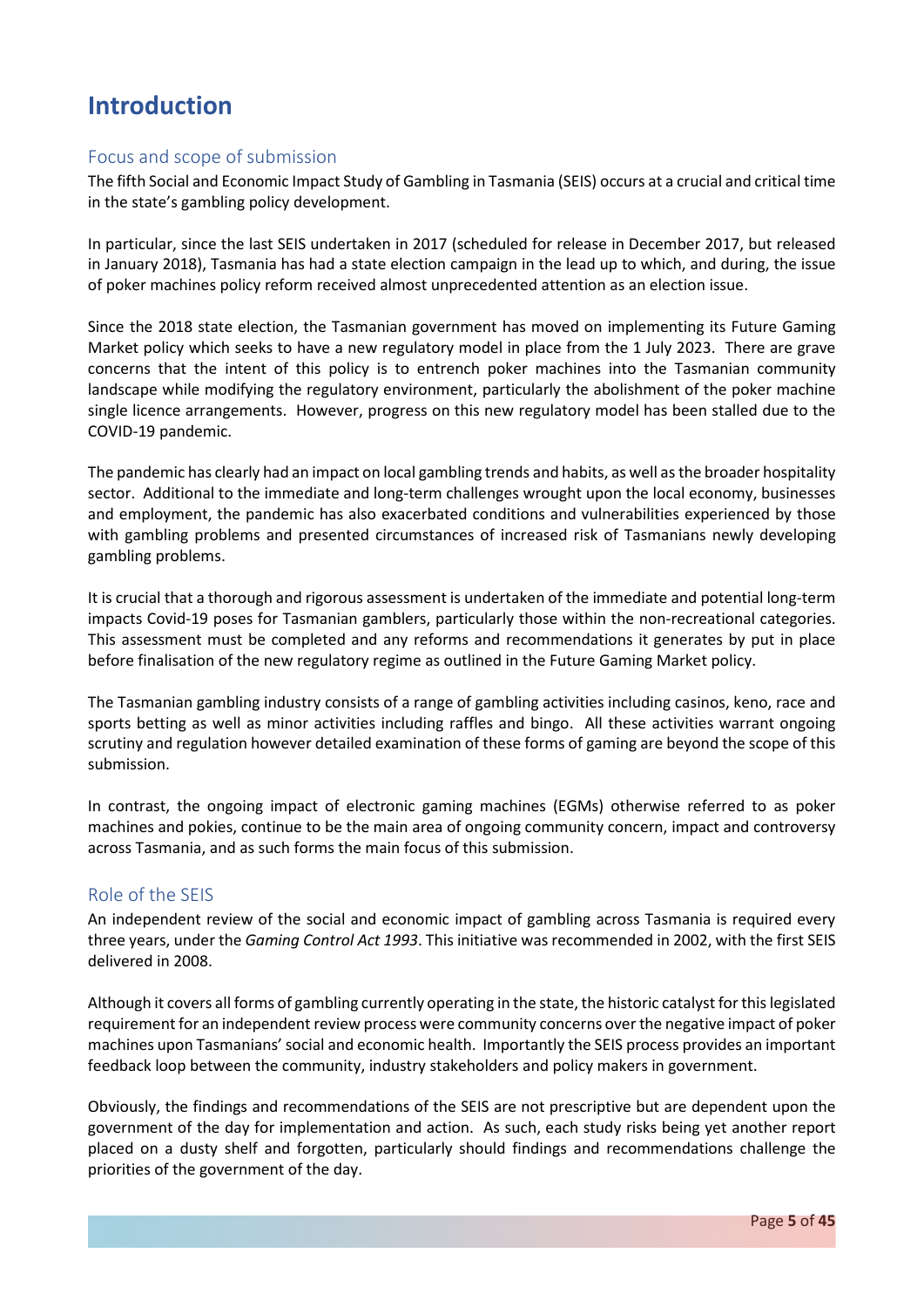Standardised prevalence study components and implementation benchmarks would assist in providing a clearer evaluation mechanism for the community and other stakeholders from one study to the next.

In response to the 2008 SEIS, the then state Treasurer directed that the Tasmanian Gaming Commission prepare a *Policy Response Paper* [\(https://www.treasury.tas.gov.au/Documents/TGC-SEIS-Report.pdf\)](https://www.treasury.tas.gov.au/Documents/TGC-SEIS-Report.pdf) to:

*"...review the findings of the (SEIS) report and provide the Government with advice on an appropriate policy response to best address the issue of problem gambling, those at risk of developing a gambling problem, and consumer protection in Tasmania."* 

In this paper, released in October 2008, the Tasmanian Gaming Commission presented ten key findings, and summarised its view as follows:

*"The TGC acknowledges that the evidence base available is incomplete and not based particularly in Tasmanian circumstances. However the TGC is firmly of the opinion that there is enough evidence available to strongly suggest that:* 

- *problem gambling is a significant issue here in Tasmania;*
- *the number of problem gamblers is underestimated;*
- *EGMs are the most dangerous mode of gaming especially for those individuals most likely to become problem gamblers;*
- *such gamblers contribute disproportionately to EGM turnover and losses;*
- *there are a range of policy options available to Government that would result in interventions that would reduce the losses of problem gamblers;*
- *recreational gamblers may well be more tolerant of additional interventions than has been implied by some parties – particularly if they are aware of the reasons behind them; and*
- a secondary result of such interventions would be a decline in the profitability of the gaming industry *and gambling tax revenue to Government."*

The paper reviewed the harm minimisation and consumer protection measures in place in Tasmania at that time and assessed those which had the potential to be enhanced. Further, the opportunity to enhance each of these identified measures was assessed against a range of considerations including: impact on recreational gamblers, impact on industry, cost, timeframe, and action.

While there is little indication that this 2008 Policy Response paper had significant influence on the policy of the government of the day relating to gambling or poker machines, it remains a valuable piece of independent, local, expert advice. It would be appropriate for such a response to be provided by the Tasmanian Gaming Commission in relation to this current and all future iterations of the SEIS, and for such responses to become the appropriate basis for effective policy development by the government of the day.

#### <span id="page-5-0"></span>Community awareness of the SEIS role

Given the significance of the tri-yearly SEIS in providing a community feedback loop, a relatively current status report of key gaming indicators, as well as an independent assessment of Tasmania's gaming and gaming regulatory status to help inform the development of public policy in this area, it was alarming to see a suggestion made to the 2017 Parliamentary Committee Inquiry on Future Gaming Markets to extend the period between successive SEIS processes on the spurious grounds of a lack of community interest and/or involvement.

Despite flagging this consideration, the Parliamentary Inquiry Final Report (2017) did also state evidence supports the continuation of the SEIS, and specifically recommended that, *"the next review should be conducted in a timely fashion to inform policy making in 2023*" (pg 14.)

Given this recommendation and acknowledgement of the important role this SEIS process should have in informing public policy decisions currently in pandemic-induced abeyance as well as the 2023 deadline, the lack of public promotion of this study's public consultation period is concerning.

It is worth placing on the public record that contrary to standard practice when promoting a state government public consultation process, the Saturday Public Notices advertisement was only placed in one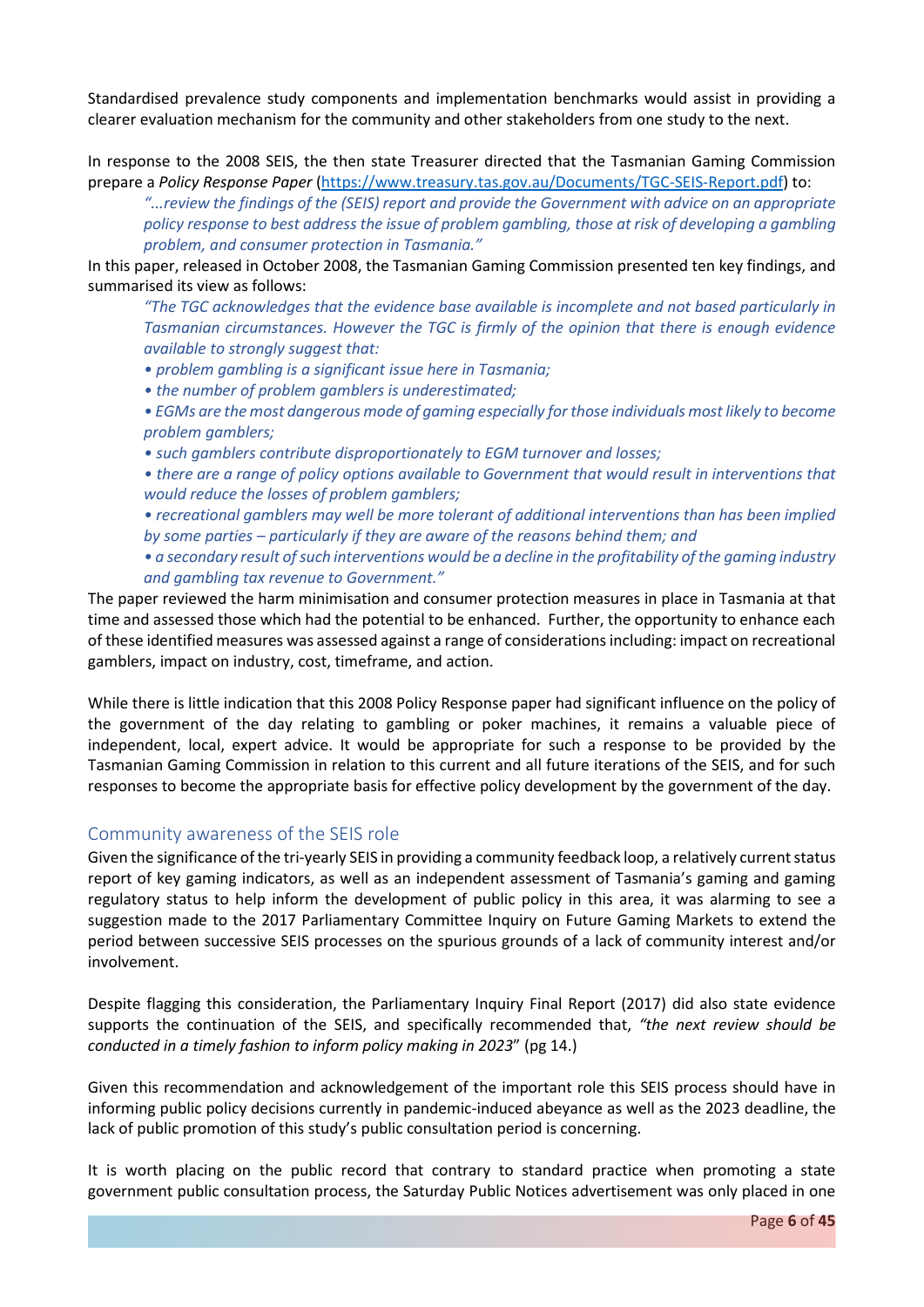of the three state newspapers, *the Mercury* which is the predominate outlet in the state's south. Normally, standard procedure would be for the same Public Notice to also appear in the north-west's *Saturday Advocate* newspaper, and the north-eastern *Saturday Examiner* newspaper. Despite journalists asking why the two northern outlets were omitted from the government's promotional material, to date an explanation is yet to be forthcoming (*Examiner*, 7 Sept 2020).

Nor did the state government issue a media release or make any public statement drawing attention to the fifth SEIS and the public consultation process and timeframe. In contrast, government media releases have been issued to promote the respective public consultation processes for draft legislation, grants schemes, state government strategies and recently feedback invited on the new Bridgewater Bridge.

Given approximately 150 submissions were received by the 2017 Parliamentary Committee Inquiry into Future Gaming Markets, and over 50 organisations were represented during the public hearings (2017 Final Report: pg 4), there is clearly an ongoing community and stakeholder interest in the state's gaming regime, especially where it relates to pokies.

It may be, that had the public consultation period for the SEIS received the standard promotion by state authorities, an increased number of submissions may have been made, and also from a broader crosssection of the community. Hopefully this year's failure to advertise in all three major state newspapers will not be repeated for future studies, but it is important to take this opportunity now to reiterate the SEIS can only fulfil its purpose to provide a feedback loop between those directly affected by gaming, particularly pokies, and those working to establish an accurate and meaningful status assessment, should the community be made aware of the public consultation process in a timely manner.

I urge a return to the standardised practice of the state government placing a public notice advising of the commencement of each SEIS in all three of the state's major newspaper outlets, as a bare minimum.

To reiterate, this submission to the fifth SEIS will not attempt to address all matters relating to, nor all modes of, gambling within the state. Instead it will focus on key areas reflecting primary areas of community concern, and where public policy is the most contested and contentious.

Thank you for the opportunity to contribute to this important gambling social and economic impact study,

#### **Meg Webb MLC**

#### **Independent Member for Nelson**

#### *Recommendations*

- **That the current legislated regime stipulating a SEIS is undertaken every three years be maintained, and** further that the public consultation process for each study is widely and appropriately promoted throughout the Tasmanian community including, but not limited to, state government public notices published in each of the three major state newspapers.
- That a response be provided by the Tasmanian Gaming Commission in relation to this current and all future iterations of the SEIS, with such responses becoming the appropriate basis for effective policy development by the government of the day.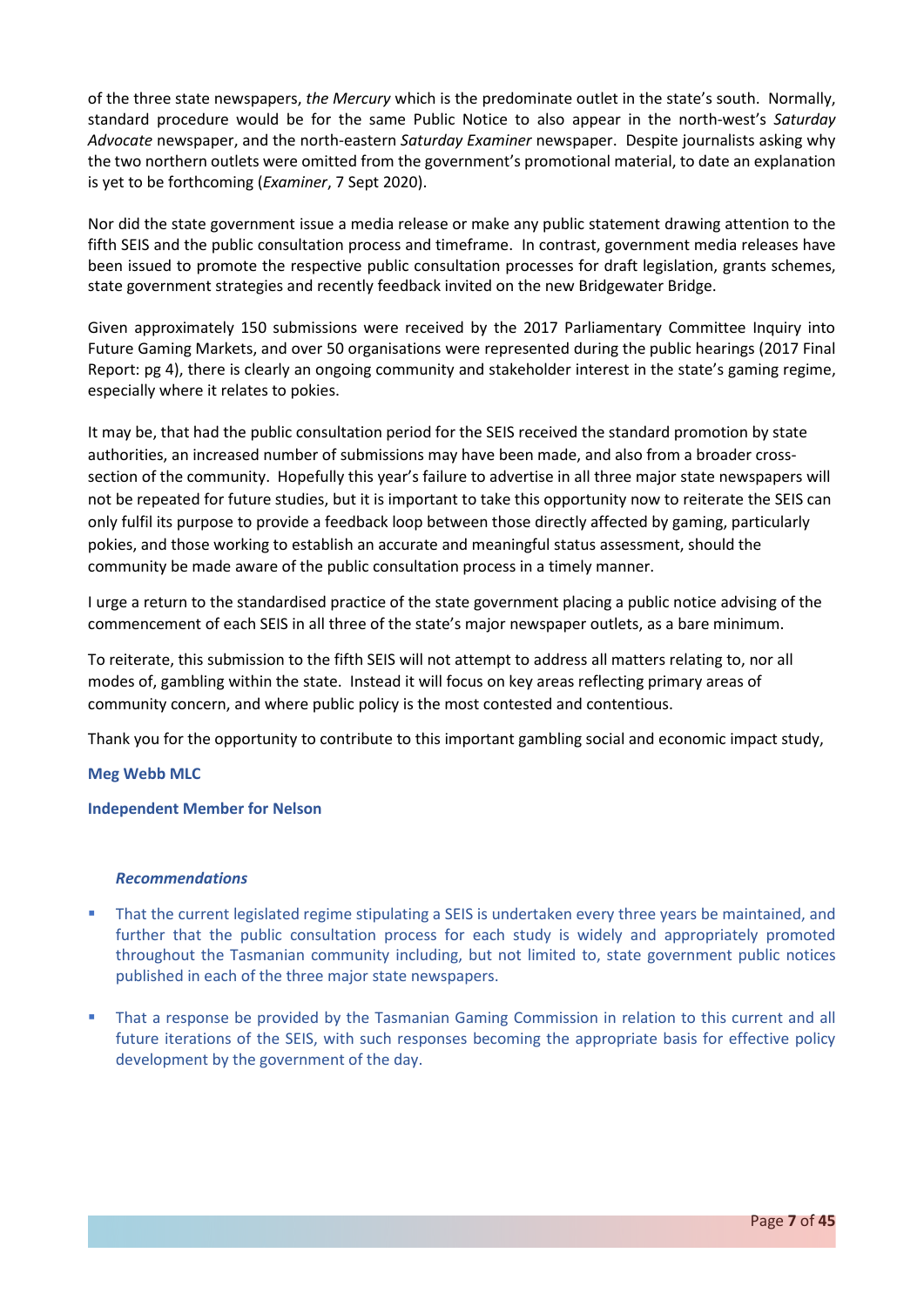# <span id="page-7-0"></span>**Overview of Developments since 2017 SEIS**

The fourth SEIS was undertaken in 2017 and scheduled for public release in December of that year.

However, it was not released until the 17<sup>th</sup> of January 2018. In the interim the-then Hodgman Liberal state government announced its new *Future Gaming Markets* policy on the 9th of January. There is no obvious indication that the fourth SEIS's findings or recommendations influenced the government's new policy.

On the 28<sup>th</sup> of January, then-Premier Will Hodgman called an election for the 3<sup>rd</sup> of March 2018. Unsurprisingly public attention was then diverted to the election campaign and the different political parties' respective gaming and pokies policy platforms, including the incumbent government's newly released *Future Gaming Markets* policy.

Unfortunately, public scrutiny and consideration of the fourth SEIS fell between the gaps of these events.

### <span id="page-7-1"></span>Parliamentary Committee Inquiry 2017

As stated above, a Joint House Parliamentary Committee Inquiry on Future Gaming Markets was established in August 2016, with its final report tabled in Parliament on the  $17<sup>th</sup>$  of October 2017.

The impetus for this Parliamentary Inquiry was the examination of the 2016 'Hodgman Liberal Government post-2023 Gaming Structural Framework', with the inquiry's terms of reference including structural reform of the industry post-2023 (expiry date of the current Deed between the Crown and Federal Group detailing the latter's single licence arrangement for poker machines), and an assessment of options for the development of potential market-based mechanisms, including tender, for the operation of pokies in pubs and clubs.

The Inquiry's final terms of reference included, amongst other considerations, community attitudes and aspiration relating to the Tasmanian gambling industry with a particular focus on the location, number and type of poker machines in the state; and a review of harm minimisation measures. It also included a specific reference point regarding a review of the Tasmanian Social and Economic Impact Studies findings.

Racing was considered outside the Committee's scope, while online gaming was only considered in a limited context.

Significantly the Final Report of the Parliamentary Committee Inquiry states that of the 148 submissions received the majority raised community objections to EGMs (pokies) located in hotels and clubs across local communities. Those submitting such concerns were individuals as well as organisations including Local Councils such as Hobart City Council, Brighton and Glenorchy, Neighbourhood Houses Tasmania, TasCOSS, Anglicare, Relationships Australia, Mission Australia and others.

Other recurrent themes in the majority of submissions include concern that the post-2023 Gaming Structural Framework's focus on developing alternative pokies licencing mechanisms to operate pokies outside the casinos will do little to improve or ameliorate the impact pokies have upon the community, and the need for further evidence-based harm minimisation measures.

While there is little point in summarising the entire, and publicly available, inquiry report here, for the purposes of this submission there are two critical points for consideration:

1) That despite the initial government impetus behind the Joint Parliamentary Committee Inquiry being the 2016 'Hodgman Liberal Government post-2023 Gaming Structural Framework', and hence most of the public submissions and committee deliberations focused upon this Framework, the government subsequently abandoned this policy and instead adopted the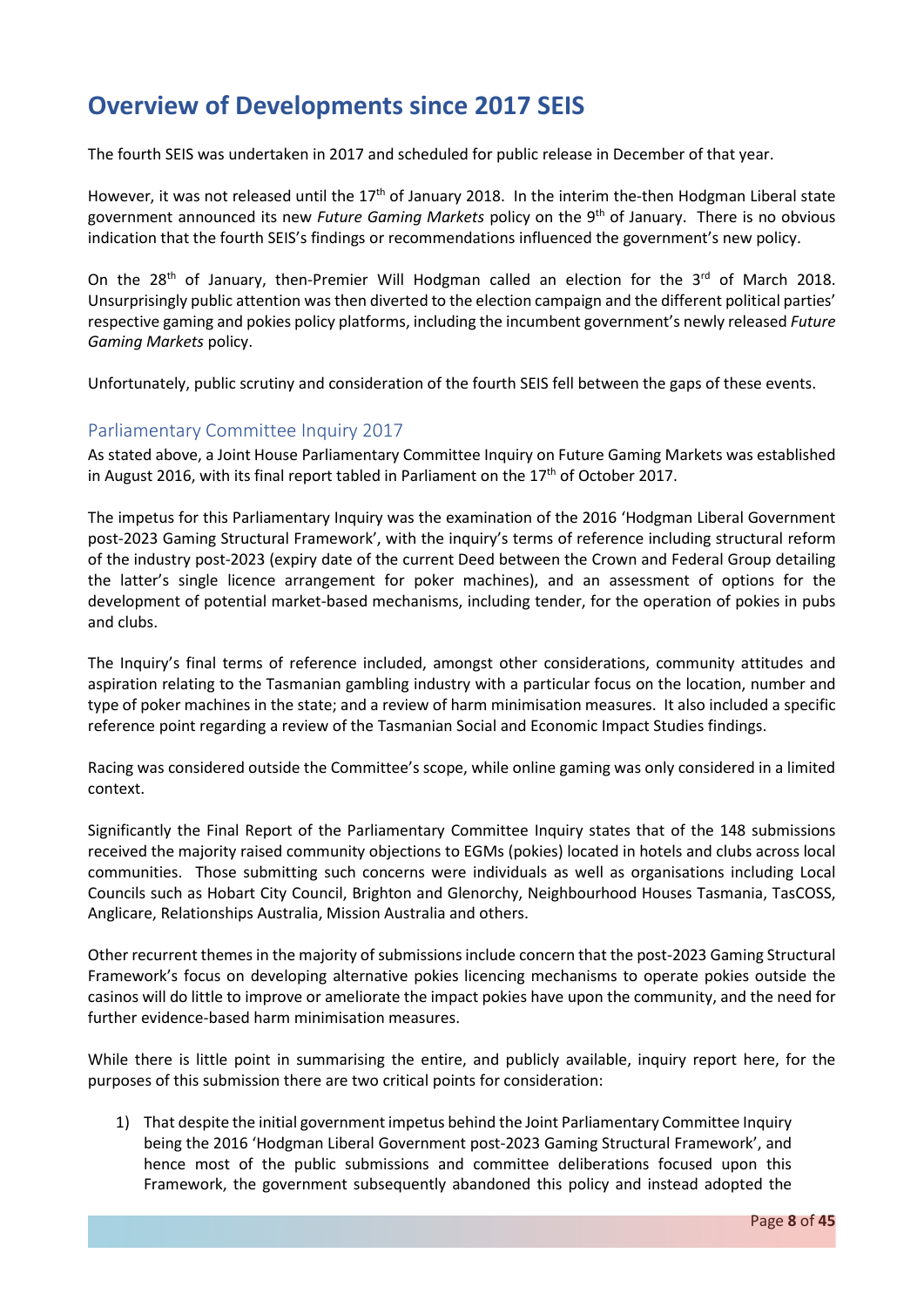current Future Gaming Markets model barely three months before the 2018 state election was called.

This subsequent model is almost identical to the proposal by Federal Group and the Tasmanian Hospitality Association (THA) submitted as a supplementary submission late in the Parliamentary Committee Inquiry process on the final day of hearings (18 August 2017). The Committee's Final Report states: *"The Committee has had insufficient time to complete a thorough investigation and consultation on the Federal/THA proposal"* (2017: pg 19).

Thus it is important to recognise that the government's current Future Gaming Markets model has not been subjected to thorough deliberations and scrutiny of the Joint Parliamentary Inquiry, despite its last-minute 'unveiling' at the end of that process; and

2) It is useful to note the majority of the 148 submissions focused upon ongoing concerns over the negative social and economic impacts of pokies in Tasmania's hotels and clubs; and the inadequacy of current harm minimisation measures.

### <span id="page-8-0"></span>State election 2018

As mentioned previously, gaming policy, particularly that pertaining to poker machines in the community, dominated the public campaign space in the lead up to the formal state election campaign and throughout the campaign.

Two months after the tabling of the Joint Parliamentary Committee inquiry discussed above, the Tasmanian Labor Party announced in December 2017 its new gambling policy to remove pokies from pubs and clubs by 2023, marking for the first time an end to the previous bipartisan approach to pokies shared with the Liberal party. This meant that with the Tasmanian Greens' long-established policy to roll back pokies from pubs and clubs, two of the three main parties with parliamentary representation supported the removal of pokies from the community.

In response, a 'Love your Local' campaign undertook an extensive blanketing advertising campaign in support of retaining the status quo. Federal Group, the current monopoly licence holder of Tasmanian poker machines, later admitted to supporting this pro-pokies campaign, along with industry group the Tasmanian Hospitality Association.

In January 2018 the Liberal government both released its out-of-the-blue adoption of the Federal/THA gaming policy, currently known as the Future Gaming Market policy, then 19 days later called the state election.

Long after the election campaign, and the return of the Liberal government, the annual Australian Electoral Commission (AEC) electoral donation disclosures revealed that the gambling industry donated over \$400, 000 to the Liberal party prior the election. In the absence of a state based political donation disclosure scheme, Tasmanians rely solely on the AEC annual returns to provide any transparency on such donation practices.

Electoral and political donation reform is beyond the scope of the SEIS, however it is worth noting that the current deficient state disclosure regime forms part of the policy environment impacting upon the public debate and public policy formation in Tasmania.

### <span id="page-8-1"></span>Status of Proposed *Future Gaming Market* policy

The implementation of the state government's *The Future of Gaming in Tasmania* (Future Gaming Markets) policy is currently stalled due to the COVID-19 pandemic.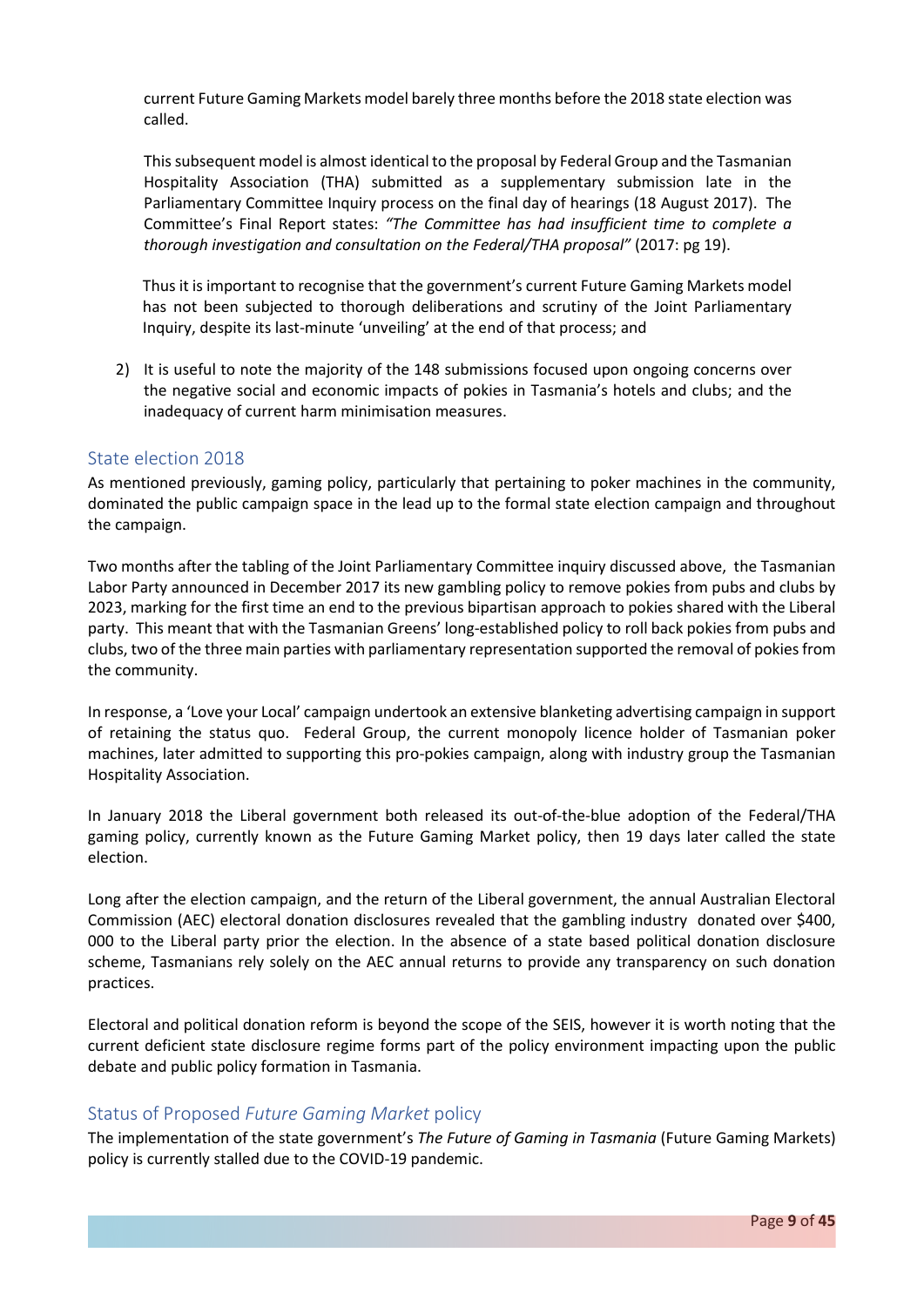In February 2020 a consultation paper was released with the period for feedback on the implementation framework of the proposed new regulatory model closing on the  $18<sup>th</sup>$  of March this year.

Normally, submissions received would be made public by the department posting them online. However, on the 28th of March the government announced that implementation of the gaming industry reforms will be deferred in the wake of the pandemic, and that public release of submissions received may also be delayed. At the time of writing, no further update has been provided, and the submissions remain out of the public domain.

Even prior the pandemic disruption, the government's proposed new policy has received scarce scrutiny.

This SEIS process presents the first opportunity for a rigorous and independent assessment of the proposed new regulatory model and its implications. As discussed above, the Federal Group/THA submission to the 2017 Parliamentary Committee inquiry, which appears to be the blueprint for the government's new policy, was presented too late for that forum to analyse it adequately.

Further, it is arguable the February 2020 Consultation paper sought to narrow the nature of 'relevant' feedback by stipulating that only feedback on the **application** of the policy would be considered, not an examination of the policy or model per se.

### <span id="page-9-0"></span>Flaws with the proposed *Future Gaming Market* policy

To date, there has not been any explanation provided for the government's previous commitment for post-2023 rights to operate pokies in pubs and clubs to be "allocated and priced by a market-based mechanism, such as a tender".

Instead of a market-based price for licences, the government's policy is now to provide free licences to venues currently already hosting poker machines, contrary to advice from both Treasury and the Tasmanian Liquor and Gaming Commission (TLGC). Federal Group would retain control of pokies in casinos and the 12 hotels owned by that company.

In a letter to the 2017 Parliamentary Committee, the TLGC Chair critiqued the Federal/THA industry proposal, as it was then, raising concerns that is did not reflect the promised competitive market-based process. Crucially the TLGC identifies that a competitive process would not only provide all potential industry operators a chance to enter the market, but that significantly, it would also facilitate the testing of the market for the introduction of best-practice harm minimisation measures such as mandatory pre-commitment. In contrast, "the proposed model does not provide any enhanced harm minimisation initiatives that would protect vulnerable people EGM use" (2017 Final Report, Appendix D).

In October last year, I tabled the following question in the Tasmanian Legislative Council:

In the Premier's evidence to the Joint Select Committee into Future Gaming Markets and as set out in the Hodgman Liberal Government's Post-2023 Gaming Structural Framework, it states that 'The right to operate poker machines post 2023 will be allocated and priced by a market-based mechanism, such as a tender', and also that 'Hotels and clubs that had machines in place in March 2016 will not require any form of retrospective approvals.'

QUESTION (1) How will a market-based mechanism apply to hotels and clubs that currently have poker machines?

QUESTION (2) Will all hotels and clubs pay a licence fee for their right to operate poker machines?

QUESTION (3) (a) How many individual licenses will potentially be allocated to hotels and clubs under this proposed model?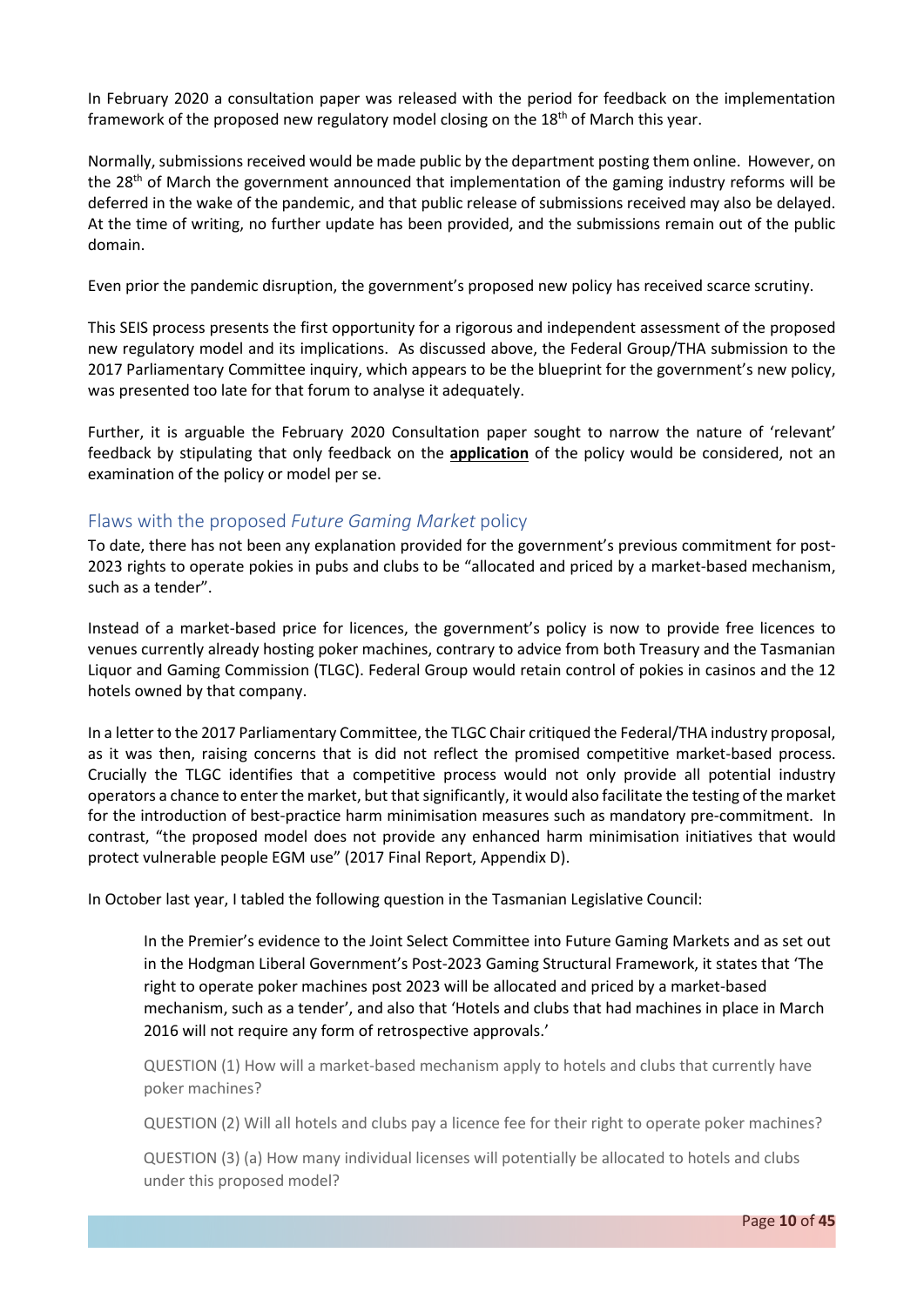QUESTION (3)(b) Will a licence be required for each individual location or will companies who own multiple venues apply for one licence to operate across those multiple locations?

QUESTION (4) What is the estimated market value of each of these individual licences and what is their combined market value?

QUESTION (5) What economic modelling has been done or commissioned by the Government on the overall impact on the Tasmanian economy of the proposed new licensing arrangements?

In the joint Tasmanian Hospitality Association/Federal Group submission to the Joint Select Committee into Future Gaming Markets, the industry stated that its modelling estimated that each poker machine venue would be worth, on average, over \$1.5 million more under direct licensing (assuming a total state tax take of 38 per cent).

QUESTION (6) Given the tax take stated in the THA/Federal Group submission to the Joint Select Committee into Future Gaming Markets is almost exactly the same as that set out in the Liberal Party's election policy under the direct licensing plan, can the Treasurer confirm whether the industry estimated figure of an increase in value of \$1.5 million for each poker machine venue accords with Treasury modelling?

#### To which the government responded:

**ANSWERS (1) to (3)** The Government's Future of Gaming in Tasmania – FGM – policy, released in February 2018, replaced the Post-2023 Gaming Structural Framework and was informed by the outcomes of the Joint Select Committee on Future Gaming Markets. [*Note: the Committee's Final Report specifically stipulates it was unable to thoroughly analyse the Federal/THA proposal – my comment*]

The FGM policy establishes, amongst other things, the structural framework for electronic gaming machine – EGM – operation in hotels and clubs from 1 July 2023. This includes licensing the right to operate EGMs in hotels and clubs on an individual venue operator model and going to market for the licence to monitor the network of EGMs in hotels and clubs. There are currently 93 licensed hotels and clubs with EGMs.

The Government has established a dedicated Future Gaming Market project team to manage the significant and complex restructure of the gaming industry, which will require legislative amendments to implement. The details of the new regulatory model are under development and will be reflected in legislation to amend the Gaming Control Act 1993.

Due to the complexity of the legislative amendments required to implement the FGM policy, and the need to appropriately consult on these amendments, the Government does not intend to introduce legislation any earlier than March 2020.

**ANSWERS (4) to (6)** The Future Gaming Market project team is continuing to undertake the significant and complex work associated with implementing the Government's FGM policy, including the development of licence fees, tax rates and licence terms. Government has not yet settled on the licence fees, tax rates or licence term that will apply to hotels and clubs under the FGM policy and **therefore no modelling is currently available** [*emphasis mine*].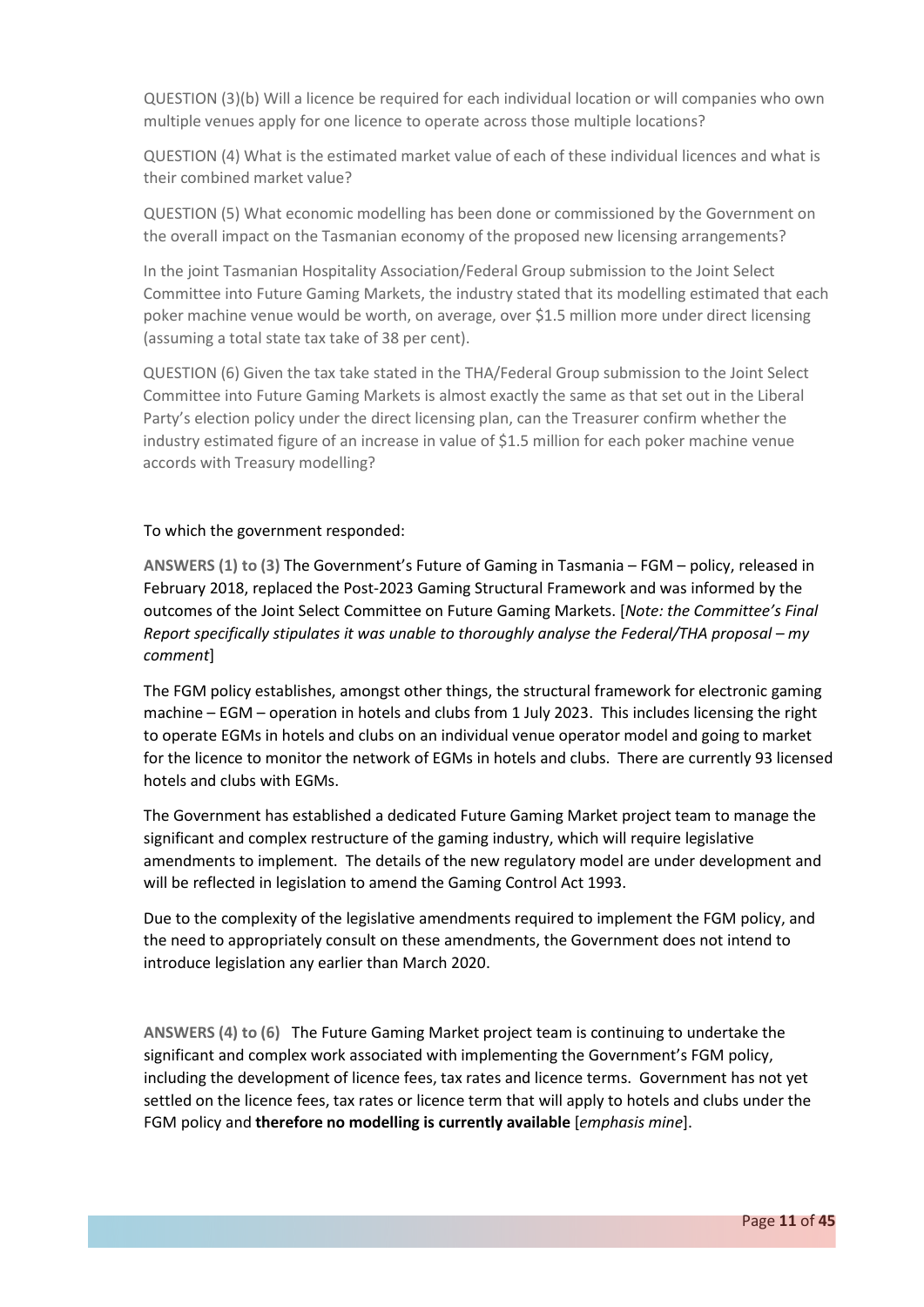The proposed Future Gaming Markets is clearly rushed, ill-conceived, is contrary to Treasury and TLGC advice, and places vested industry interests above the interests and well-being of Tasmanians.

The legislating of this flawed industry-driven model risks locking in further decades of pokies-induced harm upon Tasmanians, their families and local businesses.

#### *Recommendation*

**That comprehensive modelling of the social and economic impact of the proposed Future Gaming** Market policy is undertaken and publicly released as a matter of urgency, and prior any further steps to formalise the new model.

# <span id="page-11-0"></span>**Impact of the COVID-19 Pandemic**

The March 2020 lockdowns in response to the COVID-19 pandemic provided a reprieve to poker machine vulnerable Tasmanians, their families and also those local businesses providing essential services such as groceries.

The state government closed all gaming venues on 23 March this year, reopening gaming venues on 26 June despite calls to keep them closed.

#### **Snapshot of COVID-19 and Pokies in Tasmania**

- → The 13-week gaming venues shutdown period saw Tasmanians save an estimated **\$44,327,012** from the pokies.\*
- **→** At a time when many were at their most vulnerable, this saving of **\$470,147** a day available for groceries, essentials, and supporting local businesses.
- **→** After reopening, Tasmanians lost **\$2, 629, 313** on pokies over the 5 day period from the  $26<sup>th</sup>$  to  $30<sup>th</sup>$  of June.
- **→** Over the 97 day period from 26 June to 30 September, (*necessary stimulus packages including JobKeeper and JobSeeker active during most of this period*) statewide pokies losses totalled **\$55,002,434**, equating *an average of \$567,035 lost on pokies per day*.
- → The state's southern region (combined southern municipalities data but excluding casino losses) pokies losses for the 97 day period since the reopening of venues from June to September was a total of **\$11,873,476** – *an average of \$122,406 lost per day*.
- → The north-east region (excluding casino losses) pokies losses for the 97 day period since the reopening of venues from June to September was a total of **\$6,683,481** – *an average of \$68,901 lost per day*.
- **→** The north-west region pokies losses for the 97 day period since the reopening of venues from June to September was a total of **\$9,558,289** – *an average of \$98,539 lost per day*.

*\*Figure derived from total Tasmanian losses for 2018/19 (\$17,603,745) giving a daily average of \$470,147, applied to the shutdown period.*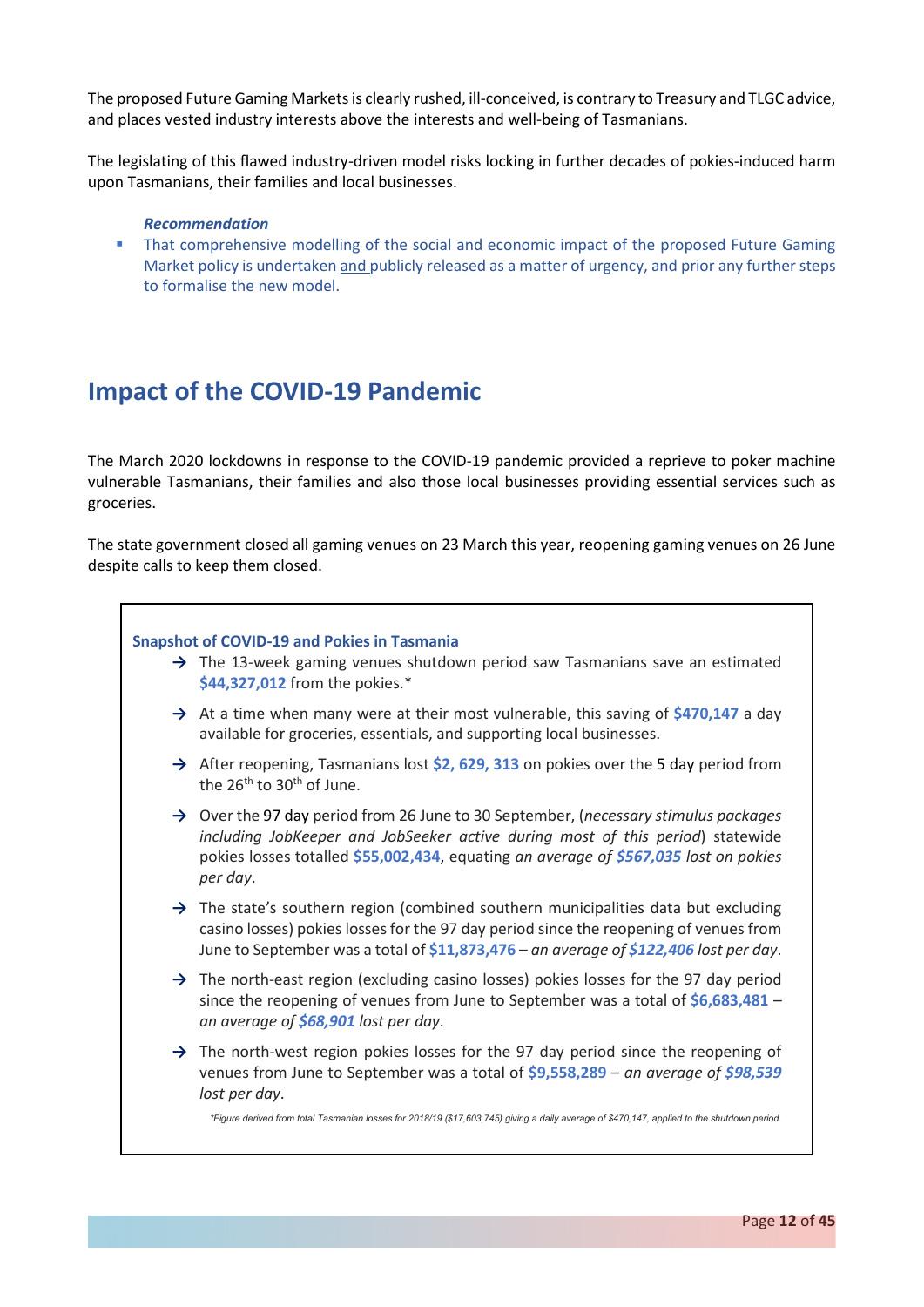The 2008-09 Global Financial Crisis (GFC) experience informed us that in times of stress, the stimulus payments desperately needed by both the vulnerable citizens and local economies, were susceptible to being consumed by 'discretionary' activities such as pokies.

Initially, the pandemic gaming rooms shutdown provided a strong contrast to the 2008-09 Global Financial Crisis (GFC) experience, where the GFC-related data shows strong correlation between GFC stimulus payments and significant spikes in pokies losses nationally, including in Tasmania.

The 2008-09 GFC-related pokies losses made very little economic contribution compared to alternative spending options, meaning pokies undermined the state's GFC economic recovery.

Based on the GFC experience and emerging disturbing interstate trends, urgent calls were made for Tasmania's gaming venues to remain closed to ensure badly-needed pandemic stimulus payments and early superannuation withdrawals were not diverted into pokies to the detriment of individuals, families and local businesses.

As reiterated by the 2017 Parliamentary Committee Final Report:

*Evidence has found the impact of gambling is significant and certain communities in Tasmania appear to have been disproportionately affected by gambling addiction and access to numerous EGM's within local venues… The density of EGM's in certain communities and their impact has been notable in the evidence (pg 10); and*

*There is a higher density of EGMs in certain municipalities across Tasmania. The municipalities with higher densities tend to be in lower social-economic areas of the State. (pg 13).*

Nationally and internationally, we were made increasingly aware of the extraordinary stresses experienced by individuals, families and communities during the roller-coaster that is the coronavirus pandemic. Further, these stresses risked exacerbating dangerous behaviours and vulnerabilities such as addictions including gambling. A recent Sydney University study found participants reporting that when feeling levels of higher distress, they were more likely to spend more money on gambling, although not more time on gambling (Gainsbury & Blaszczynski 2020).

We know pokies are the most dangerous and addictive form of gambling currently available. We know pokies locations are intensified in vulnerable communities. We also know from the GFC experience that the combination of additional stresses and uncertainties exacerbating existing vulnerabilities with much needed stimulus payments, contribute to a potentially dangerous and destructive mix.

Yet despite the recent GFC example, it was confirmed in a response to a question I tabled in the Parliament, that the state government had *not* undertaken any impact analysis to assess the risk of resuming access to poker machines may have on eroding the effectiveness of both Federal and State government economic stimulus efforts (including, but not limited to, increased Job Seeker payments, Job Keeper payments, and early accessed personal superannuation lump sums) designed to ensure household essential requirements are met while also supporting local economies.

Worryingly, the government's response to questioning indicates a failure to comprehend that the unique economic and social risks posed by the resumption of pokies venues operations during the pandemic is not comparable or limited to hygiene-based public health considerations for food, beverage and event aspects of the broader hospitality industry. Therefore, there was a failure to undertake any analysis to provide any meaningful rationale for the resumption of pokies venue operations. Nor were studies undertaken to identify any potential increased gambling risks during the pandemic crisis.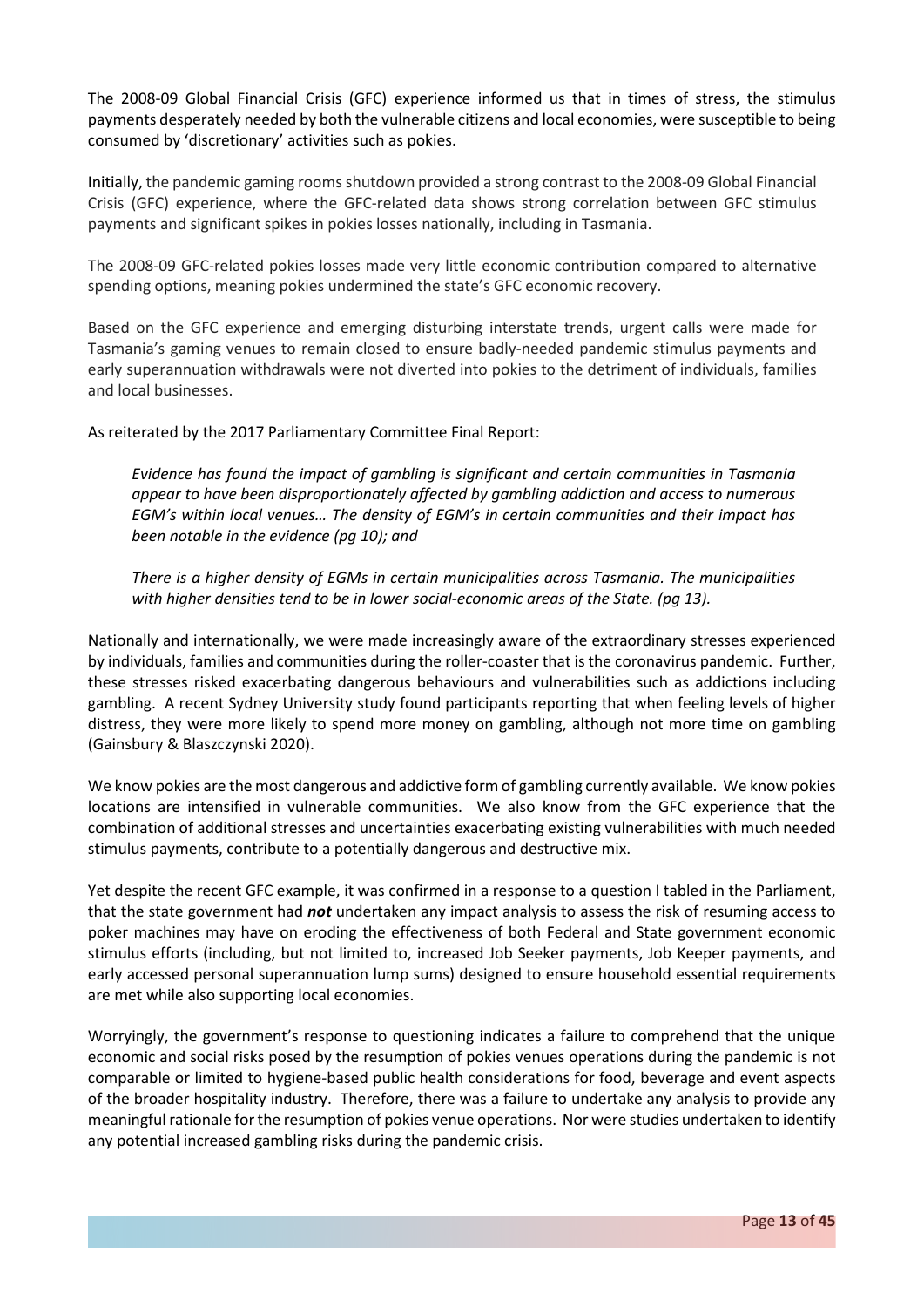Of further concern is the government's failure to increase the frequency of media and online advertising promoting the pubic health messaging on gambling, and promoting gambling support services as part of the COVID-19 response.

A recent *Gambling in Australia during COVID-19* report undertaken by the Australian Gambling Research Centre and which surveyed over 2, 000 people who gamble across the nation during June-July this year, found as one of its key findings: *"Key experts noted that the temporary closure of pokies venues had had immediate benefits for some people who gamble, including more money for essential items and increased savings*" (pg 1).

The report also noted, *"survey participants and key experts recommended a range of initiatives to minimise gambling-related harm in the community, including a reduction in the availability and marketing of gambling products and the implementation of strong consumer protection measures"* (pg 1).

Further, this report found that prior the COVID-19 restrictions 35% of those surveyed gambled on pokies compared to 14% during restrictions, clearly indicating the difference accessibility to land-based gaming venues makes.

Personal anecdotes provided by survey participants include the following:

*Being in Melbourne [Vic.] we have not had access to a [pokies] venue since March so my savings account has never seen so much money. I have found myself having little online \$5, \$10 bets with for AFL & NRL more than I did before COVID. (Consumer, Female, 38)* 

*Since TABs have been closed during COVID-19 my gambling has stopped and I have managed to get some sanity and order in my life. (Consumer, Male, 55) (pg 4).*

The Tasmanian pre and post-COVID-19 lockdown pokies losses figures speak for themselves:

#### <span id="page-13-0"></span>Pokies Losses: Comparison pre & post COVID-19 Lockdown

*(Tasmanian gaming venues closed due to the pandemic lockdown from 23 March 2020 – 26 June 2020)*

|              | 2019-2020     | 2020-21      | <b>Monthly Percentage difference</b><br>2019-20                                                                                                                                                                                                                                                     |
|--------------|---------------|--------------|-----------------------------------------------------------------------------------------------------------------------------------------------------------------------------------------------------------------------------------------------------------------------------------------------------|
| July         | \$15,412,281  | \$19,428,375 | 26.06% increase                                                                                                                                                                                                                                                                                     |
| <b>Aug</b>   | \$15,476,406  | \$18,554,436 | 19.88% increase                                                                                                                                                                                                                                                                                     |
| <b>Sept</b>  | \$13,809,883  | \$17,019623  | 23.24% increase                                                                                                                                                                                                                                                                                     |
| Oct          | \$15,119,558  |              |                                                                                                                                                                                                                                                                                                     |
| <b>Nov</b>   | \$14,938,339  |              |                                                                                                                                                                                                                                                                                                     |
| <b>Dec</b>   | \$14,936,661  |              |                                                                                                                                                                                                                                                                                                     |
| Jan          | \$14,704,029  |              |                                                                                                                                                                                                                                                                                                     |
| Feb          | \$14,166,956  |              |                                                                                                                                                                                                                                                                                                     |
| <b>Mar</b>   | \$9,092,827   |              |                                                                                                                                                                                                                                                                                                     |
| Apr          | $$0*$         |              |                                                                                                                                                                                                                                                                                                     |
| <b>May</b>   | $$0*$         |              |                                                                                                                                                                                                                                                                                                     |
| <b>June</b>  | \$2,629,313   |              |                                                                                                                                                                                                                                                                                                     |
|              |               |              |                                                                                                                                                                                                                                                                                                     |
| <b>Total</b> | \$130,286,253 |              |                                                                                                                                                                                                                                                                                                     |
|              |               |              | *Note: gaming venues closed 23 March, reopened 26 June 2020 due to COVID-19 pandemic<br>Source: Liquor and Gaming: Gambling Industry Data https://www.treasury.tas.gov.au/liquor-and-gaming/legislation-and-data/gambling-industry-<br>data/electronic-gaming-machine-expenditure-by-financial-year |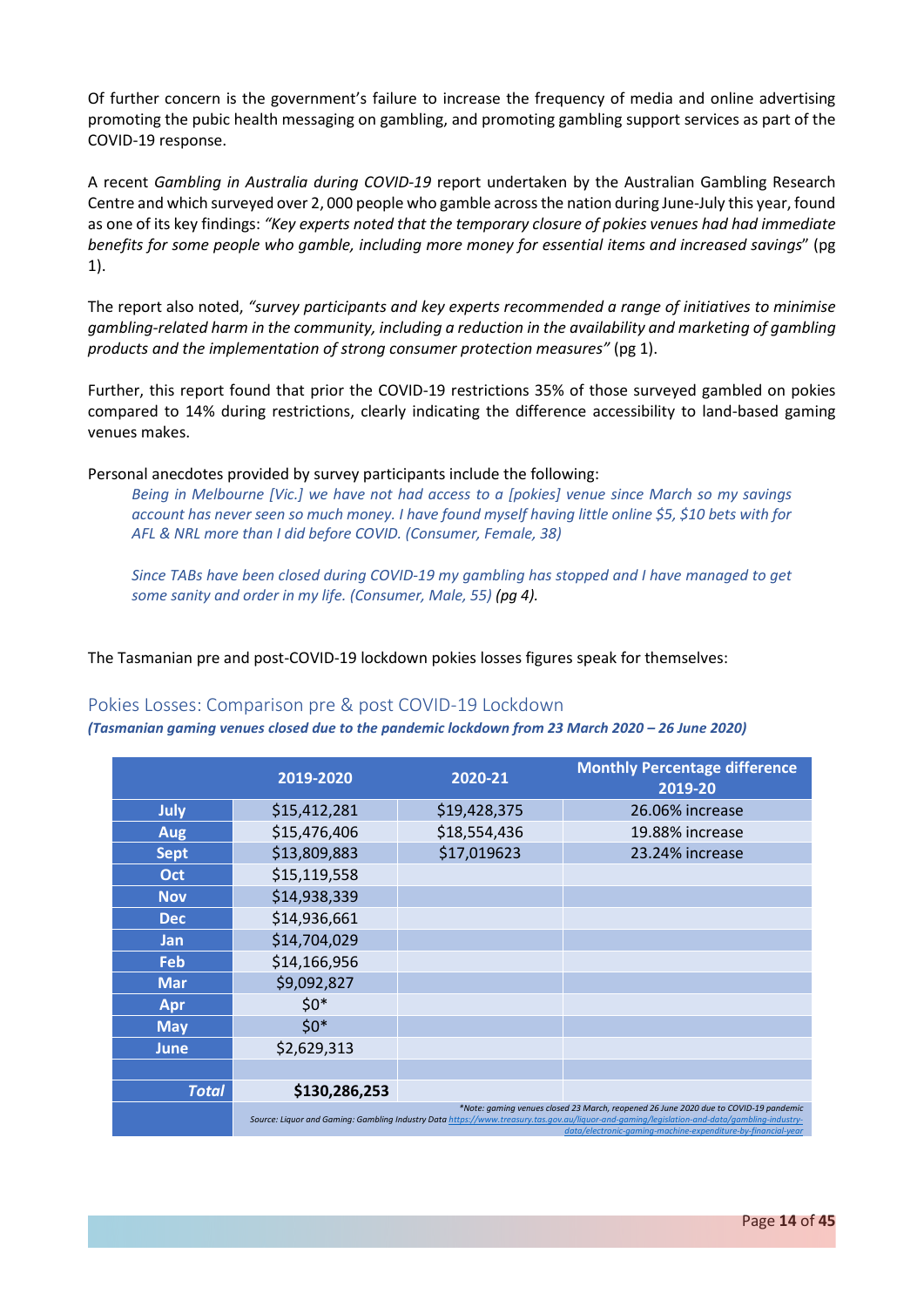The Tasmanian experience appears to be corroborated by that of interstate. In relation to pokies during COVID-19, the Australian Gambling Research Centre report found:

"Most key experts discussed the temporary closure of pokies venues and casinos and the 'forced break' from gambling that many people experienced as being beneficial for their clients. While a number of key experts noted that they had not (to date) observed large shifts from land-based gambling (e.g. on pokies or TABs) to online modes, there was a concern that consumers at greater risk of gambling-related harm might shift to online gambling where larger sums of money could be lost very quickly, or that people might move to offshore (and unregulated) gambling websites to gamble on pokies or other 'casino type' games" (2020 pg7); and

"The potential harm and impacts for people who gamble at land-based (pokies) venues were also discussed. Some key experts from clinical and counselling organisations reported that many of their clients had experienced an immediate decrease in harm with the closure of venues. The physical inability to gamble at venues had reportedly resulted in significant benefits, including more money for essential items, increased financial savings, connecting with other interests and, for some clients, a desire to stop using pokies altogether.

There was, however, a concern among a number of key experts that the reopening of pokies and casino venues would lead to increased harm, especially among people with more risky gambling behaviours. Their concern related to some people 'binge' gambling on pokies, losing any financial savings they had accumulated, and returning to harmful gambling patterns.

### *People have stopped gambling but they are very eagerly awaiting the pokies venues to reopen … in my opinion there will be a big influx [of people] with a lot of money put into pokies … I wish [the venues] would stay shut … (Key expert)*

Key experts reported that gambling revenue from pokies had already increased significantly (compared to the same time last year) in the states and territories where venues had reopened after the restrictions. They noted that because of social distancing and limits on patron numbers in venues, it was likely to be people who were more at-risk of gambling-related harm who were gambling, and with larger amounts of money.

*That gambling spend [once venues reopened] ... actually represents about a 50% increase, because there were about 50% less machines in venues because of social distancing … so we've seen a smaller number of people gambling more money. (Key expert)" (2020 pg 9).*

While the lines between these dots of vulnerable and stressed communities, access to pokies and stimulus payment may not have been apparent as soon as they should have been during the 2008-09 GFC, there is no excuse for not learning those GFC lessons instead of repeating them during the COVID-19 health and economic crisis.

In this context it is arguable that the reopening of gaming venues, despite specific reminders of the GFC experience, while stimulus payments and early access to superannuation were still underway was a callous, negligent and irresponsible decision for the government to make.

### <span id="page-14-0"></span>COVID-19 Impacts on Online Gambling

In May, while land-based pokies venues were still closed to the public, I asked in Parliament about any mechanisms the state government may have put in place to measure the level of use and quantum of losses to online gambling, particularly during the COVID-19 crisis.

While stating that it is difficult to obtain Tasmanian data on the level of online gambling, the government did acknowledge that financial institutions had reported that consumer spending on gambling has increased during the period of COVID-19 restrictions.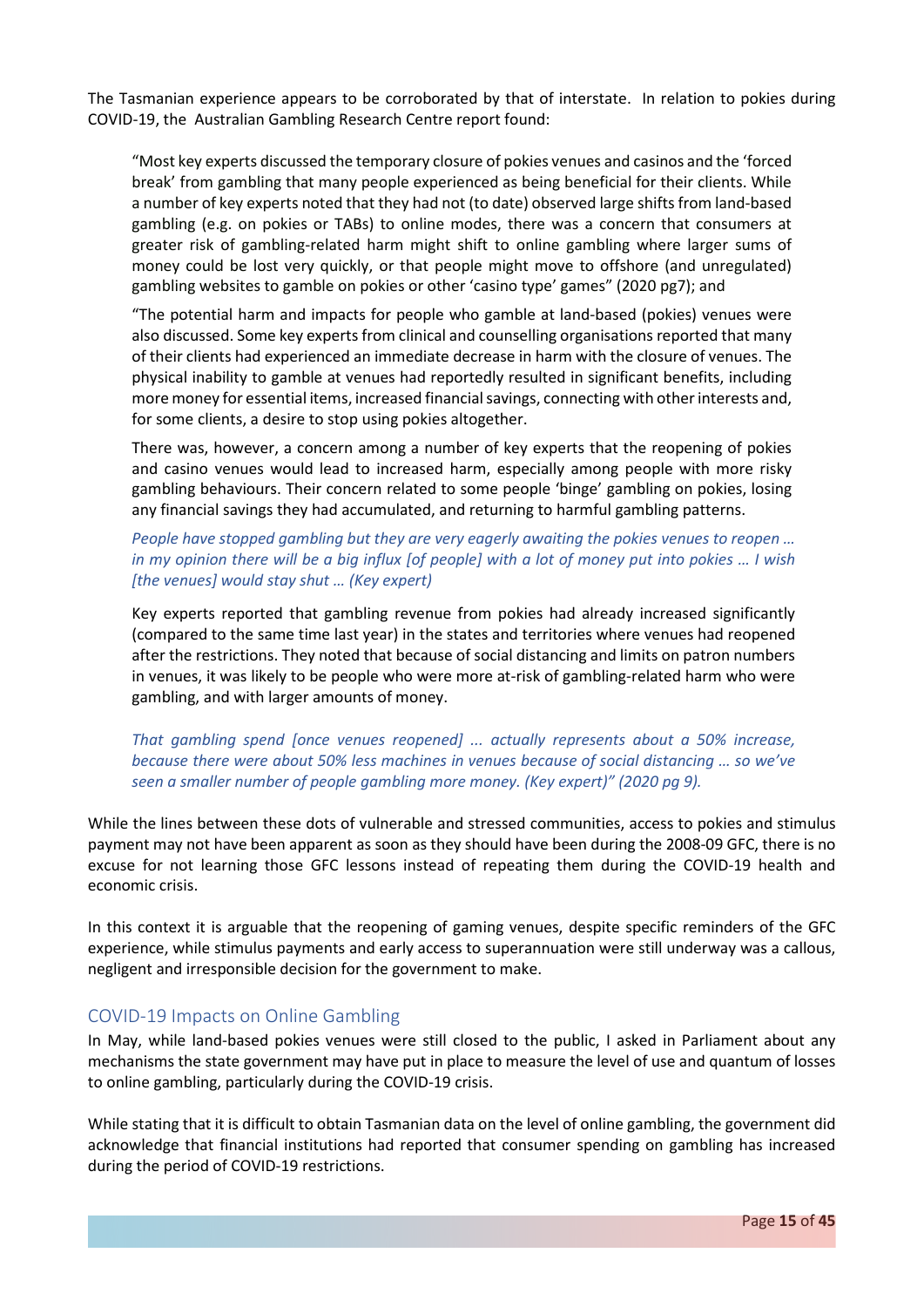Interstate work is underway examining the pandemic and the lockdowns impacts upon the rates and ramifications of online gambling, sports and other gambling formats not reliant on land-based geographic accessibility such as pokies venues. Despite acknowledging this is of equal and urgent importance, especially with growing awareness of emerging trends of gambling risk behaviours of young men, it is beyond the scope of this submissions to contribute in detail on those important matters.

#### *Recommendations*

- That an independent study is undertaken on the impact of economic and public health crises on gambling behaviour and contributing factors for the purpose of informing and developing an appropriate best practice and evidence-based framework for future gaming venue access public policy responses in the event of any further similar crises which may result in the provision of economic relief, including but not limited to financial stimulus payments;
- Dedicated impact analysis of gaming impacts upon the community's financial and health well-being during the pandemic and post-pandemic recovery period needs to be undertaken.

# <span id="page-15-0"></span>**Ongoing Impact of Poker Machines in the Community**

National and international literature has found consistently that pokies are associated with a range of health and social harms including poor mental and physical health, poor quality social relationships, stressed workplace relationships, and participation in illegal and/or criminal activities.

Pokies also experience a higher association with gambling addiction. This correlation is not an accident. The available literature also, *"describes the insidious combination of technology and behavioural science employed by the gambling industry to generate harmful addiction among users"* (Espiner & Houia-Ashwell 2020).

International studies have also identified in their respective jurisdictions the trend that sees pokies more densely concentrated in low socioeconomic areas, and the gradient of harm associated with pokies aligns socioeconomic status with lower socioeconomic areas or status, which also is clearly correlated with increased vulnerability and harm.

Pokies *"… are widespread throughout Australia and account for 65 % of overall gambling expenditure. However, they have also been associated with 75–80 % of gambling-related problems"* (Lye & Hirschberg 2014; pg 725).

Australia (with the exception of Western Australia), has:

- a disproportionately high number of pokies per capita;
- **a** a typical style of poker machine that is regarded as 'high intensity'; and
- a comparatively high level of harm due to the use of pokies.

Data available on poker machine use, including previous SEIS findings, indicates:

- Pokies are the most harmful form of gambling in Tasmania
- Approximately **27 000** Tasmanians are in at-risk groups (low, moderate and problem gambling)
- **1 in 3** Tasmanians personally know someone with a serious problem with gambling on pokies
- **40 to 60 per cent** of the money taken by pokies comes from people addicted to the machines or are classified as at-risk
- **79 per cent** of Tasmanian Gamblers Help clients have pokies as their primary form of gambling
- **1 in 6** people who use pokies regularly will become addicted
- Municipalities with higher densities of pokies tend to be in lower social-economic areas of the State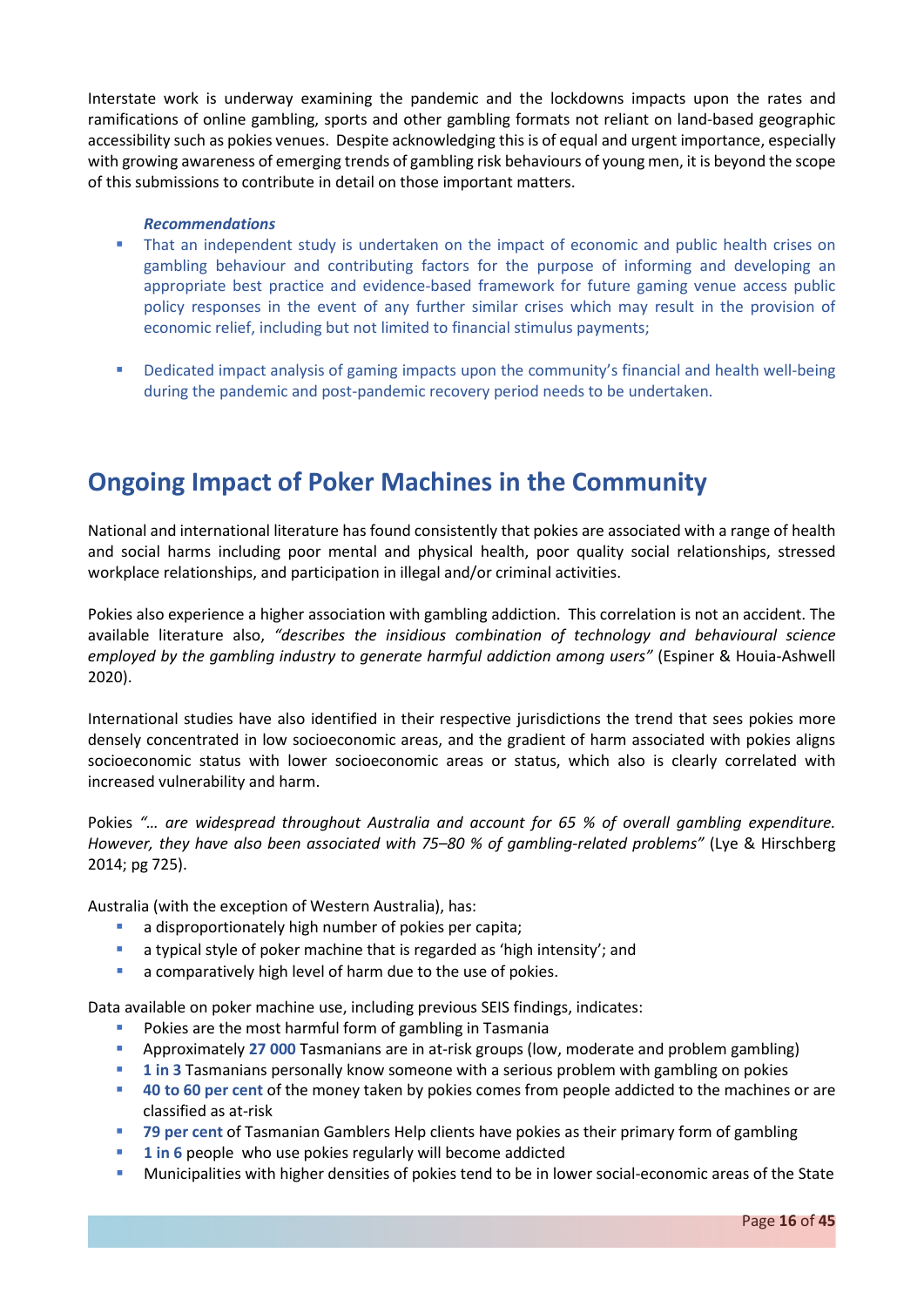- **The majority of Tasmanians' money spent on gaming is lost on pokies. with just 10% spent on other** more benign forms such as Lotto and minor gaming.
- **Economic evidence reveals pokies gambling employs only 3 people for every million dollars spent,** compared, for example to 20 people for food service within the hospitality industry.

As the 2017 Parliamentary Inquiry found:

*"There are people in the Tasmanian community who have been negatively impacted by gambling through addiction and economic hardship. Other people have also been affected indirectly as a consequence of gambling machines and associated hardships being experienced by family or friends.* 

*The percentage of gamblers that experience problems in Tasmania is below nationally reported figures, however, the proportion of revenue that problem gamblers contribute in Tasmania is disproportionately high and growing.* 

*Evidence has found the impact of gambling is significant and certain communities in Tasmania appear to have been disproportionately affected by gambling addiction and access to numerous EGM's within local venues.* 

*In addition, as the Government has noted, there are many people in Tasmania that question the way the current and previous arrangements for gaming operations in the State were negotiated. In particular, the perception the negotiations were not transparent nor open to competition has been raised within the inquiry.* 

*The issues of addiction and harm minimisation have been prominent in the evidence the Committee has received and have been carefully considered with respect and dignity to those affected by gambling.* 

*Most notable amongst the issues associated with problem gambling has been the future of EGM's in the community. The density of EGM's in certain communities and their impact has been notable in the evidence." (Final Report 2017: pg 10).*

Anecdotally, we hear continual stories of individuals detailing either their own pokies experiences or those of their families, co-workers and/or friends.

Pokies losses take money away from other local businesses, deliver comparatively few jobs, and at least half comes from people with a pokies addiction.

Practical and effective measures are available which would cut harm without affecting recreational players, and which can be implemented in a timely manner.

# <span id="page-16-0"></span>**Harm Minimisation Measures**

Poker machine design and programming can be modified to decrease the likelihood of addiction, while such modifications having little impact on recreational pokies players.

Pokies typically in use in Australia are high intensity, and are designed and programmed to include features that increase the likelihood of addiction, with evidence suggesting that normal use of Australian poker machines is likely to cause addiction in one in six users.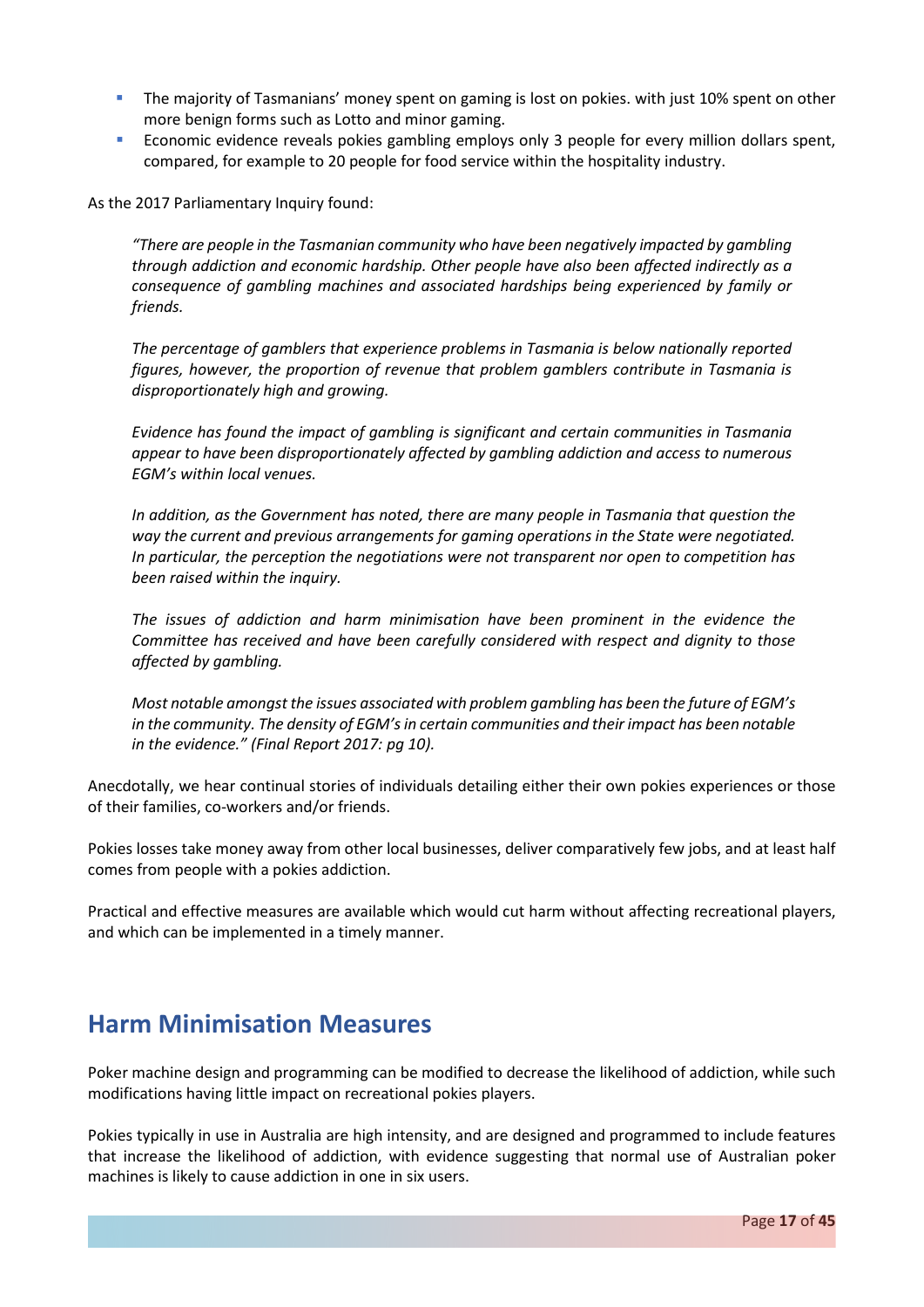These features relate to:

- spin speed;
- **bet limits;**
- **maximum jackpot;**
- near misses:
- **IDOSSES disguised as wins; and**
- **return to player.**

# <span id="page-17-0"></span>Reforms Needed

### **Introduce \$1 Bet Limits & Slower spin speed**

- 2016 data reveals Tasmania's maximum bet limit exceeds that in Quebec, Finland, Iceland. Ireland. New Zealand and the United Kingdom. For example, whereas the UK has a \$2 bet limit in Tasmania it is \$5.
- **The Tasmanian Liquor and Gaming Commission has recommended over many years that Tasmanian spin** speed settings should be slowed to six seconds, and the maximum bet limit should be reduced to \$1.
- This would result in a ten-fold reduction of the maximum theoretical loss from \$600 an hour to \$60 an hour.
- The 2014 SEIS found the mean spend by people with a gambling problem is \$4 per spin, meaning a \$1 bet limit would reduce their mean spend by \$3 per spin a three quarters reduction in harm!
- A recent academic study found, *"… a reduction in maximum bet size to \$1 demonstrated evidence for a potential reduction in harm associated with gambling, because those gambling on \$1 maximum machines played for less time, made fewer bets, lost less money, and consumed less alcohol and cigarettes during play"* (Harris & Griffiths 2018: pg 402).

As part of the 2017 Parliamentary Committee process, the Tasmanian Department of Treasury and Finance was asked to model scenarios implementing a \$1 Bet limit. However, for some reason, the final report does not discuss this information provided. **NB: I have attached this modelling to this submission for consideration by this SEIS process.**

#### **Lower maximum jackpots and higher return to player rates**

- Jackpots affect the intensity of the machine and they affect the losses and the addictive nature of the machine. Tasmania's maximum jackpot is set at \$25 000; for comparison, the UK's is only \$200. Consideration and expert advice from the TLGC on an appropriate level which would facilitate identified harm minimisation outcomes is required.
- Return to player rates are another feature that contributes to the volatility of the poker machines, their addictive quality and the level of harm they can cause. Changes to the return to player rate can be mandated via regulation, and only require machines to be set and programmed accordingly. Consideration and expert advice from the TLGC on an appropriate return to player rate which would facilitate identified harm minimisation outcomes is required.

#### **Time-outs on machines**

 Continuous play on a poker machine contributes to the risk of developing an addiction and to the level of harm caused to someone with an addiction to pokies. Programmed shutoffs after fixed periods to interrupt continuous play are a straightforward way to reduce the likelihood of harm. Similarly, pop up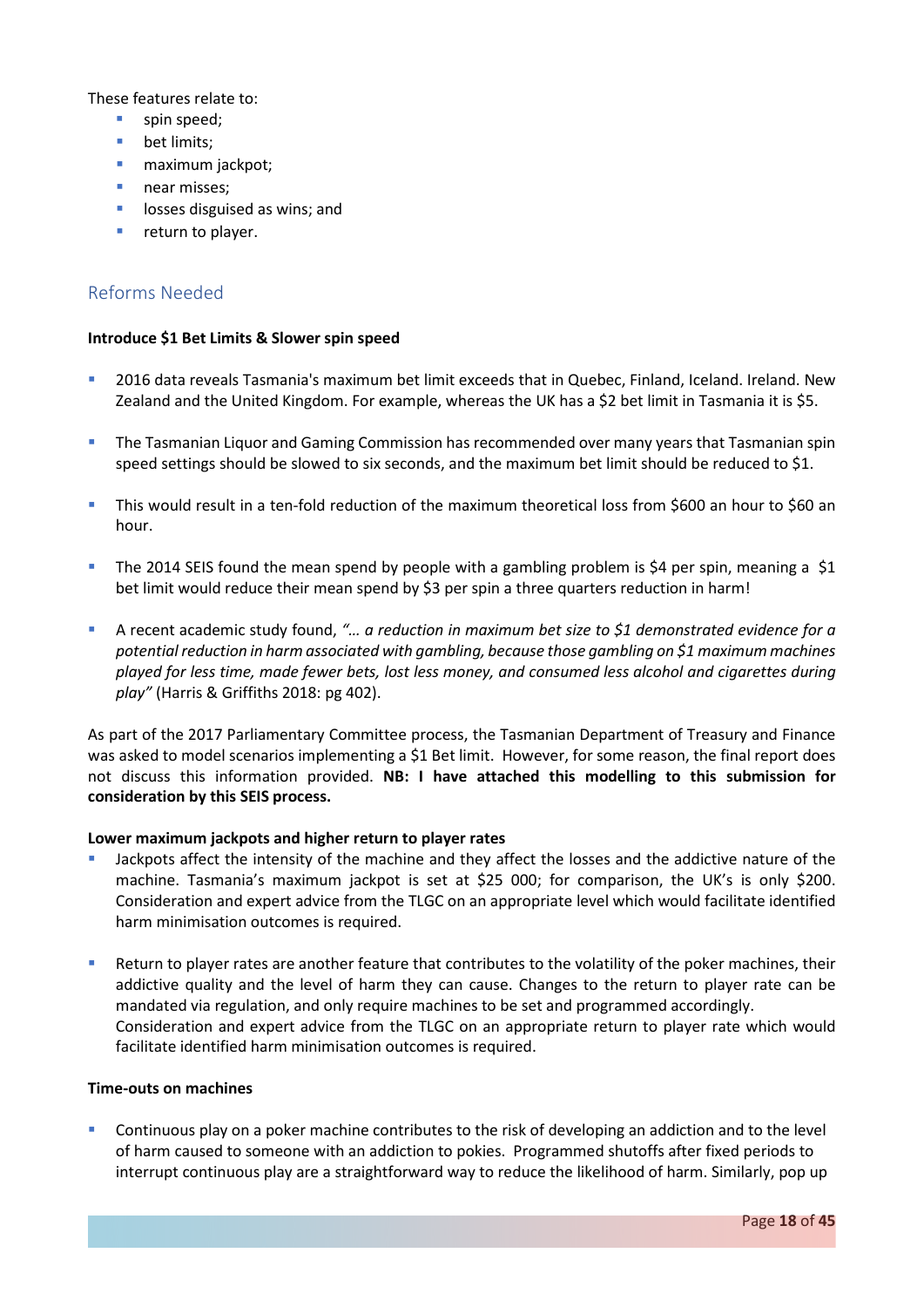messages at regular intervals or a machine shut down after a large win, would provide people with time to rethink gambling before returning to play.

Consideration and expert advice from the TLGC on appropriate requirement for programmed timeouts/shutdowns of poker machines which would facilitate identified harm minimisation outcomes is required.

All these features are programmable, enabling each country or state to decide what rules and regulations it will set to determine intensity of the machines in their jurisdiction.

#### **Other regulatory evidence-based harm minimisation measures needed**

- **•** Mandatory ID checks to use gaming areas in order to meaningfully implement self-exclusion schemes, along with the enforcement of higher penalties for venue breaches of self-exclusion. This may be best supported by single points of entry to gaming areas, rather than side or back doors that allow people to enter and exit without necessarily being seen by staff.
- Mandated shorter opening hours for gaming areas. Currently, gaming areas can be used for up to 20 hours per day, with only a four-hour continuous period of closure required. It is highly likely that those using gaming areas after midnight and before noon are people who currently have or are at risk of developing an addiction to poker machines. Restricting opening hours to be noon-midnight, or not more than 12 hours in each 24-hour period would be of little detriment to recreational players but provide a meaningful constraint on the harmful use of poker machines.

### <span id="page-18-0"></span>Longer-term Actions Required:

- Undertake a dedicated independent inquiry into the social and economic immediate and long-term impacts of gambling accessibility during COVID pandemic conditions.
- **Transition to pokies-free communities removal of poker machines from hotels and clubs at the** expiration of the current Deed is the most effective harm minimisation measure available for consideration. Once located only in casino environments, greater consumer protection could then be put in place around poker machines, as per the reforms discussed above.

These reforms are supported by the recent Australian Gambling Research Centre report, where many participants indicated they wanted to see changes to the availability and provision of land-based gambling in Australia. This mostly related to restrictions on pokies venues and casinos;

*"Reduce access to gambling, particularly EGMs [electronic gambling machines/pokies]. Reduce machine numbers and betting limits to prevent harm. Rip down 'VIP room' signage, including flashing signs on exteriors of clubs and hotels. (Consumer, Male, 29)* 

*Pubs & clubs should have their gaming room hours reduced. It is too easy for people to stay for 10 hours at a time. (Consumer, Female, 54) Less gambling rooms, lower [spend] limits and slower spins. Mandatory pre-commitment per entry. (Consumer, Male, 29)* 

*Removal of pokies from all venues except casinos. (Consumer, Female, 48)* 

The other change that participants most frequently raised related to broader consumer protection measures and harm reduction messaging.

*A national self-exclusion register. Firmer restrictions on gambling advertising (possibly completely removing it) and more restrictions on gambling providers to pick up problem gamblers before they completely ruin their lives. (Consumer, Male, 25)*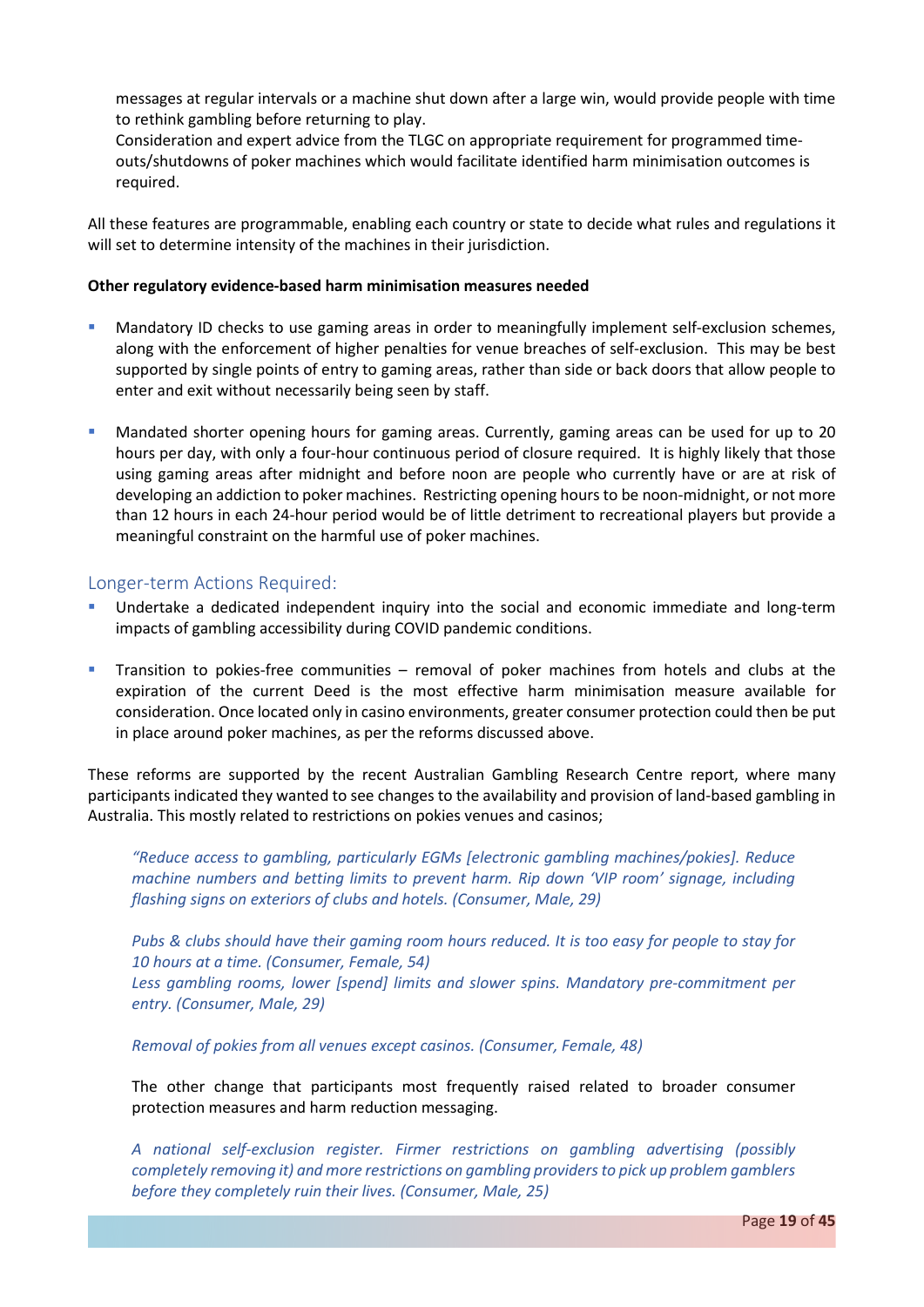*Limiting or closing of pokie machines/venues. Greater oversight for online betting. Mandatory restrictions for online bookmakers. Further support provided for problem gamblers. (Consumer, Male, 30)" (2020 pg 13)*

#### *Recommendations*

- Immediately introduce maximum \$1 bet limits on all poker machines within the state.
- Immediately slow poker machines spin speed setting to six seconds, as recommended by the Tasmanian Liquor and gaming Commission.
- Introduce lower maximum jackpots and higher return to player rates. Consideration and expert advice to be provided by the TLGC on an appropriate level for each of these features which would facilitate identified harm minimisation outcomes.
- **Introduce and enforce ID checks to facilitate effective self-exclusion, and apply higher penalties for** venue breaches of self-exclusion schemes. Support this measure by requiring single points of entry for gaming rooms.
- **Mandate restriction of gaming room opening hours to be noon-midnight, or not more than 12 hours** in each 24-hour period.
- Undertake a dedicated independent inquiry into the social and economic immediate and long-term impacts of gambling accessibility during COVID pandemic conditions.
- Transition to pokies-free communities removal of pokies from pubs and clubs remains the bestindicated and the most effective harm minimisation measure available.

# <span id="page-19-0"></span>**Prevalence Studies – Need for Consistency**

A fundamental component of each SEIS since the initial one of 2008 has been the prevalence study. The previous 2017 SEIS notes limitations to the collection of accurate and reliable Tasmanian data on the use of poker machines, including accurate frequency and expenditure figures.

Prevalence studies, or a cross-sectional analysis, are intended to provide an analysis of data from a population (or representative subset) at a specific point of time. As such, each SEIS' prevalence study provides a valuable snapshot of the status of the industry, and some key community indicators.

However, the approach to each prevalence study from one SEIS to another can be approached differently by the respective researchers. This makes meaningful 'comparison and contrast' between successive SEIS' difficult as data types are not necessarily consistent from one study to the next.

Of greater concern is the accuracy of the prevalence study, particularly in capturing an accurate picture of the level of problematic or at-risk use of poker machines. We know that a substantial phone survey requiring recall and disclosure of poker machine use and expenditure is likely to be highly confronting and therefore avoided by most who fit in the higher risk categories of poker machine use. This is not necessarily true in relation to the use of other forms of gambling. I note that we can get a sense of the variation in accuracy by looking at expenditure figures captured in the previous SEIS, extrapolating them and comparing them to what we know are the actual expenditure figures publicly available. The expenditure figures relating to Keno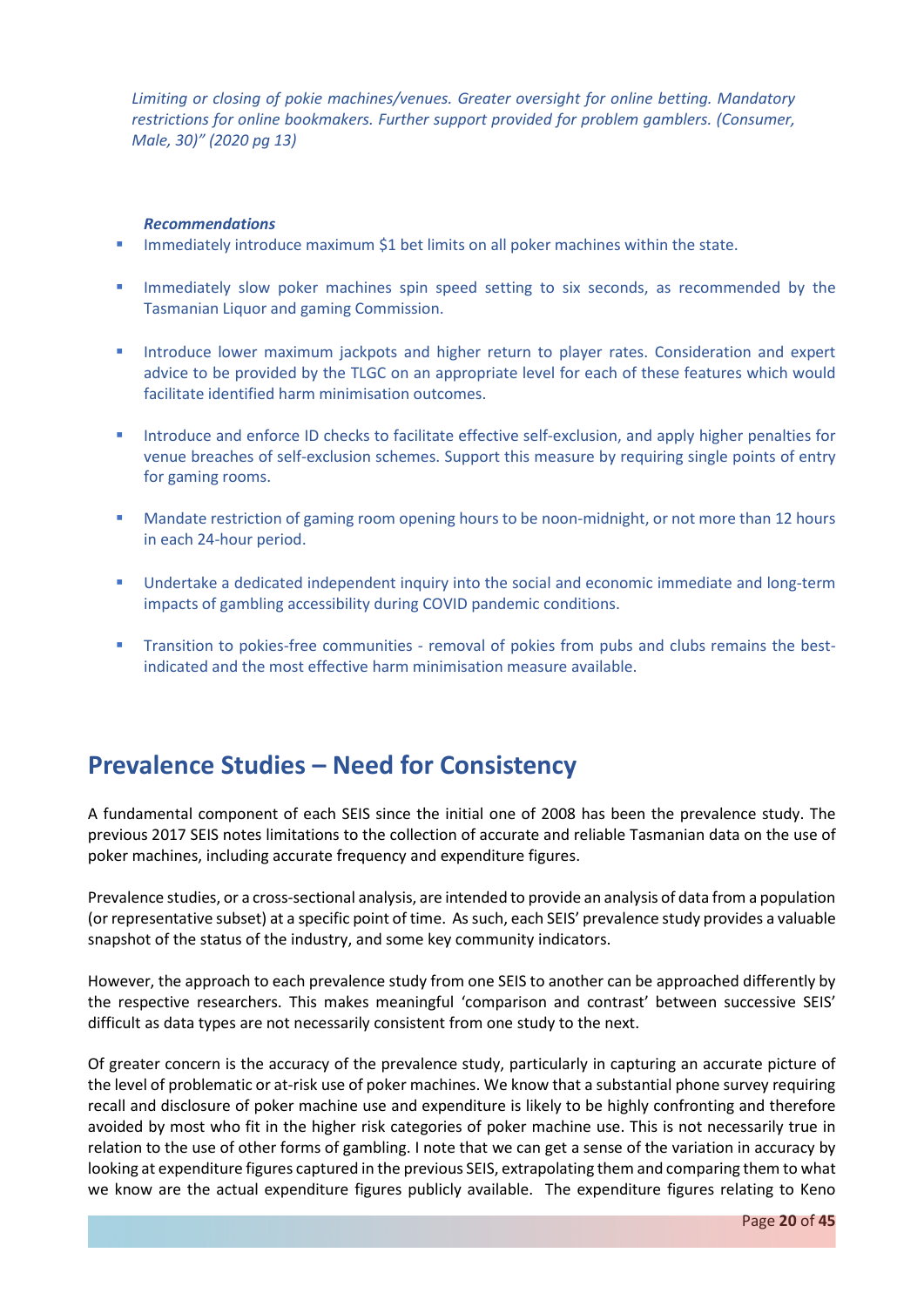captured in the SEIS prevalence survey equate to about 92% of the actual expenditure figures across the same period; so, fairly accurate. The expenditure figures relating to poker machines captured in the SEIS prevalence survey equate to about 28% of the actual expenditure figures across the same period; so, a fairly extreme underestimation.

There are frequent claims from government and the poker machine industry as to the very small incidence of problem or at-risk gambling based on the SEIS prevalence survey, with no acknowledgement of the reality of underestimation inherent in those figures. For responsible public policy and appropriate regulation to be made, clarity is required as to the accuracy of these figures and the manner in which they can be utilised as representative. An improved method of prevalence surveying, coupled with an indicative weighting orsimilar to account for the expected level of underestimation would greatly assist with the public understanding and conversation about this issue, and ensure a more accurate basis for policy and regulation.

To make the most of the SEIS process, for both policy makers and community stakeholders, it would be useful for a standardised prevalence study format to be developed and implemented for all future social and economic impact studies under the *Gaming Control Act 1993*. A standardised prevalence study methodology, format and approach would facilitate a meaningful capacity to 'compare and contrast' between studies, which would in turn enable a more accurate measurement of changes in any key indicators as well as progress, or otherwise, in the implementation of any recommended reforms.

Additionally, the incorporation of public policy benchmarks, mapping whether SEIS recommendations have been implemented partially, in full or not at all, would provide an objective evaluation of developments, or lack of, from one study to the next.

The impact of harm caused by poker machine use on Tasmanian health and mental health services, family support services, welfare services, criminal justice system, domestic violence services, housing and homelessness services, productivity and level of unemployment, is not currently measured and monitored by the state government so as to effectively inform policy development and regulation relating to poker machines. Rigorous mechanisms and means of identifying, assessing and monitoring the true and full costs of pokies addiction and harm must also be included in the scope of future SEIS.

#### *Recommendations*

- **•** Develop a standardised prevalence study methodology to enable clear and direct comparison and contrast of key indicators between each successive Social and Economic Impact study, including an indication of the expected level of underestimation.
- Incorporate public policy benchmarks as a standardised feature consistent from one SEIS to the next, mapping whether successive SEIS' recommendations have been implemented partially, in full or not at all.

# <span id="page-20-0"></span>**Conclusion**

There are two broad elements to the SEIS' scope:

- provision of an analysis of key trends in gambling and comparisons with other states and territories, including, but not limited to, an update of the gambling industry structure and characteristics, changes and trends in gambling behaviours, and revenue; and
- a gambling prevalence study to enable comparisons with previous Tasmanian prevalence studies.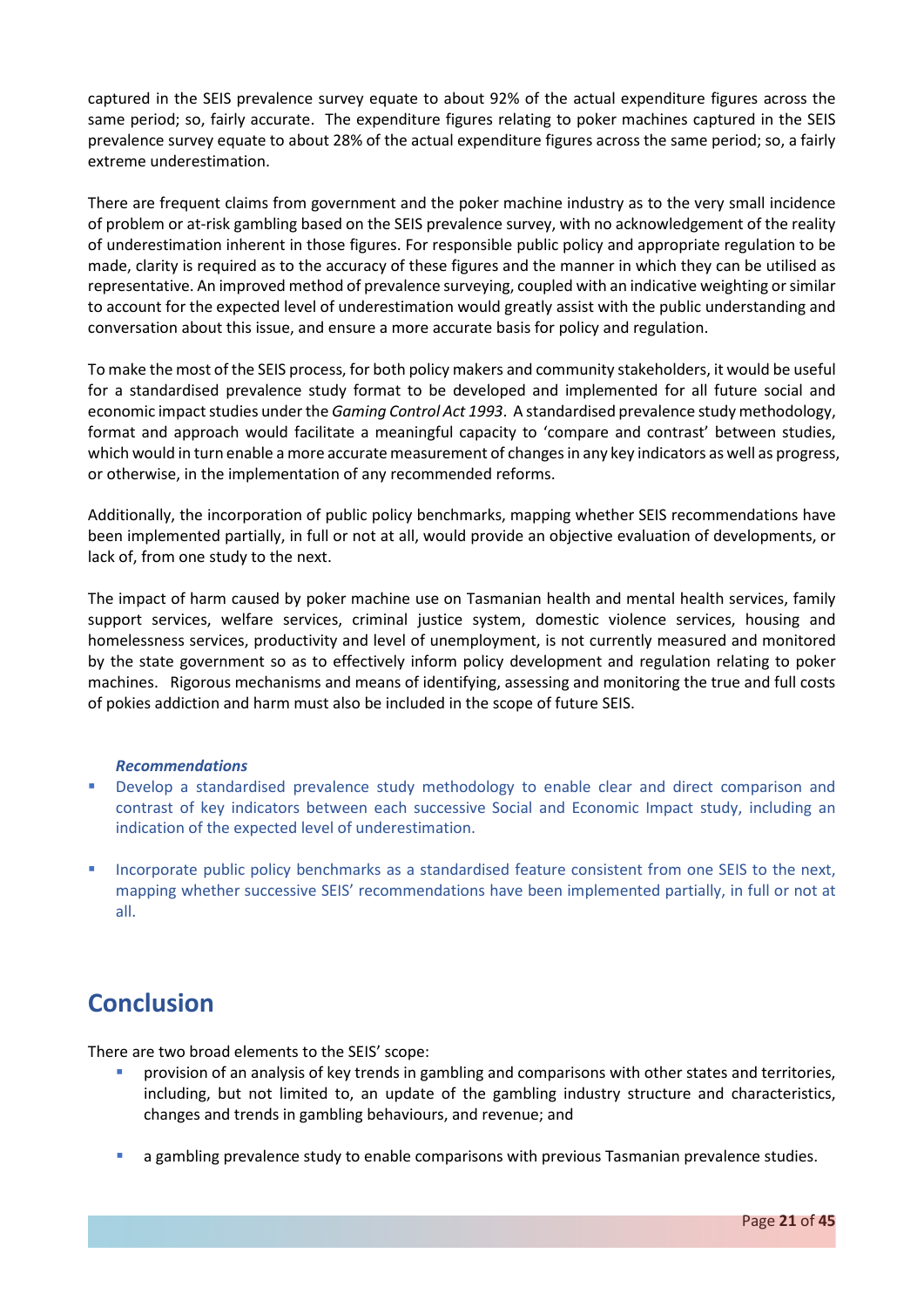Additionally, as summarised in th[e SEIS Discussion Paper,](https://www.treasury.tas.gov.au/Documents/SACES%20Community%20Consultation%20Discussion%20Paper.PDF) identified potential key areas of interest for public comment include:

- Costs and benefits of gambling
- **Problem gambling and adequacy of support services**
- **Economic development of the gambling industry**
- **IDED** Impact of the COVID-19 pandemic on gambling participation

While focusing predominantly on the impact of poker machines in the community, this submission seeks to highlight the unique circumstances facing Tasmania due to the ongoing COIVD-19 pandemic, highlighting in particular inadequate long-term recognition and management of increased vulnerability and other associated challenges.

This submission also seeks to highlight the growing recognition for increased evidence-based harm minimisation measures, including fundamental reforms such as the immediate implementation of a \$1 bet limit on all poker machines, whether located in casinos or in hotels and clubs.

At the time of the 2016-17 Joint Parliamentary Committee inquiry into Future Gaming Markets, there was a sense that the inquiry provided a once in a generation opportunity to fundamentally reshape Tasmania's gambling industry and reassert the social and economic health of Tasmanians as the primary focus and concern, over that of vested industry interests, of the state's public policy regime. Events surrounding the 2018 state election, unfortunately punctured that hope and optimism.

Therefore, it is hoped that the combined impetus of the urgent challenges presented by the COVID-19 pandemic in both the immediate and long term, combined with the scheduled fifth SEIS, will provide the long over-due circuit breaker to shift all stakeholders' understanding of the far-reaching and negative effect inappropriately regulated poker machines access presents to Tasmania's social and economic health.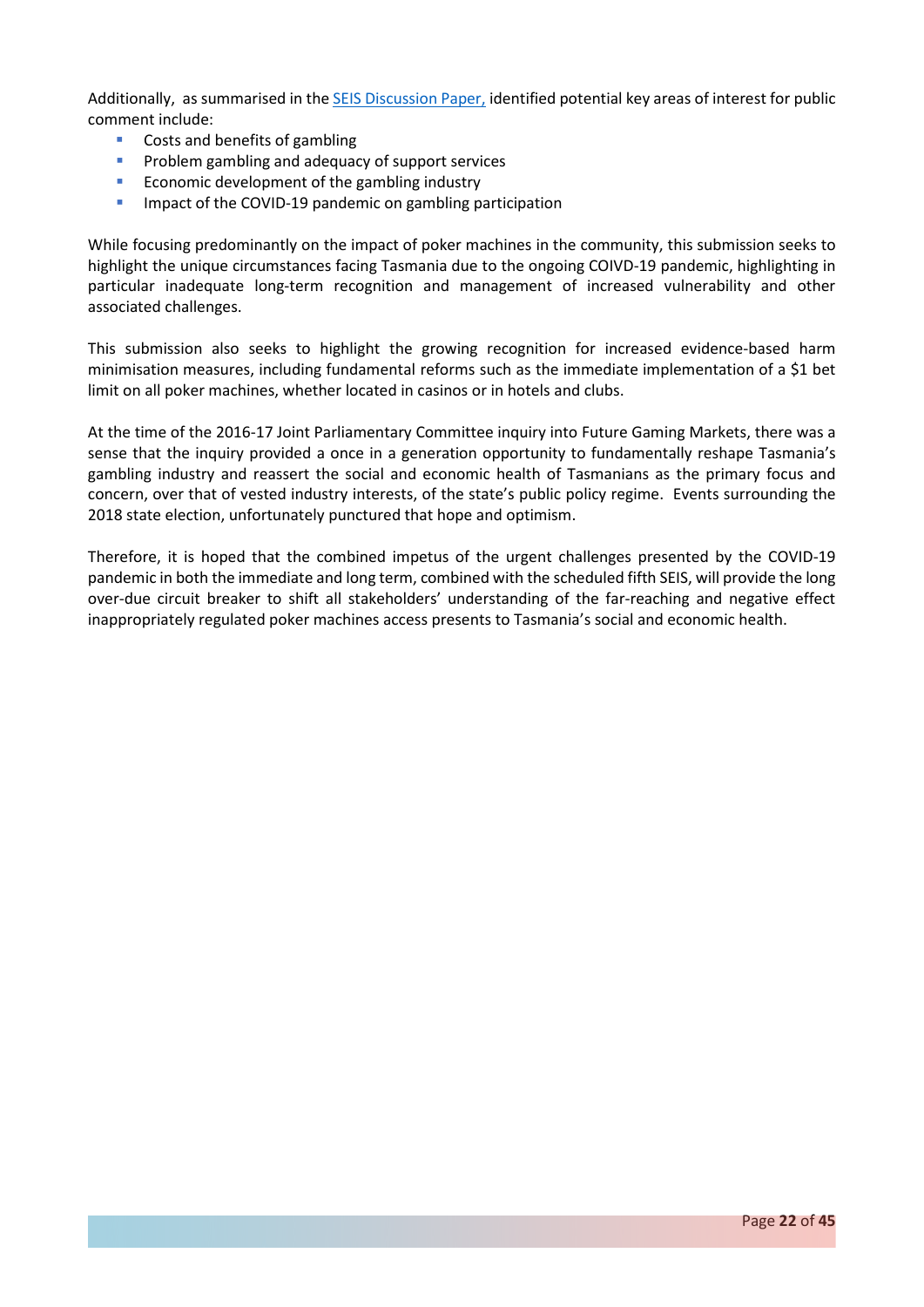# <span id="page-22-0"></span>**Reference List**

Australian Gambling Research Centre, *[Gambling in Australia during COVID-19](https://aifs.gov.au/agrc/sites/default/files/publication-documents/2009_gambling_in_australia_during_covid-19.pdf)*, Research Summary, October [2020.](https://aifs.gov.au/agrc/sites/default/files/publication-documents/2009_gambling_in_australia_during_covid-19.pdf)

Espiner E and Houia-Ashwell N, 'COVID-19 and the disproportionate harms of gambling, alcohol and the obesogenic environment in Maori', *The New Zealand Medical Student Journal*, September 2020.

*The Examiner*[, 'Nelson independent MLC Meg Webb calls for gambling study consultation period to be](https://www.examiner.com.au/story/6914314/concerns-over-gambling-study/?cs=95)  [extended', 7 September 2020.](https://www.examiner.com.au/story/6914314/concerns-over-gambling-study/?cs=95)

Gainsbury S and Blaszczynski A, *The impact of the COVID-19 shutdown on gambling in Australia: preliminary results from Wave 1 cross-sectional survey*, University of Sydney, August 2020.

Harris A and Griffiths M.D., 'The Impact of Speed of Play in Gambling on Psychological and Behavioural factors: A Critical Review', *Journal of Gambling Studies*, 2018, Issue 34.

Liquor and Gaming, *Gambling Industry Dat[a https://www.treasury.tas.gov.au/liquor-and](https://www.treasury.tas.gov.au/liquor-and-gaming/legislation-and-data/gambling-industry-data/electronic-gaming-machine-expenditure-by-financial-year)[gaming/legislation-and-data/gambling-industry-data/electronic-gaming-machine-expenditure-by-financial](https://www.treasury.tas.gov.au/liquor-and-gaming/legislation-and-data/gambling-industry-data/electronic-gaming-machine-expenditure-by-financial-year)[year](https://www.treasury.tas.gov.au/liquor-and-gaming/legislation-and-data/gambling-industry-data/electronic-gaming-machine-expenditure-by-financial-year)*

Lye J and Hirschberg J, 'gambling with Stimulus Payments: Feeding gaming Machines with Federal Dollars', *Journal of Gambling Studies*, 2014, Issue 30.

*Parliament of Tasmania, Final Report*[, Joint Select Committee on Future Gaming Markets \(Report No. 18\)](https://www.parliament.tas.gov.au/ctee/Joint/Reports/FGM/fgm.rep.170927.reportfinalforprinting.sw.pdf)  [2017.](https://www.parliament.tas.gov.au/ctee/Joint/Reports/FGM/fgm.rep.170927.reportfinalforprinting.sw.pdf)

SACES, *[Fifth Social and Economic Impact Study of Gambling in Tasmania Discussion Paper](https://www.adelaide.edu.au/saces/system/files/media/documents/2020-09/SACES%20Community%20Consultation%20Discussion%20Paper.pdf)*, September 2020.

[Tasmanian Audit Office, Report of the Auditor-General No. 13 of 2016-17,](https://www.audit.tas.gov.au/wp-content/uploads/Report-Gambling-revenue-and-managing-harm-from-gambling.pdf) *Gambling revenue and managing [harm from gambling](https://www.audit.tas.gov.au/wp-content/uploads/Report-Gambling-revenue-and-managing-harm-from-gambling.pdf)*, June 2017

[Social and Economic Impact Study into Gambling in Tasmania –](https://www.treasury.tas.gov.au/Documents/TGC-SEIS-Report.pdf) Policy Responses, Report to the Treasurer, [Tasmanian Gaming Commission, October 2008](https://www.treasury.tas.gov.au/Documents/TGC-SEIS-Report.pdf)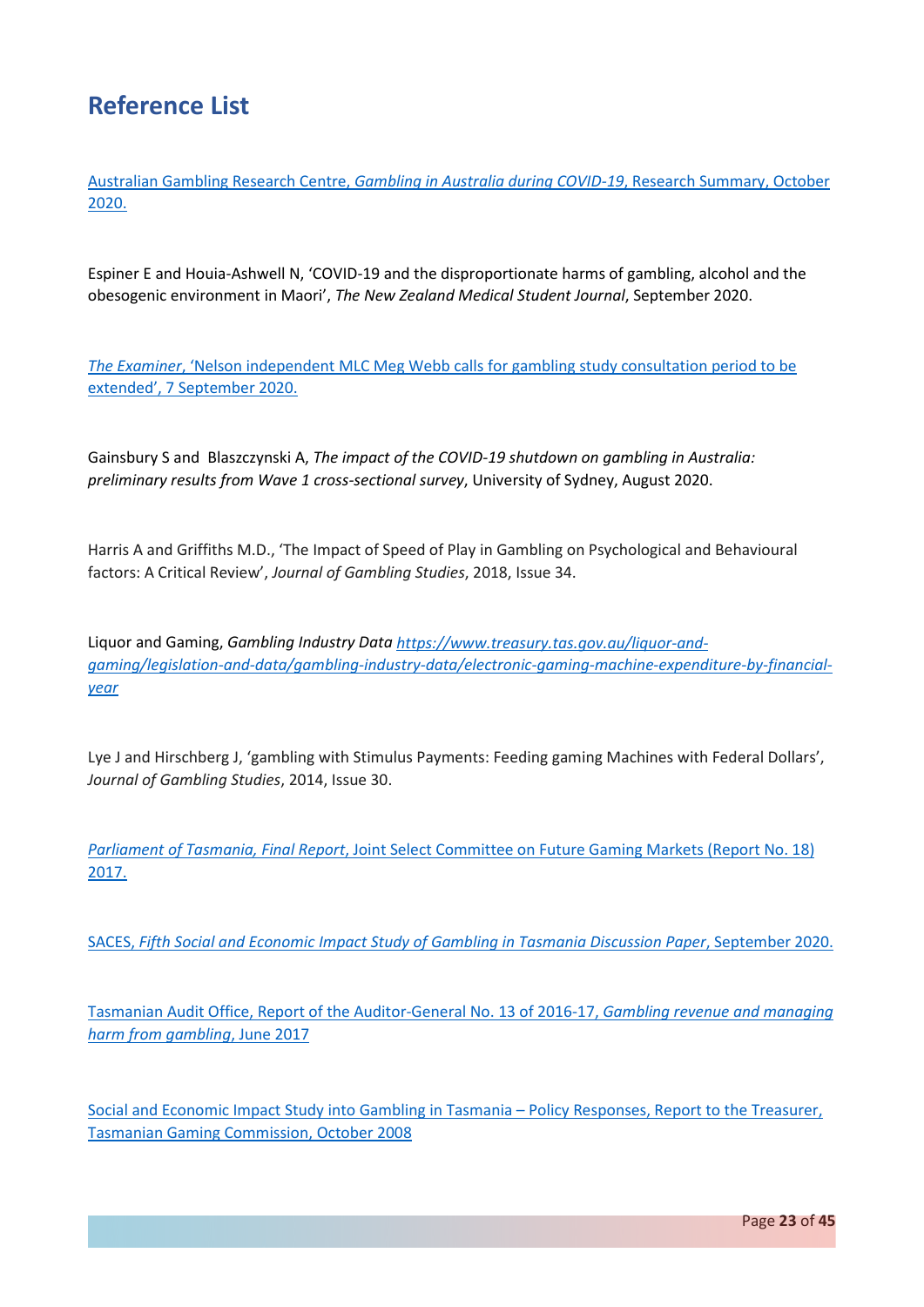# <span id="page-23-0"></span>**Appendices**

# <span id="page-23-1"></span>Appendix A. M. Webb MLC – Parliamentary questions put to Government on the topic of gambling

### **1. Future Gaming Markets policy, submitted 31 October 2019**

Questions asked by Hon Meg Webb MLC on 31 October 2019 answered for the Govt by Hon Roger Jaensch **Minister for Human Services 26 Nov 2019**

In the Premier's evidence to the Joint Select Committee into Future Gaming Markets and as set out in the Hodgman Liberal Government's Post-2023 Gaming Structural Framework, it states that 'The right to operate poker machines post 2023 will be allocated and priced by a market-based mechanism, such as a tender', and also that 'Hotels and clubs that had machines in place in March 2016 will not require any form of retrospective approvals.'

**QUESTION (1) How will a market-based mechanism apply to hotels and clubs that currently have poker machines?**

QUESTION (2) Will all hotels and clubs pay a licence fee for their right to operate poker machines?

QUESTION (3) (a) How many individual licenses will potentially be allocated to hotels and clubs under this **proposed model?**

**QUESTION (3) (b) Will a licence be required for each individual location or will companies who own multiple venues apply for one licence to operate across those multiple locations?**

**ANSWERS (1) to (3)** The Government's Future of Gaming in Tasmania – FGM – policy, released in February 2018, replaced the Post-2023 Gaming Structural Framework and was informed by the outcomes of the Joint Select Committee on Future Gaming Markets.

The FGM policy establishes, amongst other things, the structural framework for electronic gaming machine – EGM – operation in hotels and clubs from 1 July 2023. This includes licensing the right to operate EGMs in hotels and clubs on an individual venue operator model and going to market for the licence to monitor the network of EGMs in hotels and clubs. There are currently 93 licensed hotels and clubs with EGMs.

The Government has established a dedicated Future Gaming Market project team to manage the significant and complex restructure of the gaming industry, which will require legislative amendments to implement. The details of the new regulatory model are under development and will be reflected in legislation to amend the Gaming Control Act 1993.

Due to the complexity of the legislative amendments required to implement the FGM policy, and the need to appropriately consult on these amendments, the Government does not intend to introduce legislation any earlier than March 2020.

QUESTION (4) What is the estimated market value of each of these individual licences and what is their **combined market value?**

**QUESTION (5) What economic modelling has been done or commissioned by the Government on the overall impact on the Tasmanian economy of the proposed new licensing arrangements?**

**In the joint Tasmanian Hospitality Association/Federal Group submission to the Joint Select Committee into Future Gaming Markets, the industry stated that its modelling estimated that each poker machine venue**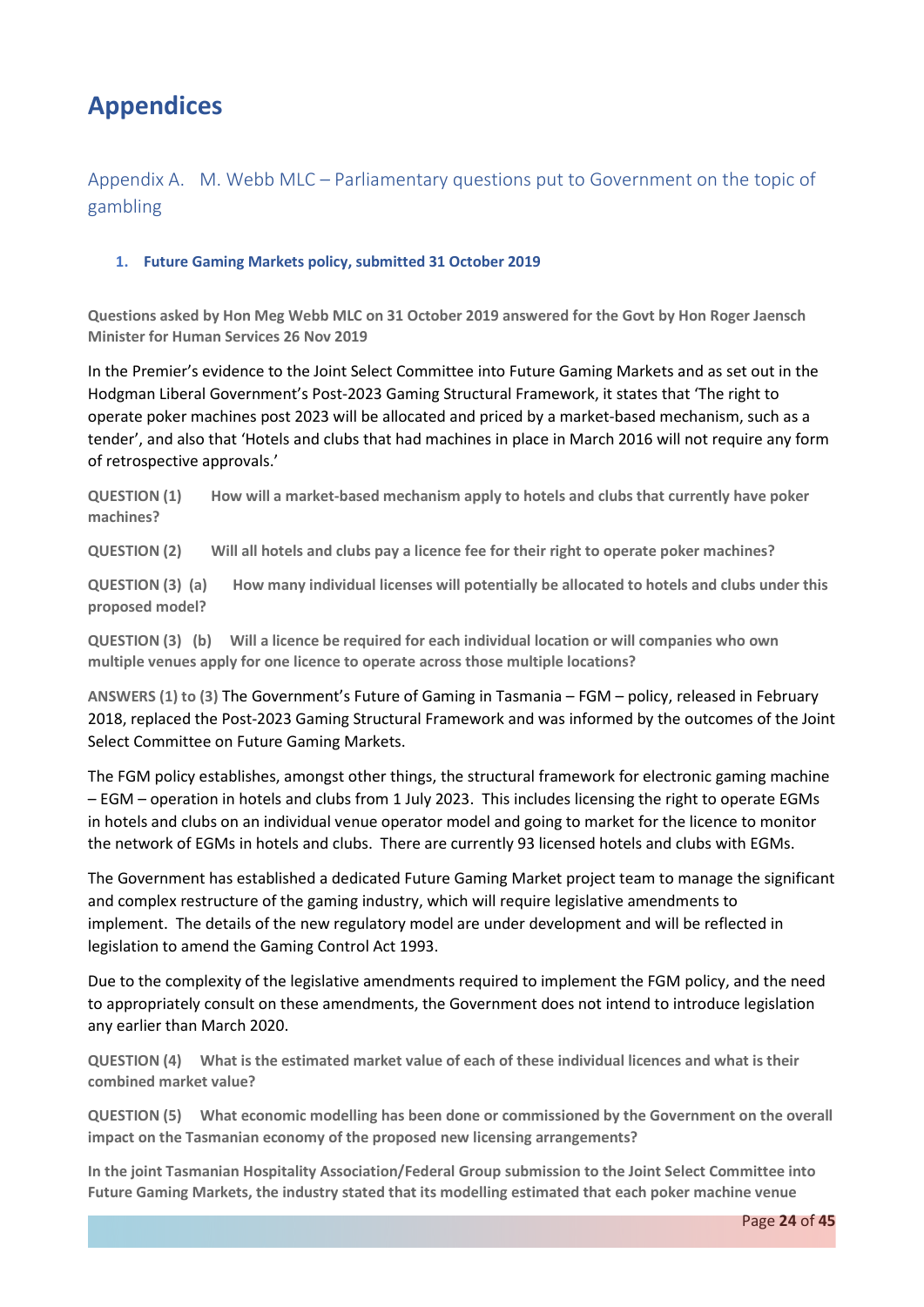would be worth, on average, over \$1.5 million more under direct licensing (assuming a total state tax take of **38 per cent).**

**QUESTION (6) Given the tax take stated in the THA/Federal Group submission to the Joint Select Committee** into Future Gaming Markets is almost exactly the same as that set out in the Liberal Party's election policy **under the direct licensing plan, can the Treasurer confirm whether the industry estimated figure of an increase in value of \$1.5 million for each poker machine venue accords with Treasury modelling?**

**ANSWERS (4) to (6)** The Future Gaming Market project team is continuing to undertake the significant and complex work associated with implementing the Government's FGM policy, including the development of licence fees, tax rates and licence terms. Government has not yet settled on the licence fees, tax rates or licence term that will apply to hotels and clubs under the FGM policy and therefore no modelling is currently available.

#### **2. Gambling and Mental Health, submitted 31 October 2019.**

### Questions asked by Hon Meg Webb MLC on 31 Oct 2019 answered for the Govt by Hon Jeremy Rockliff **MP Minister for Health and Wellbeing on 26 Nov 2019**

According to recent Victorian research, gambling harm is estimated to account for 22 per cent of costs to Victoria's mental health sector.

With the Government intending to keep poker machines in Tasmanian local communities for a further 20 years beyond 2023 –

**Question (1) Has the Government assessed and quantified the extent to which gambling harm has** contributed to date to the level of mental ill-health and the cost of mental health services in our state?

**Answer:** There has been no assessment of the impact of gambling harm on the level of mental ill-health or the cost of mental health services in Tasmania.

**Question (2) Has the Government modelled the likely contribution of gambling harm to our state's future level of mental ill-health and cost of mental health services under the proposed new licensing model?**

**Answer:** There has been no modelling of the likely contribution of gambling harm to the state's future level of mental ill-health and cost of mental health services.

**Question (3) (a) Do Tasmanian mental health services collect data about co-occurrence of gambling harm for people attending state-funded mental health services; and (b) if not, why not?**

**Answer (3)(a)** No.

**Answer (3)(b)** Gambling-related activities are not part of the standard national minimum dataset for mental health services.

**Question (4) Does the Government have other data sources that quantify or indicate the co-occurrence of mental ill-health and gambling harm in this state?**

**Answer:** The Department of Health is not aware of any data sources that would quantify or indicate the cooccurrence of mental ill-health and gambling harm in Tasmania.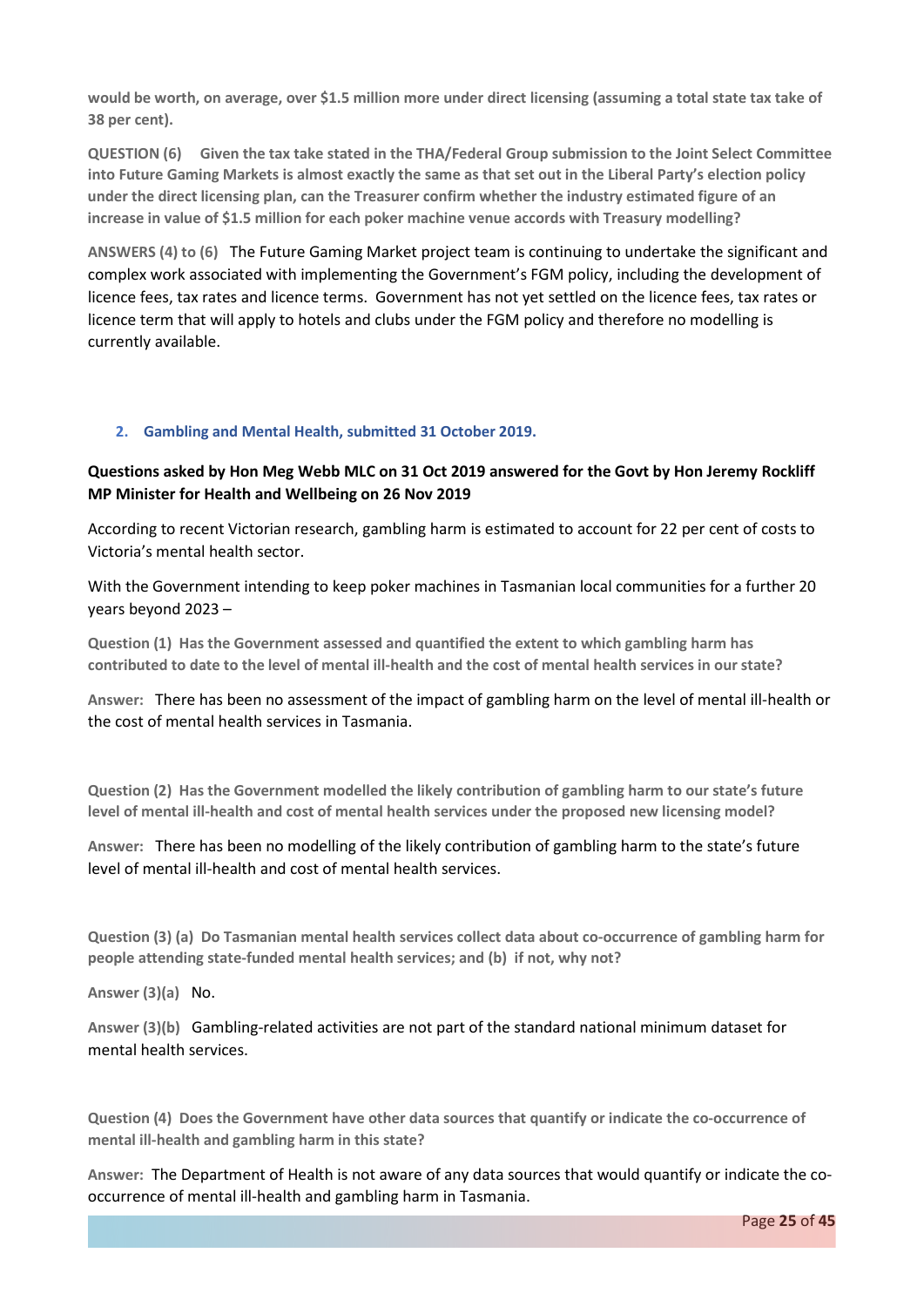**Question (5) Does the Government have data on the co-occurrence of gambling harm with suicides in this state?**

**Answer:** The Department of Health in partnership with the Department of Justice and the Tasmanian Coroner's Office is developing the Tasmanian Suicide Register, which will provide the capacity to analyse information captured as part of coronial investigations of suicide. This information will include identified stressors, including any financial stressors.

#### **3. Gambling Harm and domestic violence, submitted on 31 Oct 2019**

Questions by Hon Meg Webb MLC on 31 Oct 2019 answered for the Govt by the Hon Michael Ferguson MP **Minister for Finance on 31 Oct 2019**

Australian research has found a statistically significant correlation between poker machine density and police-recorded domestic violence rates among postcodes. Further, research in Victoria, South Australia and Tasmania has shown that more than half the people receiving problem gambling treatment have recent experience of domestic violence, either as survivors or perpetrators.

With the Government intending to keep poker machines in Tasmanian local communities for a further 20 years beyond 2023:—

Questions:

Has the Government assessed and quantified the extent to which gambling harm has contributed to date to the level of family violence and cost of family violence services in Tasmania?

Has the Government modelled the likely contribution of gambling harm to our state's future level of family violence and cost of family violence services under the proposed new licencing model?

(a) Do Government-funded family violence services collect data about the presence of gambling harm for people seeking assistance for family violence; and (b) if not, why not?

Does the Government have other data sources that quantify or indicate the co-occurrence of family violence and gambling harm in this state?

ANSWER: Tasmania, like all other Australian jurisdictions, recognises that homelessness, family violence and resorting to crime are complex social issues that stem from a range of contributing factors, and it would be misleading to isolate any one factor as the cause.

Homelessness and family violence services have screening tools to assess the needs of clients, which includes some financial information. The screening processes ensure that people engaged with these services are provided with appropriate and relevant support.

Analysis of the extent of crime leading to court-imposed sentences is challenging, due to an absence of specific data collection associated with gambling-related crime.

The Government is supporting people at-risk of problem gambling through a range of harm minimisation measures targeted at industry, the community and the individual. These measures which are some of the strongest nationally and will remain under the proposed new licensing model, include:

The Tasmanian Liquor and Gaming Commission's Responsible Gambling Mandatory Code of Practice for Tasmania and rules for gambling operators;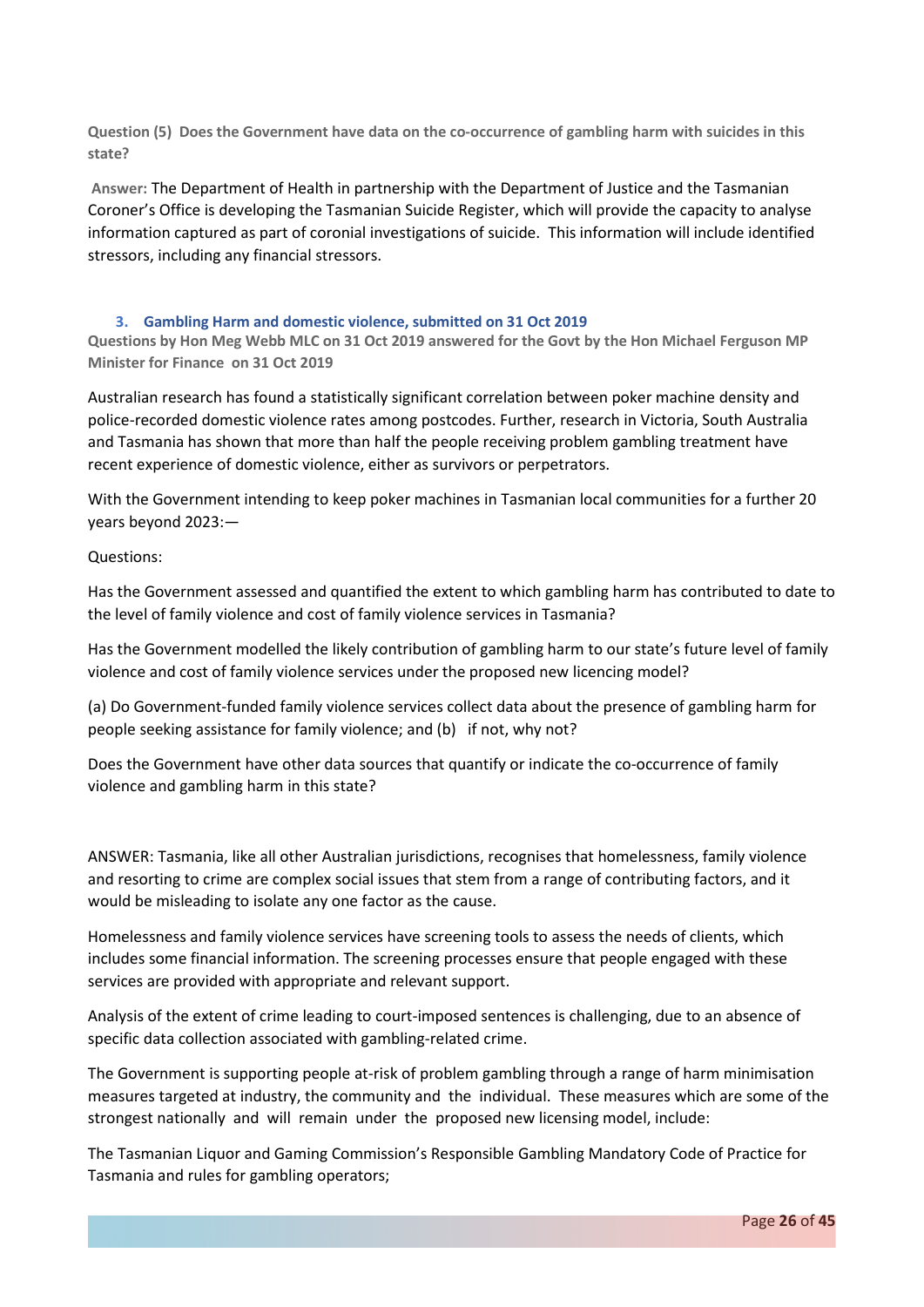Community education and support services, including counselling, funded under the Community Support Levy and administered by the Gambling Support Program;

The Tasmanian Gambling Exclusion Scheme, which requires people wanting to self-exclude to speak with a counsellor in recognition of the co-morbidity factors generally present for problem gamblers;

The National Consumer Protection Framework for online gambling; and

A three-yearly study on the economic and social impact of gambling in Tasmania.

#### **4. Gambling harm and Crime, submitted 31 October 2019**

Questions asked by Hon Meg Webb MLC on 31 October 2019 answered for the Govt by Hon Michael Ferguson Minister for Finance 25 March 2020

Australian research has indicated that the rate of problem gamblers within prison populations appears to be substantially higher than prevalence rates observed among the general population. For example, in a Victorian study the rate of problem gambling among prisoners was one in three compared to a general population proportion of 0.7 per cent. Further, 37 per cent prisoners surveyed reported having committed a gambling-related offence at some point in their lifetime—

With the Government intending to keep poker machines in Tasmanian local communities for a further 20 years beyond 2023:

Questions:

(1) Has the Government assessed and quantified the extent to which gambling harm has contributed to date to the level of crime and cost of incarceration in Tasmania?

(2) Has the Government modelled the likely contribution of gambling harm to our state's future level of crime and cost of incarceration under the proposed new licencing model?

(3) (a) Does the Government collect data about the presence of gambling harm for people convicted of crime in Tasmania, especially fraud, stealing or other financial-related crimes; and (b) if not, why not?

(4) Does the Government have other data sources that quantify or indicate the co-occurrence of crime and gambling harm in this state?

ANSWER: Tasmania, like all other Australian jurisdictions, recognises that homelessness, family violence and resorting to crime are complex social issues that stem from a range of contributing factors, and it would be misleading to isolate any one factor as the cause.

Homelessness and family violence services have screening tools to assess the needs of clients, which includes some financial information. The screening processes ensure that people engaged with these services are provided with appropriate and relevant support.

Analysis of the extent of crime leading to court-imposed sentences is challenging, due to an absence of specific data collection associated with gambling-related crime.

The Government is supporting people at-risk of problem gambling through a range of harm minimisation measures targeted at industry, the community and the individual. These measures which are some of the strongest nationally and will remain under the proposed new licensing model, include:

The Tasmanian Liquor and Gaming Commission's Responsible Gambling Mandatory Code of Practice for Tasmania and rules for gambling operators;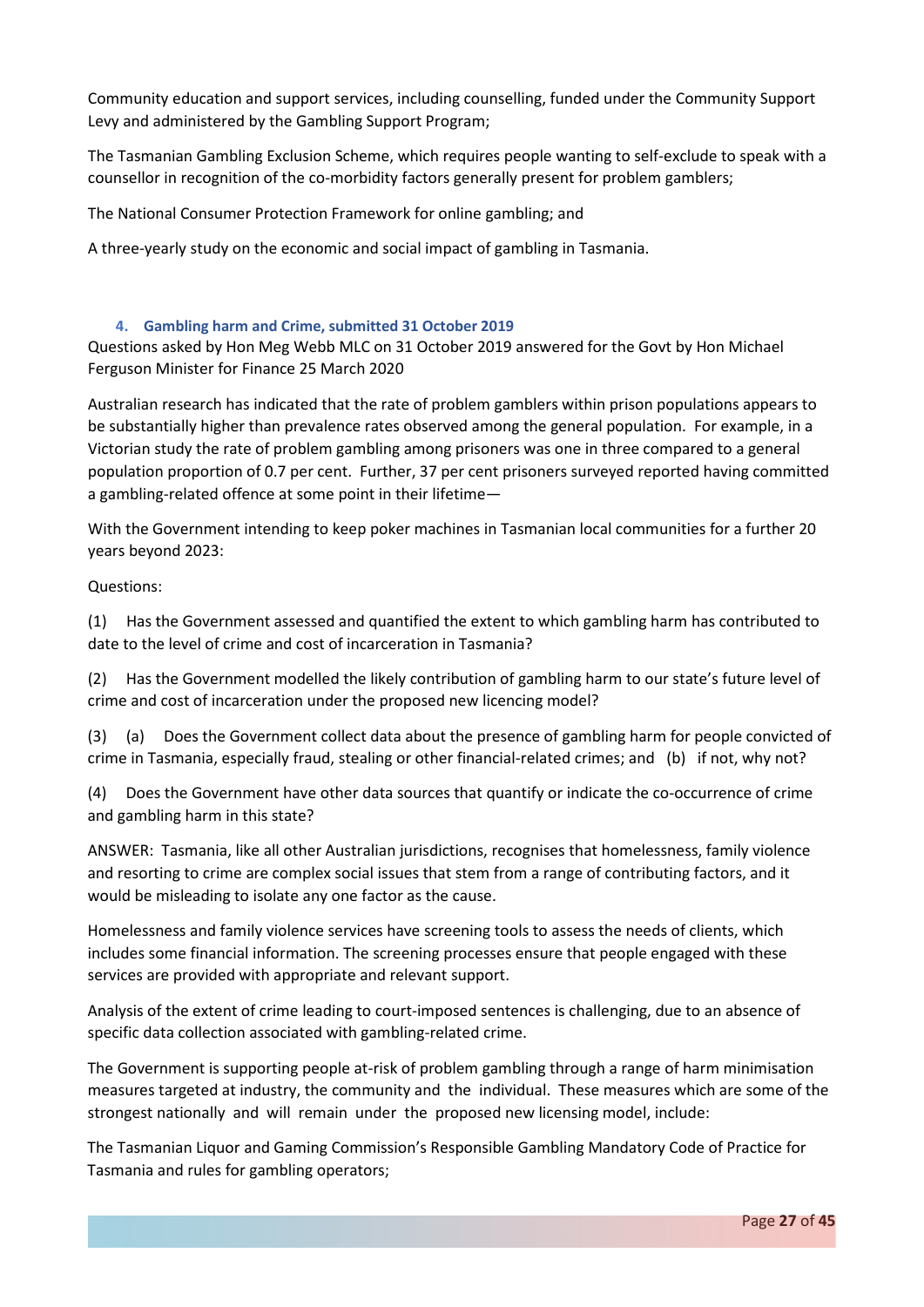Community education and support services, including counselling, funded under the Community Support Levy and administered by the Gambling Support Program;

The Tasmanian Gambling Exclusion Scheme, which requires people wanting to self-exclude to speak with a counsellor in recognition of the co-morbidity factors generally present for problem gamblers;

The National Consumer Protection Framework for online gambling; and

A three-yearly study on the economic and social impact of gambling in Tasmania

#### **5. Gambling harm and homelessness, submitted 31 October 2019**

Questions asked by Hon Meg Webb MLC on 31 October 2019 answered for the Govt by Hon Michael Ferguson Minister for Finance 25 March 2020

Research indicates a connection in Australia between gambling harm and homelessness; a link that doesn't exist in other jurisdictions where poker machines are located only in destination gambling venues.

With the Government intending to keep poker machines in Tasmanian local communities for a further 20 years beyond 2023:—

Questions:

Has the Government assessed and quantified the extent to which gambling harm has contributed to date to the level of homelessness and cost of homelessness services in Tasmania?

Has the Government modelled the likely contribution of gambling harm to our state's future level of homelessness and cost of homelessness services under the proposed new licencing model?

(a) Do Government-funded homelessness services collect data about the presence of gambling harm for people seeking assistance for homelessness; and (b) if not, why not?

Does the Government have other data sources that quantify or indicate the co-occurrence of homelessness and gambling harm in this state?

ANSWER: Tasmania, like all other Australian jurisdictions, recognises that homelessness, family violence and resorting to crime are complex social issues that stem from a range of contributing factors, and it would be misleading to isolate any one factor as the cause.

Homelessness and family violence services have screening tools to assess the needs of clients, which includes some financial information. The screening processes ensure that people engaged with these services are provided with appropriate and relevant support.

Analysis of the extent of crime leading to court-imposed sentences is challenging, due to an absence of specific data collection associated with gambling-related crime.

The Government is supporting people at-risk of problem gambling through a range of harm minimisation measures targeted at industry, the community and the individual. These measures which are some of the strongest nationally and will remain under the proposed new licensing model, include:

The Tasmanian Liquor and Gaming Commission's Responsible Gambling Mandatory Code of Practice for Tasmania and rules for gambling operators;

Community education and support services, including counselling, funded under the Community Support Levy and administered by the Gambling Support Program;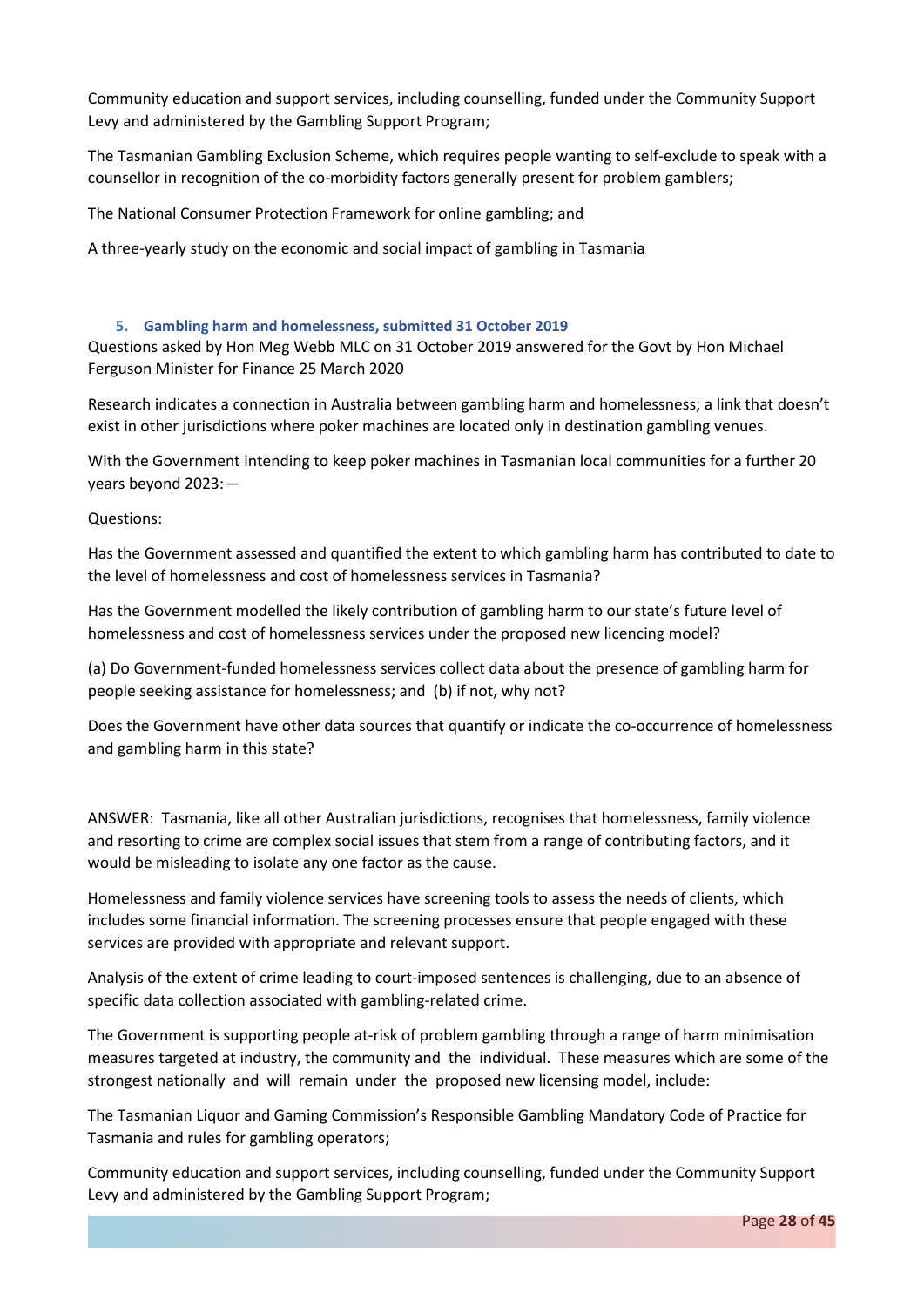The Tasmanian Gambling Exclusion Scheme, which requires people wanting to self-exclude to speak with a counsellor in recognition of the co-morbidity factors generally present for problem gamblers;

The National Consumer Protection Framework for online gambling; and

A three-yearly study on the economic and social impact of gambling in Tasmania.

#### **6. Gambling during COVID-19 shutdown, submitted 7 May 2020**

Questions asked by the Hon Meg Webb MLC on 7 May 2020 answered for the Government by Hon Michael **Ferguson Minister for Finance (Q1) and Hon Roger Jaensch Minister for Human Services (Q2-6) on 4 June 2020**

Given that face-to-face gambling venues are closed during the COVID-19 shutdown, and many habitual gamblers and those who have a problem with gambling will be experiencing an enforced pause to their face-to-face gambling activity:

**QUESTION 1. What increased and/or additional risks have been identified by the Government during the COVID-19 crisis in relation to:**

- **a) levels of gambling activity;**
- **b) levels of gambling harm;**
- **c) impact on those who are in an at-risk gambling category; and**
- **d) impact on the families of those in at-risk gambling categories?**

**ANSWER:** The Government does not have possession of any research into additional levels of risk during the relatively brief period of time that has elapsed during which gambling venues have been closed to patrons.

**QUESTION 2. What initiatives have been developed under the Government's gambling support program to specifically address the changed circumstances and potential increased risks during the COVID-19 crisis?**

**ANSWER:** The Gambling Support Program (GSP) is working closely with Gamblers Help specialist support providers to monitor changes in demand, volume and client needs, as well as collecting anecdotal information about clients' experiences through COVID-19.

Gamblers Help Services support providers are providing alternative accessible support during this COVID-19 crisis. Advice regarding gambling and COVID-19 is available through [Gambling](https://www.gamblinghelponline.org.au/covid-19-update) Help Online and the Tasmanian [Government](https://www.coronavirus.tas.gov.au/government-service-closures) [Coronavirus](https://www.coronavirus.tas.gov.au/government-service-closures) site. In addition, the GSP is developing COVID-19 messaging for distribution through the GSP [website,](https://www.communities.tas.gov.au/disability-community-services/gambling/getting_help/exclusions) Know Your Odds [website](https://www.communities.tas.gov.au/disability-community-services/gambling/getting_help/exclusions) and the [Know](https://www.facebook.com/knowyourodds/) Your Odds [Facebook](https://www.facebook.com/knowyourodds/) page.

Finally, The GSP is monitoring emerging academic and economic studies focussed on the effects of COVID-19 on gambling, including potential shifts to online gambling.

**QUESTION 3. Has additional funding been provided specifically to gambling support services for proactive outreach during the COVID-19 crisis?**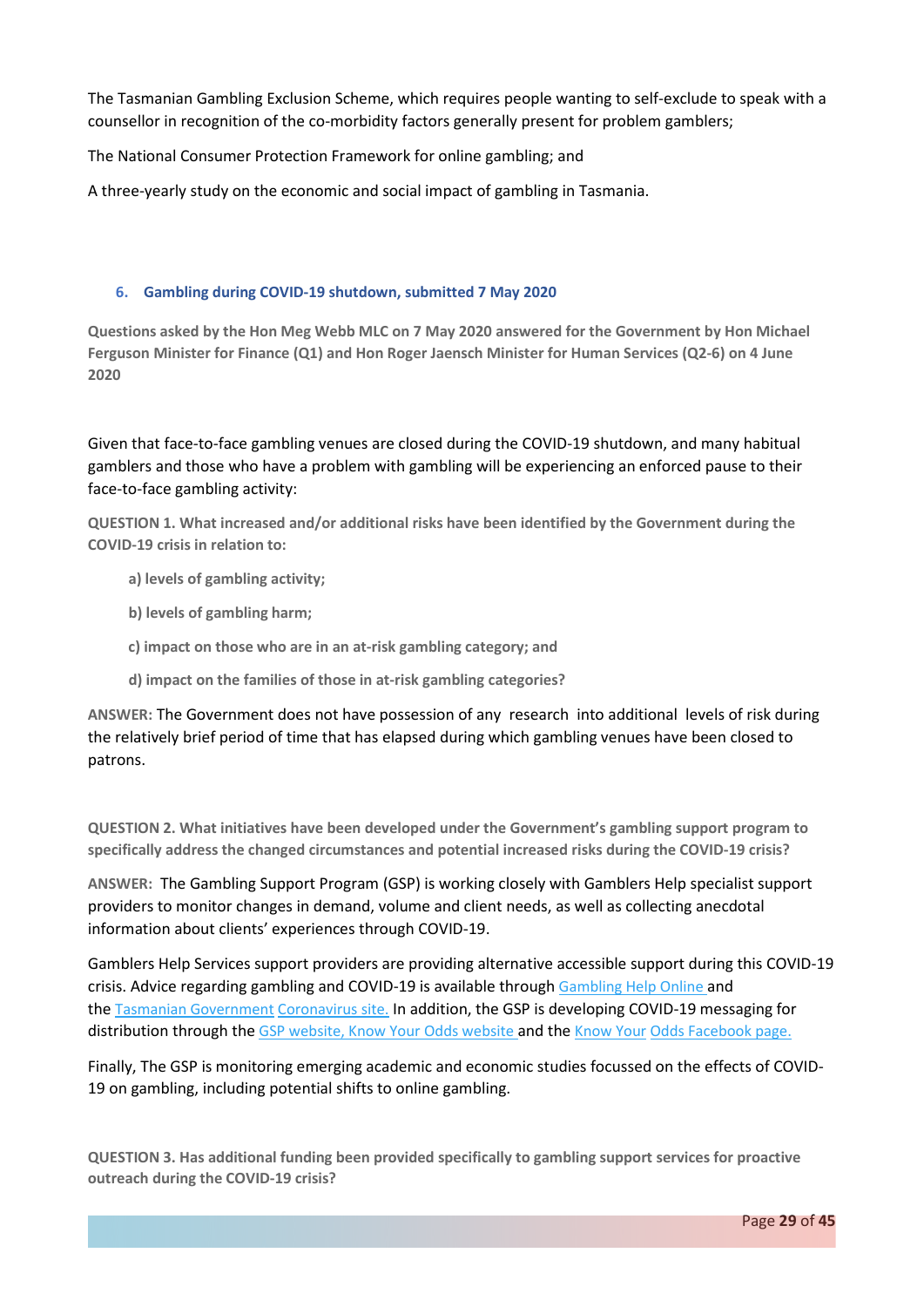**ANSWER:** Support providers have reported a decrease in the number of people accessing gambling specialist support services and are redirecting existing capacity including undertaking proactive support to existing and recent clients and their families as appropriate.

**QUESTION 4. Has additional funding been invested during the COVID-19 crisis in the Government's public health education campaigns relating to gambling?**

**ANSWER**: No, although the development of a planned online gambling campaign has been brought

QUESTION 5. Has there been an increase during the COVID-19 crisis in the frequency of media and online **advertisements promoting the public health messaging on gambling and promoting gambling support services?**

#### **ANSWER:** No

**QUESTION 6. How are the Government's gambling-related web-based sites, e.g. the Know Your Odds website and Facebook page and the Communities Tasmania gambling webpage, being used to provide the Tasmanian public with information, advice or messages specifically relating to the COVID-19 crisis and gambling harm and gambling services?**

**ANSWER:** Messaging regarding COVID-19 and gambling is being provided through Gambling Help Online and the Tasmanian Government Coronavirus Additional messaging reflecting this advice is in development and will be delivered through the GSP website, Know Your Odds website, the Know Your Odds Facebook page.

#### **7. Online gambling losses during COVID-19 shutdown**

Questions asked by the Hon Meg Webb MLC on 7 May 2020 and answered for the Government by the **Minister for Finance Hon Michael Ferguson MP on 4 June 2020**

I (**Ms** *Webb*) tomorrow to ask the Honourable Leader of the Government —

Noting that there is concern expressed about an increase in online gambling during the time face-to-face gambling venues are closed, with many gambling-related activities such as racing having also ceased, and with people spending more time in isolation at home:

QUESTION: 1. How does the Government measure the level of use and quantum of losses to online gambling **in this state?**

QUESTION: 2. (a) Is there an accurate and credible measurement of the levels of use and quantum of losses to **online gambling prior to the COVID-19 crisis in Tasmania; and**

QUESTION: 2. (b) If so, what are the pre-COVID-19 Tasmanian figures on use and losses to online gambling?

QUESTION: 3. How is the Government monitoring or measuring the levels of use and quantum of losses to **online gambling during the COVID-19 crisis in Tasmania?**

#### **ANSWERS 1-3**: It is difficult to

obtain data on the level of online gambling by persons based in Tasmania. This is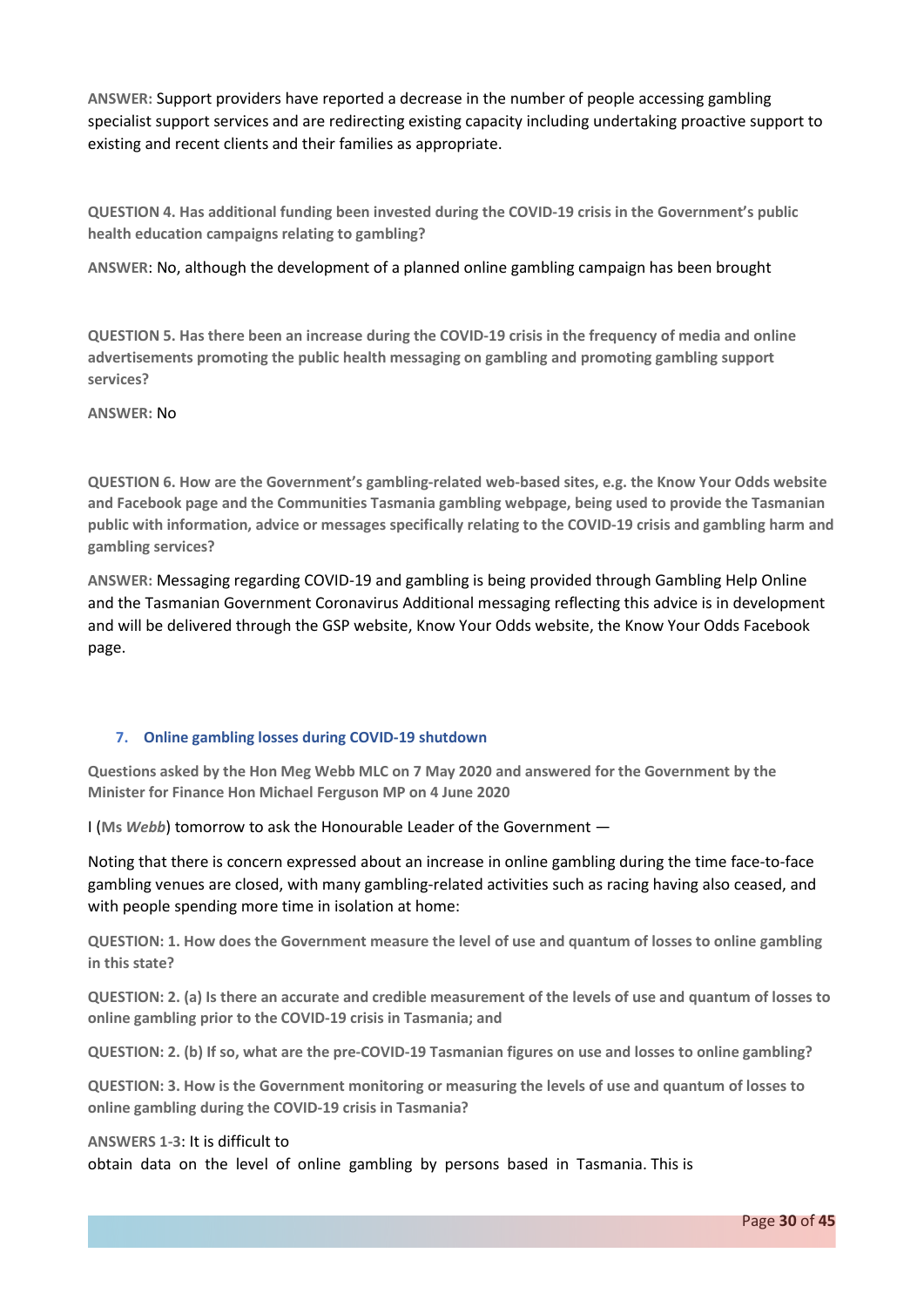due to the different forms of online gambling, the cross-border nature of the service, that some people are gambling on illegal overseas sites, and the limited availability of industry data.

While some data from online gambling taxed in Tasmania is available, information on the volume of spend by Tasmanians on other products offered online such as keno and lotteries is difficult to obtain. The introduction of the point of consumption (POC) tax in Tasmania from I January 2020 provides an indication of Tasmanian betting levels. The tax applies to all wagering and betting types or products offered to customers in Tasmania. This includes bets placed online or through a physical TAB terminal located in Tasmania.

There are limitations in using this data to assess trends in online gambling pre and during COVID-19. These include the lack of historical trend data and that the tax collected is not separately reported for online and terrestrial gambling. However, based on both sources, POC tax revenue year-to-date to 30 April 20i0 is tracking to budget, with no noticeable spikes relating to increased activity.

Research is currently underway by the University of Sydney to determine how COVID-19 has affected gambling participation in Australia.

QUESTION: 4. Is the Government aware of an increase in the use of and losses to online gambling during the **COVID-19 crisis?**

**ANSWER:** It has been reported by credit bureaus and some major banks that consumer spending on gambling has increased during the period of COVID-19 restrictions. Changes to consumer spending habits are to be expected due to the restrictions imposed. Spending on online gambling has fluctuated over this period, however it is too early to draw any meaningful conclusions from the limited data available.

QUESTION: 5. (a) Is the Government monitoring or measuring changes in the amount of advertising for online **gambling in Tasmania during to the COVID-19 crisis?**

**QUESTION: 5. (b) (i) If so, has there been an increase in advertising; and**

**(ii) what is the data on that increase?**

**ANSWER**: When a complaint is received about gambling advertising (including online advertising) of the sole Tasmanian licensed provider, an investigation is undertaken by the Liquor and Gaming Branch of the Department of Treasury and Finance. As at 26 May 2020, no complaints have been received since the shutdown of gambling venues from 23 March 2020.

#### **8. Reopening of Tasmania's poker machine rooms on 26 June 2020, submitted 25 June 2020.**

### Questions asked by Meg Webb MLC on 25 June 2020 and answered by the Minister for Finance, the Hon Michael Ferguson MP on 25 August 2020

In relation to the planned reopening of Tasmania's poker machine rooms on 26 June 2020, and the government's apparent protocol of responding to the COVID-19 pandemic with an evidence-based approach based on public health advice:

**QUESTION (1)** Does the Government acknowledge that the resumption of operation of poker machine gaming rooms in Tasmania is not comparable to the resumption of the other food, beverage and event aspects of the hospitality industry as, in addition to managing COVID-19 health risks, evidence points to the use of poker machines presenting additional and unique economic and social risks at this time?

**ANSWER:** When the COVID-19 public health restrictions caused many businesses and services to temporarily close, the reopening of these businesses and services was informed by public health advice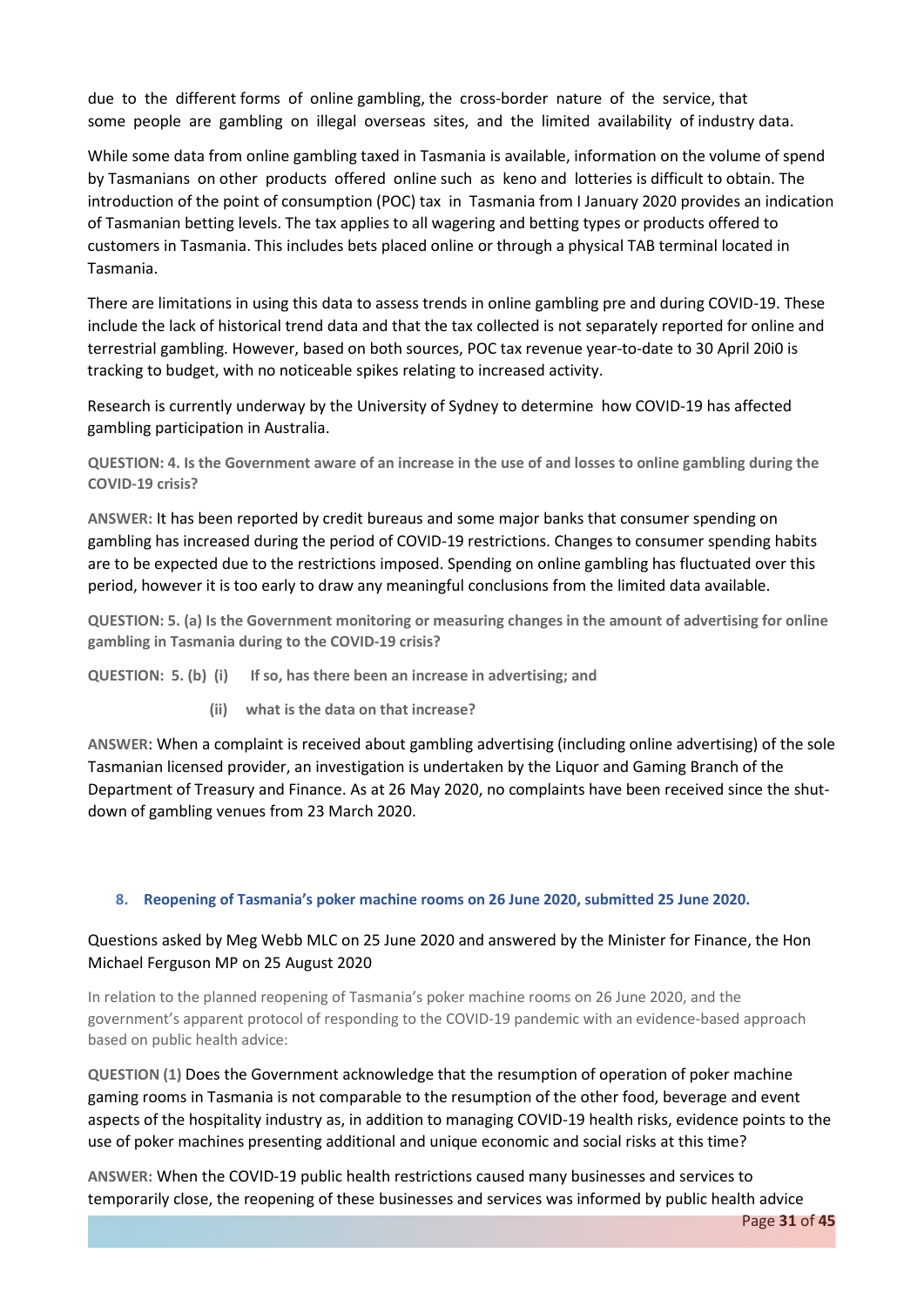that it was safe to do so. Electronic gaming machines (EGMs) are legally permitted to operate in Tasmania. The reopening of gaming venues, including those operating EGMs, has been determined based on public health advice.

**QUESTION (2)** Has the plan and timeline for resuming the operation of poker machines in Tasmania been data-driven and based on health, economic and social impact analysis?

(a) if so, please provide that analysis

(b) if not, please provide the full rationale and factors considered in making the determination that the resumption of poker machine use was appropriate to occur on 26 June?

**ANSWER:** On 26 June 2020, gaming venues, including those with EGMs, were allowed to open under the stage 3 easing of restrictions, along with many other legal businesses subject to public health advice. Each venue is operating under a COVID-19 safety plan that implements the public health measures required under the *COVID Safe Workplace Guidelines for the Gambling Industry*.

**QUESTION (3)** Noting the clear evidence from the Global Financial Crisis (GFC) in 2008-09 where government stimulus payments were shown to have been diverted to poker machines causing losses to spike substantially, what impact analysis has been done to assess the risk that restarting access to poker machines at this time will erode the effectiveness of both Federal and State government economic stimulus efforts (including, but not limited to, increased Job Seeker payments, Job Keeper payments, and earlyaccessed personal superannuation lump sums) designed to ensure household essential requirements are met and local economies most effectively supported?

**ANSWER:** EGMs are a well-regulated gambling activity in Tasmania. Based on the *2017 Social and Economic Impact Study of Gambling in Tasmania*, Tasmania has a relatively low incidence of problem gambling (estimated at 0.6 per cent of Tasmanian adults) compared to other Australian jurisdictions. EGMs are legally permitted to operate in Tasmania and the reopening of gaming venues was based on public health advice that it was safe to do so.

**QUESTION (4**) (a) Has the government been lobbied to reopen public access to gaming rooms; and (b) if so, by whom?

**ANSWER:** The reopening of gaming venues was based on public health advice.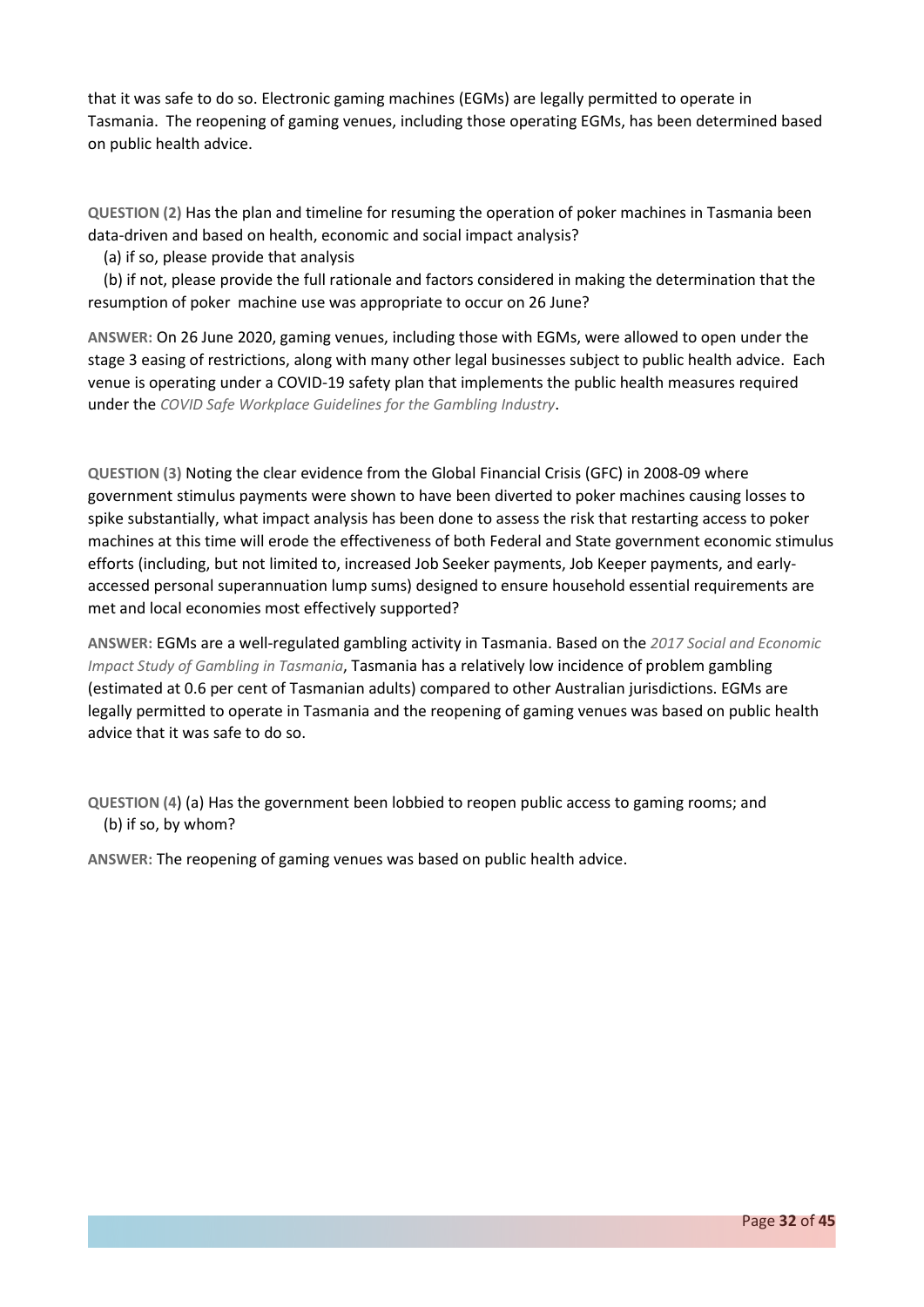# <span id="page-32-0"></span>Appendix B. Rebuild Tassie with Less Pokies Harm - petition from Meg Webb MLC

Petition was open May/June 2020 - <https://megwebb.com.au/petition/>

#### **Called on the Tasmanian Government to:**

- Develop initiatives to encourage pubs and clubs to become pokies-free and be reborn as communitybuilding social hubs
- Reach out with continued additional support for people who struggle with gambling, and their families
- Commit to legislating evidence-based harm minimisation measures, like slower spin speeds, lower maximum bet limits, lower jackpots and shorter opening hours
- Release government modelling on the social and economic impact of its proposed new poker machine licensing arrangements.

#### **Summary of optional comments left by some signatories to the petition, by postcode:**

(NB first six comments are non-Tasmanian residents, all others are Tasmanian postcodes)

| <b>Postcode</b> | What's your message for rebuilding Tassie with less pokies harm?                                                                                                                                                                                                                                                        |
|-----------------|-------------------------------------------------------------------------------------------------------------------------------------------------------------------------------------------------------------------------------------------------------------------------------------------------------------------------|
| 2443            | The pokies destroy lives.                                                                                                                                                                                                                                                                                               |
| 2880            | Being a resident of NSW, AND SEEING FIRST HAND THE DAMAGE And waste that these<br>machines have had on families and individuals, I put my full support behind this petition. I<br>know mathematically a player has no chance of winning, there is an ABC catalyst program<br>that clearly explains it. May be achieved. |
| 3056            | I grew up in tassie and I still call it home. The pokies wreak havoc on a vulnerable part of<br>the Tasmania (let alone Australian) population. Tasmanian government owes its<br>constituency the respect dignity of removing these disgusting, revenue-raising machines                                                |
| 4005            | Let Tassie lead the country reduce the pokies or do not reinstate                                                                                                                                                                                                                                                       |
| 5074            | Poker machines are a dangerous product. Tasmania should get rid of them for good.                                                                                                                                                                                                                                       |
| 5074            | Dangerous product designed to addict. Propose a buy back scheme similar to ACT                                                                                                                                                                                                                                          |
| 7000            | This is an opportunity to empower people, break a destructive cycle and invest in a<br>healthy vibrant and empowered Tasmania                                                                                                                                                                                           |
| 7000            | Pokies are evil and rip money from the poor and addicted and put little to no money back<br>into the community ban these disgusting things!                                                                                                                                                                             |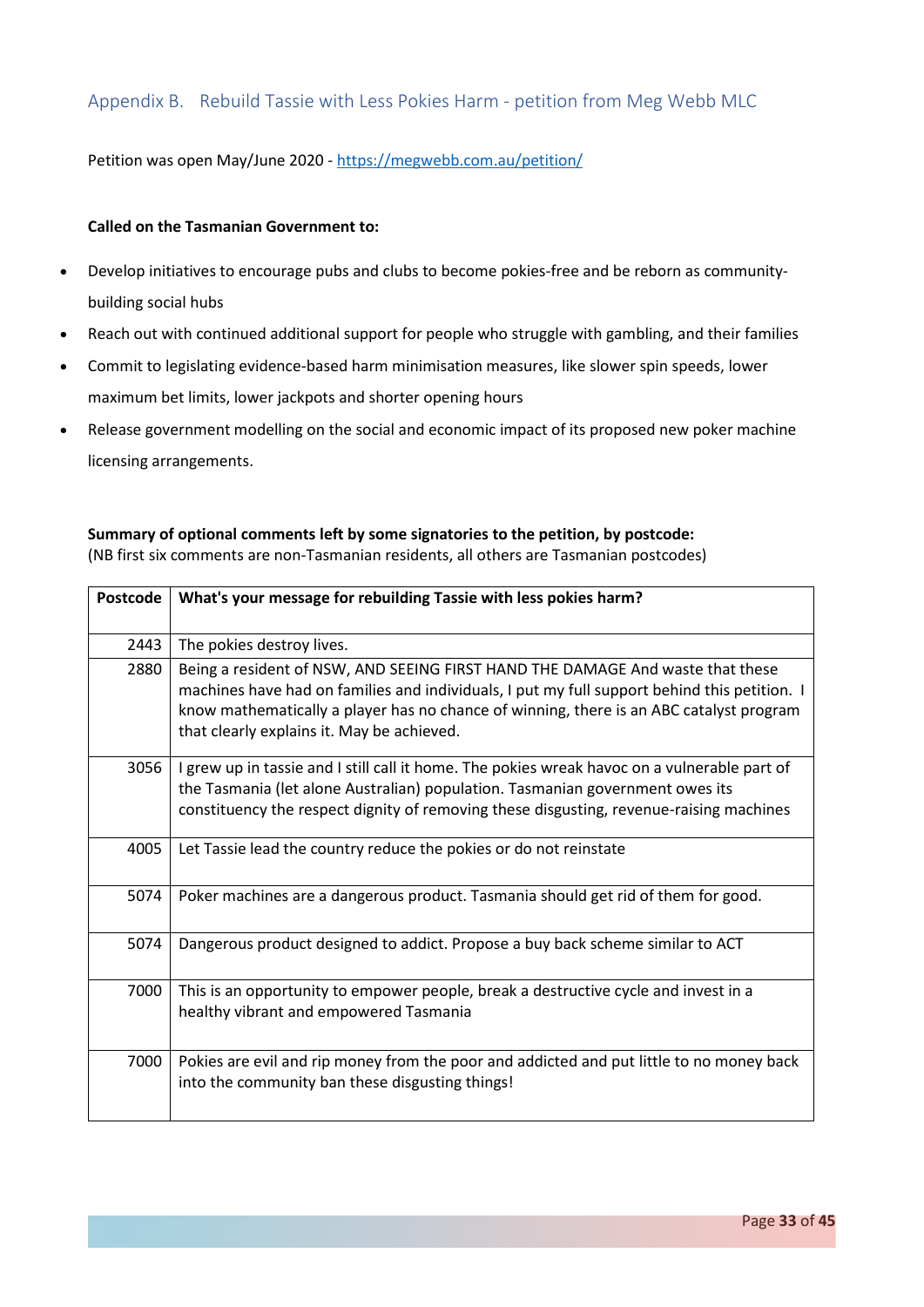| 7000 | We run a staunch pokies free venue because the cost to our family from pokies exceeds<br>\$1 million dollars. It's not just the money but the subterfuge, theft, manipulation and<br>suicide attempts that flowed from the problem gambling. The breakdown in trust<br>manifests and the lies cause the long term harm.                                                                                                                     |
|------|---------------------------------------------------------------------------------------------------------------------------------------------------------------------------------------------------------------------------------------------------------------------------------------------------------------------------------------------------------------------------------------------------------------------------------------------|
| 7000 | Please, we have so much damage in our community as a result of the industry that is<br>focused on taking the money of people, from people.<br>The odds of people winning are so low that you may as well write them a cheque, or just<br>give them your credit card and the PIN.<br>We have to either get rid of poker machines or at least limit them to the casinos.                                                                      |
| 7000 | The Pokies cause great harm to many people in our community and it is therefore<br>immoral for the government to make money from this heinous industry.                                                                                                                                                                                                                                                                                     |
| 7000 | We must apply to this issue the same primacy of compassion and care, high quality<br>evidence and risk assessment and prevention, and policy and governance expertise that<br>has brought Tasmanians through the Covid-19 crisis so well.                                                                                                                                                                                                   |
| 7000 | Keep poker machines confined to the casinos, and bring back the less intelligent addictive<br>types of machines.                                                                                                                                                                                                                                                                                                                            |
| 7000 | No more pokies!                                                                                                                                                                                                                                                                                                                                                                                                                             |
| 7000 | The pokies are a scourge on society                                                                                                                                                                                                                                                                                                                                                                                                         |
| 7000 | Pokies are a blight on our community. To add insult to the injury they cause, the fact that<br>Federal Hotels and the Farrel family has a monopoly on Pokie licenses incenses me. That<br>some of Tasmania's wealthiest people should profit from the poorest and most vulnerable<br>is immoral, and that the Liberal party who are in Government both supports and profits<br>from this as well is exactly why I will never vote for them. |
| 7000 | Pokies are electronic crystal meth!                                                                                                                                                                                                                                                                                                                                                                                                         |
| 7000 | No to pokies!                                                                                                                                                                                                                                                                                                                                                                                                                               |
| 7000 | pokies harm families and the most vulnerable people in our communities.<br>Stop them now so these people can put their precious resources back into their                                                                                                                                                                                                                                                                                   |
|      | communities, instead of into the pockets of greedy pokies owners.                                                                                                                                                                                                                                                                                                                                                                           |
| 7000 | Pokies actually provide less employment, as all the money gets funnelled into the Farrell<br>family in Sydney, rather than being spent in Tasmanian small businesses.                                                                                                                                                                                                                                                                       |
| 7000 | Re-opening local pub spaces so they area free from pokies/keno. We can't advertise<br>smoking, we shouldn't advertise gambling.                                                                                                                                                                                                                                                                                                             |
| 7000 | Pokies are a vampire sucking on the resources of Tasmania's most vulnerable people. Give<br>them a break and allow them to get on with their lives, contributing to our community<br>and ban the poker machines.                                                                                                                                                                                                                            |
| 7000 | Ask any pokies addict if they really want to give away all their and their family's money to<br>wealthy people who couldn't care less about them.                                                                                                                                                                                                                                                                                           |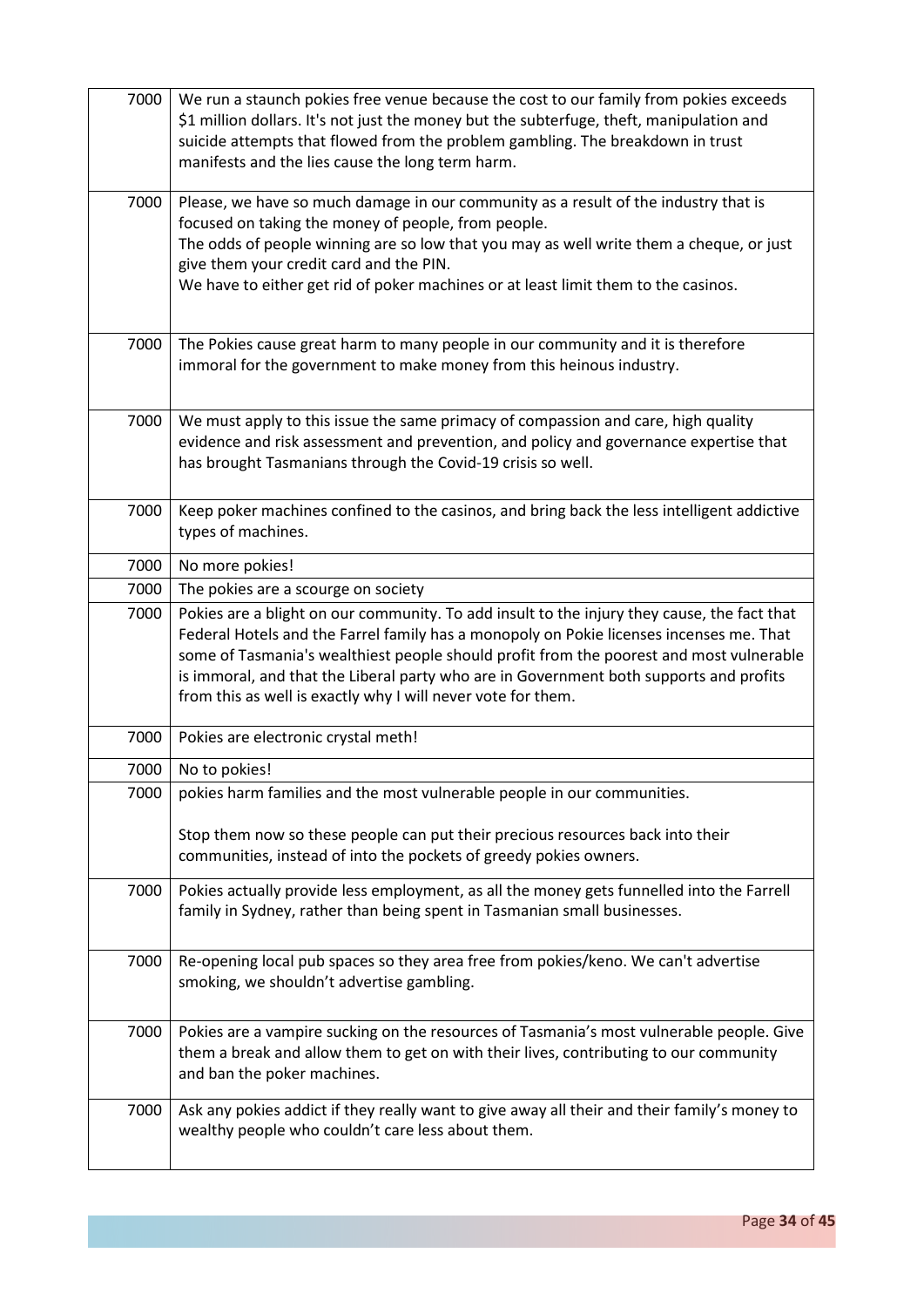| 7000 | I've always been against pokies, but what really convinced me was the recent stories from<br>gambling addicts who said that this time without access has given them the chance to<br>stop the cycle, save money and repair relationships. Pubs and clubs should use other<br>forms of entertainment at their venues which bring people together and support<br>employment for the arts industry and community sector (e.g. fundraising quiz nights, live<br>music, comedians, pub choir etc). |
|------|-----------------------------------------------------------------------------------------------------------------------------------------------------------------------------------------------------------------------------------------------------------------------------------------------------------------------------------------------------------------------------------------------------------------------------------------------------------------------------------------------|
| 7004 | These machines are nothing but profits of doom.                                                                                                                                                                                                                                                                                                                                                                                                                                               |
| 7004 | Pokies. #whobenefits?                                                                                                                                                                                                                                                                                                                                                                                                                                                                         |
| 7004 | Stop taxing the poor                                                                                                                                                                                                                                                                                                                                                                                                                                                                          |
| 7004 | Keep families free from harm.<br>Keep individuals free from addiction.<br>Stop the pokies in pubs.                                                                                                                                                                                                                                                                                                                                                                                            |
| 7004 | The lockdowns during the Coronavirus epidemic demonstrated that many people who<br>previously played the pokies were better off financially and inevitably for their health as<br>well.                                                                                                                                                                                                                                                                                                       |
| 7004 | Never mind shorter opening hours and lower betting limits- let's just ban the things eh?                                                                                                                                                                                                                                                                                                                                                                                                      |
| 7004 | Cut the pokies and keep the money in the community, not in the pokie licence holder's<br>pocket. Pokies destroy lives of too many people.                                                                                                                                                                                                                                                                                                                                                     |
| 7004 | Let us continue to remove the temptations of gambling and build on the better<br>relationships gained due to the lockdown.                                                                                                                                                                                                                                                                                                                                                                    |
| 7004 | Get Pokies out of pubs and clubs. Keep the money in the pockets of family's that need it!                                                                                                                                                                                                                                                                                                                                                                                                     |
| 7004 | Get pokies out please. They are sucking the State of useful funds and are psychologically<br>destructive of lives and families.                                                                                                                                                                                                                                                                                                                                                               |
| 7005 | Gambling ruins families and lives. Let's look after our children's futures and the welfare of<br>all Tasmanian people. Let's all care for each other without losing our money to people<br>who do not live in our state nor acknowledge the damage they encourage with their<br>poker machines.                                                                                                                                                                                               |
| 7005 | Let's rebuild and develop a better Tasmanian without pokies                                                                                                                                                                                                                                                                                                                                                                                                                                   |
| 7005 | What do the Farrell's do for Tasmania?                                                                                                                                                                                                                                                                                                                                                                                                                                                        |
| 7005 | No return for pokies. Nobody needs them.                                                                                                                                                                                                                                                                                                                                                                                                                                                      |
| 7005 | Please stop the devastation of our community by those who prey on the addicted and<br>make millions of dollars of profit out of our vulnerable people. Our entire community<br>suffers from these parasites.                                                                                                                                                                                                                                                                                  |
| 7005 | I am a retired Clinical Psychologist and I have provided help and support to families<br>destroyed by gambling addiction. Please stop exploiting the vulnerable                                                                                                                                                                                                                                                                                                                               |
| 7005 | Get the pokies out of pubs and clubs, starting with low socio-economic areas. That's most<br>of them and shows the rapacity of the Federal group.                                                                                                                                                                                                                                                                                                                                             |
| 7005 | Restrict pokies for a healthier and wealthier Tassie!                                                                                                                                                                                                                                                                                                                                                                                                                                         |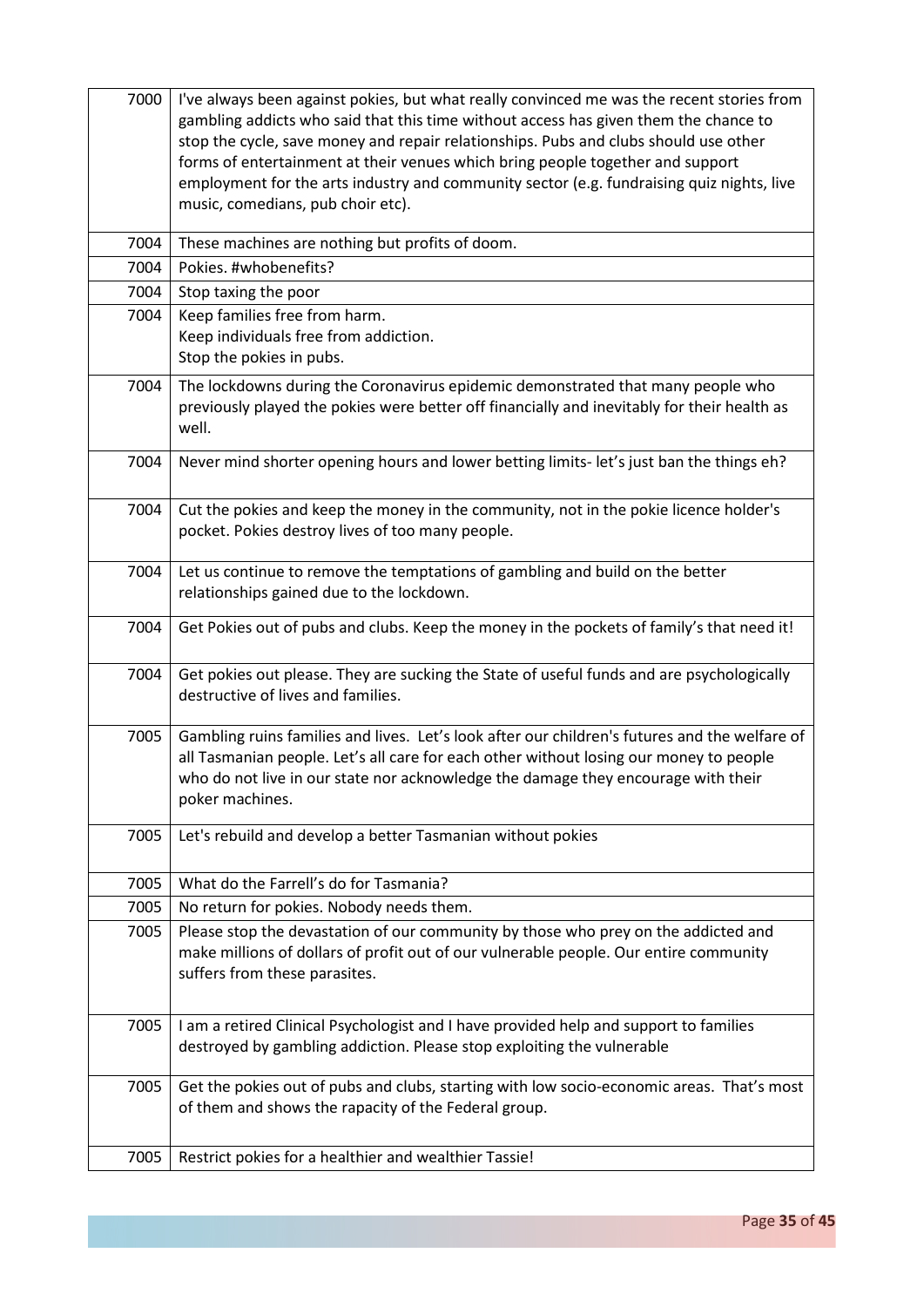| 7005 | We have had our community devastated by pokie machines and those who profit from<br>them. It's the perfect time to help our community and stop the profiteering from the<br>sickness of problem gambling. Let's help people not profits.                                                                                                                                                                              |
|------|-----------------------------------------------------------------------------------------------------------------------------------------------------------------------------------------------------------------------------------------------------------------------------------------------------------------------------------------------------------------------------------------------------------------------|
| 7007 | Families get decimated by addiction to these insidious machines. Those addicted often<br>become criminals. Poker machines use a range of design features that leverage<br>psychology to keep people playing so how can this be supported by our government?                                                                                                                                                           |
| 7007 | Pokies are such a harmful and lazy way of lining a few rich people's pockets and collect<br>some tax dollars. We can do better than that.                                                                                                                                                                                                                                                                             |
| 7007 | Pokies are a scourge on our society. Designed to Addict. They have no place in Tasmania.                                                                                                                                                                                                                                                                                                                              |
| 7008 | Mr Premier.<br>Please close the pokies and recognise that the money that anyone makes from the misery<br>of pokies addiction is as bad as drug pushers making profit from drug addiction.                                                                                                                                                                                                                             |
| 7008 | We need to lessen the harm and suffering caused to families by addiction to poker<br>machines. Big greedy businesses profiting from the misery of others is just plain wrong!                                                                                                                                                                                                                                         |
| 7008 | Enough is enough. With people on both sides of my family broken by pokies and other<br>pub gambling, I cannot accept it as a legitimate business model. It is a greedy and<br>predatory thing breaking people and communities only for a very few to get wealthy at<br>the top.                                                                                                                                       |
| 7008 | Reduce the stake that players can bet each spin. Eliminate pokies from suburban venues<br>and limit numbers at the two casino sites as well.                                                                                                                                                                                                                                                                          |
| 7008 | Our state's economy shouldn't be propped up by people's suffering.                                                                                                                                                                                                                                                                                                                                                    |
| 7008 | Venues that have pokies have failed in implementing any effective harm reduction for<br>pokie addicts and therefore should not have licences to operate pokies. It is so<br>hypocritical for our government to have pokies as a legal entertainment when there is<br>undeniable proof that pokies are as harmful and addictive as illegal drugs crack cocaine.<br>and heroin                                          |
| 7008 | Far too much destruction of families n individual lives caused by gambling abuse                                                                                                                                                                                                                                                                                                                                      |
| 7009 | casinos and clubs only                                                                                                                                                                                                                                                                                                                                                                                                |
| 7009 | Stop milking the vulnerable you weak gutted bastards.                                                                                                                                                                                                                                                                                                                                                                 |
| 7009 | Re building without pokies, Happy times ahead, pokies contribute to much to<br>breakdowns, violence, poverty, crime, suicide, mental health,                                                                                                                                                                                                                                                                          |
| 7009 | I guess the challenge is to work toward significant replacement of the State's dependency<br>on gambling revenue as the conflict of interest must be intense.                                                                                                                                                                                                                                                         |
| 7009 | Pokies are dopey.                                                                                                                                                                                                                                                                                                                                                                                                     |
| 7009 | The pokies take millions from a state economy that can't afford to lose it, from low socio-<br>economic areas that have enough struggles as it is. The problems caused by gambling put<br>further strain on these communities The winners are not the handful of workers that pubs<br>clubs employee, but the already rich and wealthy. Pokies are an unnecessary harm. If VIC<br>AFL clubs can lose them, so can we. |
| 7009 | Gambling does so much damage to families and deprives children of necessities.                                                                                                                                                                                                                                                                                                                                        |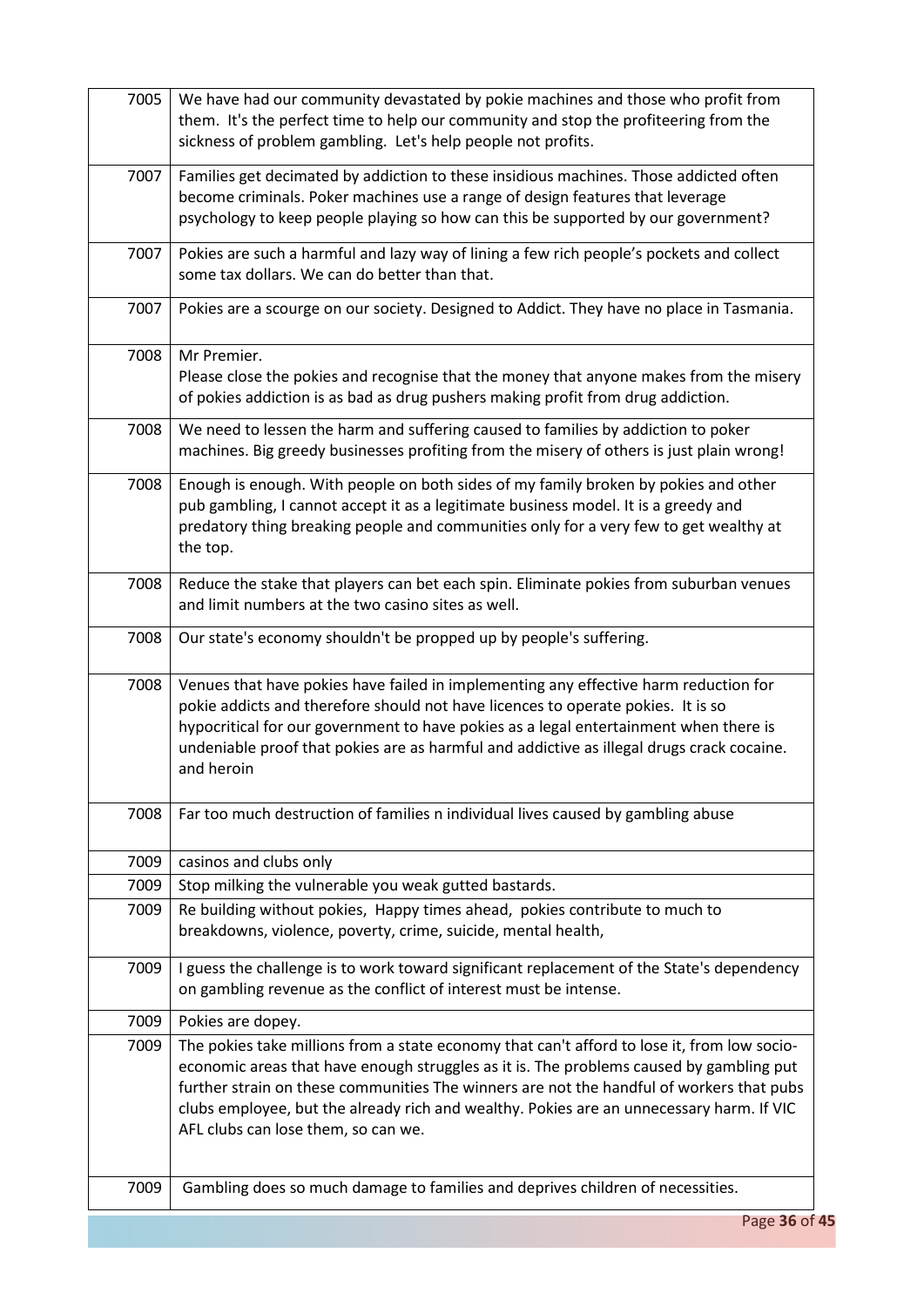| 7009 | Less pokies more money back into the local economy                                                                                                                                                                                                                                                               |
|------|------------------------------------------------------------------------------------------------------------------------------------------------------------------------------------------------------------------------------------------------------------------------------------------------------------------|
| 7009 | Life without pokies is a life less susceptible to pain and life more likely to be worth living.                                                                                                                                                                                                                  |
| 7009 | Yes, sign me up!                                                                                                                                                                                                                                                                                                 |
| 7010 | Pokies remove the family atmosphere of any place they are put in, they take over the<br>space for live bands and make areas of Australia poorer in more than monetary terms. Put<br>them back in casinos exclusively.                                                                                            |
| 7010 | Every problem gambler hurts family friends employers etc                                                                                                                                                                                                                                                         |
| 7010 | I know exactly the pain and suffering pokies brings bought nothing to me but pain<br>suffering I was compulsive was always in pubs Glenorchy playing pokies if I hadn't stopped<br>I dare say I'd probably be in gaol                                                                                            |
| 7010 | At the very least, some addictive features could be reduced. Eg, slowing.                                                                                                                                                                                                                                        |
| 7010 | Having worked with people addicted to these things, I have come to the conclusion we<br>just do not need these things in our society. These machines are simply to destructive to<br>too many lives.                                                                                                             |
| 7010 | My life was put on hold due to pokie Addiction was horrible for years can't explain the<br>suffering they caused me and my family                                                                                                                                                                                |
| 7010 | Get rid of the pokies and save people, their families and homes.                                                                                                                                                                                                                                                 |
| 7010 | My message is I was horrendously addicted to pokies in Glenorchy was well over 120<br>grand in credit cards through the pokies I paid the debt back over 5 years haven't stepped<br>foot in an oasis area ever since as I know I could go down the same path again now<br>running a business and happily married |
| 7011 | Need more social housing. Research into online gambling in Tasmania.                                                                                                                                                                                                                                             |
| 7011 | Good riddance.                                                                                                                                                                                                                                                                                                   |
| 7015 | If we cannot get rid of pokies then place a social tax on them that goes towards programs<br>to mitigate the damage that these machines and their greedy masters create in our<br>society.                                                                                                                       |
| 7015 | Gambling makes no economic sense. It draws money from productive investment and<br>severely harms families and community.                                                                                                                                                                                        |
| 7015 | It's easy if an industry is harmful to our health then we can't afford it. No sweetheart<br>deals with profiteers and let's look after our communities. No pokies send the machines<br>off shore to the profiteers who live there.                                                                               |
| 7015 | Pokies and gambling reduce productivity and social wellbeing as well as encouraging<br>corruption. They have no place in Tassie.                                                                                                                                                                                 |
| 7015 | Maybe there will be some more money in the family budget for children and their needs.<br>Too many bottle shops too. Why in shopping centres (shoreline) just across the road from<br>the Shoreline hotel. etc.<br>Like point 3.                                                                                 |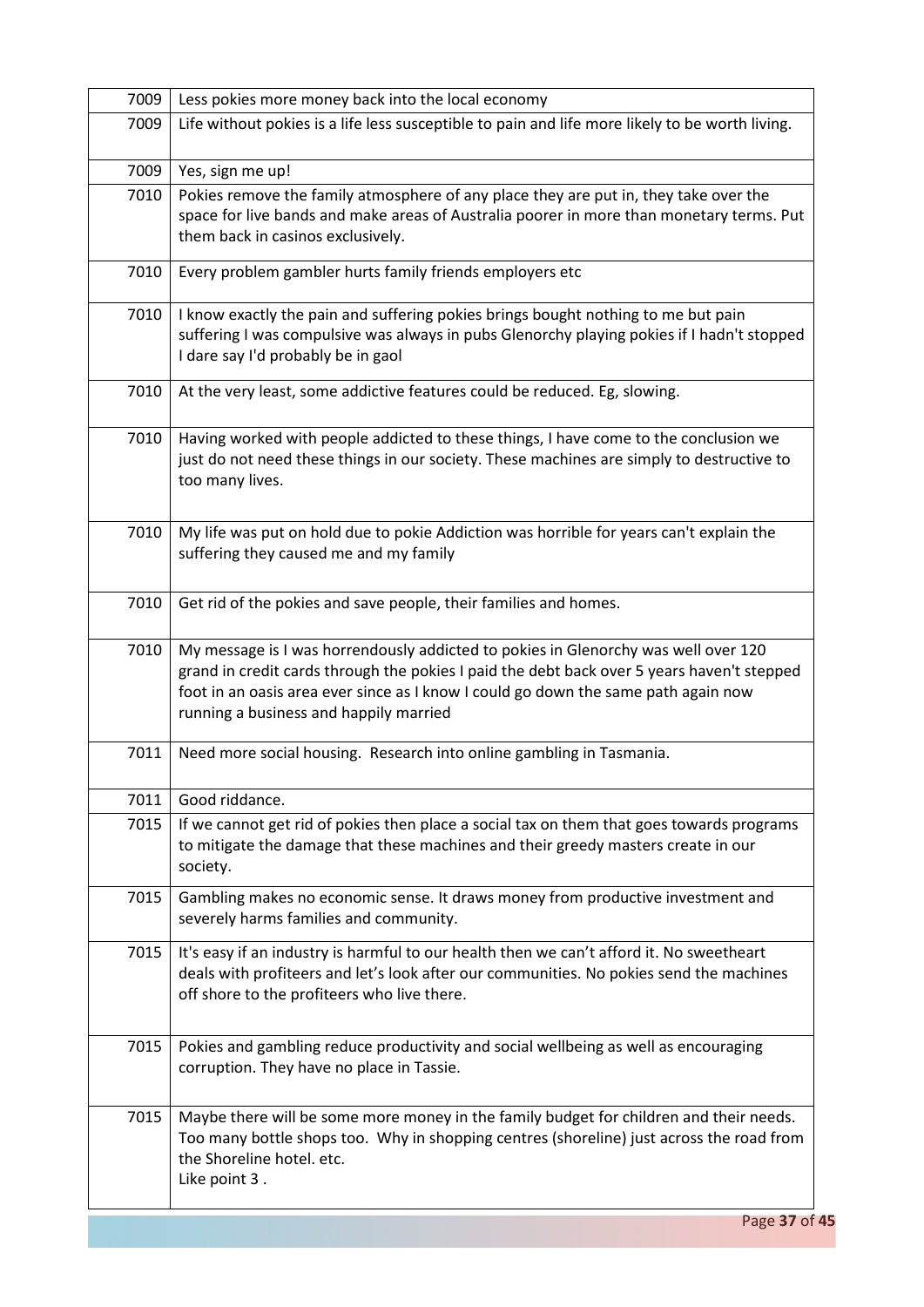| 7015 | I don't gamble - just never seen the point. But I'm not against other people doing it if they<br>choose. EXCEPT when the odds are stacked against them as they are with poker machines.<br>Everything about them is designed to lure, captivate and addict.                                                                     |
|------|---------------------------------------------------------------------------------------------------------------------------------------------------------------------------------------------------------------------------------------------------------------------------------------------------------------------------------|
| 7015 | Now is a great time to make positive community changes when the hospitality sector<br>resumes. We do not need to rely on pokie income. Any party that supports the gambling<br>industry will not get my vote.                                                                                                                   |
| 7015 | No more pokies!                                                                                                                                                                                                                                                                                                                 |
| 7015 | Wonderful for people to not feel so upset all the time over money shortage as the pokies<br>have taken it!!!                                                                                                                                                                                                                    |
| 7016 | Ban pokies in pubs and clubs.                                                                                                                                                                                                                                                                                                   |
| 7018 | Gambling ruins lives.                                                                                                                                                                                                                                                                                                           |
| 7018 | Let's use this time as we recover from Covid to reinvent ourselves and remove harmful<br>pokies from our communities. It's a clean slate right now, start afresh with the intention<br>to help vulnerable Tasmanians.                                                                                                           |
| 7018 | We do not need these soulless, addictive devices in pubs and clubs. I'd be happy for them<br>to be banned from Tasmania entirely but would compromise on restricting them to<br>casinos.                                                                                                                                        |
| 7018 | They do nothing but harm, create nothing worthwhile and are scourges on our society so<br>get pokies out of our communities                                                                                                                                                                                                     |
| 7018 | Gambling is non productive. Spend money on Tasmanian produced goods and services.<br>We have some of the best in the world.                                                                                                                                                                                                     |
| 7018 | Pokies harm families and in turn children. Children are suffering enough they don't<br>deserve the poverty and neglect that pokies cause them.                                                                                                                                                                                  |
| 7018 | Not just less get rid of them all together, hopefully after this lock down the people who<br>normally visit these sites are waking up to themselves with the extra money they have?                                                                                                                                             |
| 7018 | Keep the money in the wallets of those that need it.                                                                                                                                                                                                                                                                            |
| 7018 | Please stick to your guns on this important issue. Gambling revenue for the government is<br>exploiting weakness not improving society                                                                                                                                                                                          |
| 7018 | Let's make our communities healthier and happier by reducing pokies. Help people to<br>control their addiction. Keep the money previously lost to pokies within families for their<br>benefit.                                                                                                                                  |
| 7018 | Please put Tasmanians welfare before donor dollars. No pokies in pubs and clubs.                                                                                                                                                                                                                                                |
| 7019 | However, we must also control how much internet gambling goes on, for this is possibly<br>even worse, as it's so hard to manage by an authority, and so addictive, some people will<br>probably die in their chairs while online.                                                                                               |
| 7020 | Without ridding the state of this scourge of societymisery will continue                                                                                                                                                                                                                                                        |
| 7020 | That we should see the existence of pokies as a period in time that is not everlasting. We<br>do not require pokies in pubs to sustain an economy if that economy is built on<br>exploitation of the vulnerable. In the future we will look back on this period with sadness<br>but reassured it was only a 30 year aberration. |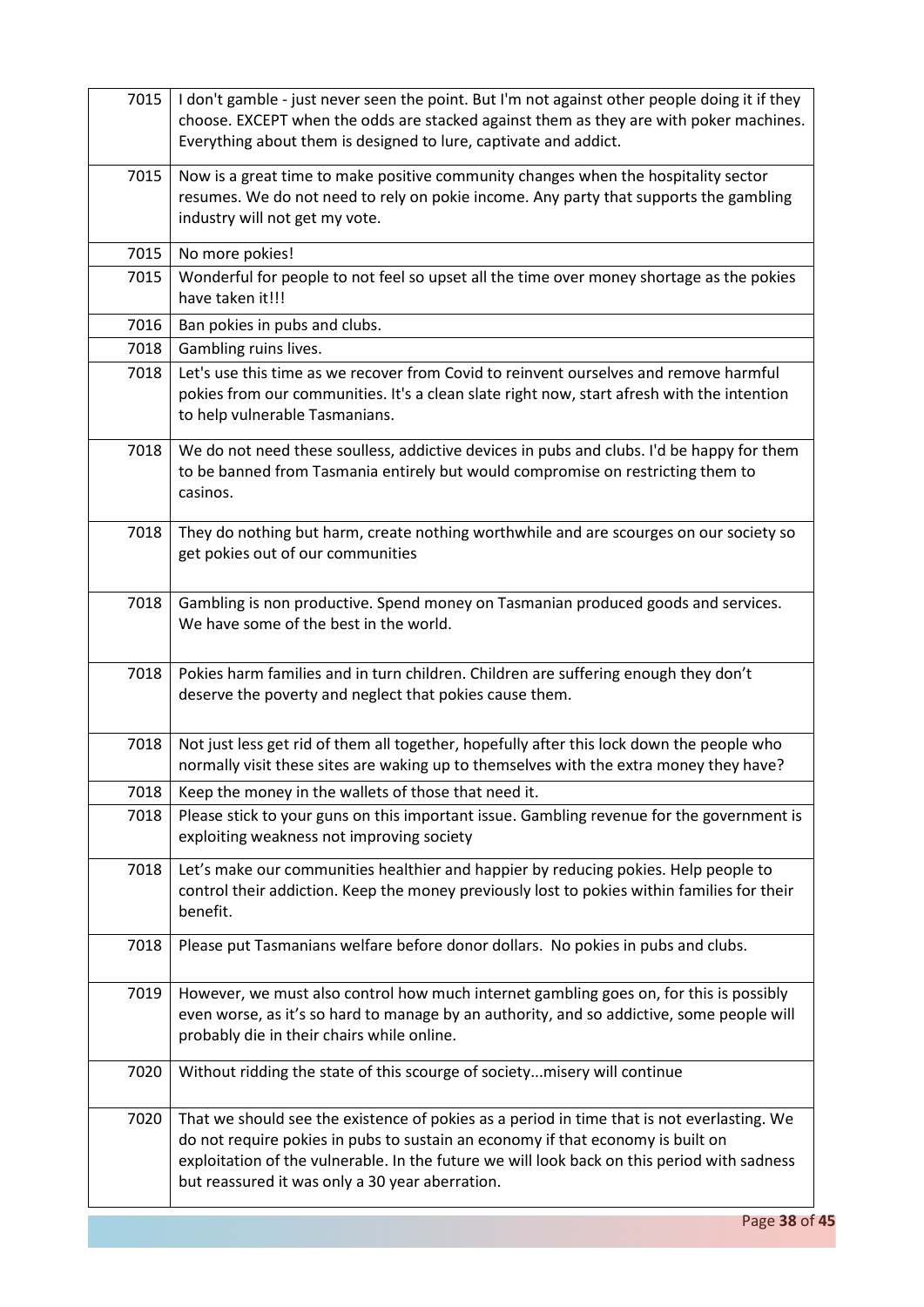| 7024 | This is the perfect time to rethink where we want our state to be. We need to make some<br>hard decisions - but if we don't do it now, it will just get more difficult in the future - as we<br>return to normal<br>I care about the gamblers and their families.             |
|------|-------------------------------------------------------------------------------------------------------------------------------------------------------------------------------------------------------------------------------------------------------------------------------|
| 7025 | Rid Tasmania of this blight on our society and bring back our unique pub culture that<br>Tassie used to have with live music and A healthy social atmosphere                                                                                                                  |
| 7030 | we can live without them                                                                                                                                                                                                                                                      |
| 7050 | let tassie change                                                                                                                                                                                                                                                             |
| 7050 | Fewer machines would be more money in the community and more good food in the<br>children stomachs.                                                                                                                                                                           |
| 7050 | Pokies hurt badly whilst making a few rich. A dirty way to make money. Less harmless<br>pokies please                                                                                                                                                                         |
| 7050 | Until you know someone related to an addicted person you will never understand how<br>important it is to do all in your power to minimise the harm                                                                                                                            |
| 7050 | Please get rid of pokies in pubs and clubs. They do untold harm in many communities. To<br>profit by them is really just amoral                                                                                                                                               |
| 7050 | Let's spend our money in a way that will benefit our local economy and our Tasmanian<br>families.                                                                                                                                                                             |
| 7050 | Stop scamming Tasmanians. Pokies herald poverty - except for the Federal Group!                                                                                                                                                                                               |
| 7050 | Pokies are a very regressive way for getting income for our State, and destructive for the<br>community.                                                                                                                                                                      |
| 7050 | Do no harm. Gambling creates harm. No more pickles. Please.                                                                                                                                                                                                                   |
| 7050 | Start protecting Tasmanian people's welfare!                                                                                                                                                                                                                                  |
| 7050 | Let's build communities, not line the pockets of a wealthy few                                                                                                                                                                                                                |
| 7050 | No pokies!                                                                                                                                                                                                                                                                    |
| 7050 | Even if the Federal Group owns the Tas Liberal Party, it cannot be allowed to be more<br>important to the Tasmanian Government than Tasmanians are.                                                                                                                           |
| 7052 | I worked in gaming for 15 years. I witnessed the damage they caused, not only poker<br>machines but gaming in general. The state is better off without them, period!                                                                                                          |
| 7052 | Reduce the access to pokies. Help stop the addiction.                                                                                                                                                                                                                         |
| 7052 | Pokies are causing so much harm in our communities. Take the Covid shutdown to further<br>push for their removal from pubs and clubs.                                                                                                                                         |
| 7053 | Pokies are designed to be addictive. Players are attracted to the venues but need to have<br>community and Casinos which provide entertainment and limit gambling. It is a source of<br>family poverty and stress. The amounts would be better spent stimulating the economy. |
| 7053 | Pokies are not part of my desired Tasmania.                                                                                                                                                                                                                                   |
| 7053 | This is a social justice issue, Tasmania can do so much better in how it supports the health<br>and wellbeing of its most vulnerable people.                                                                                                                                  |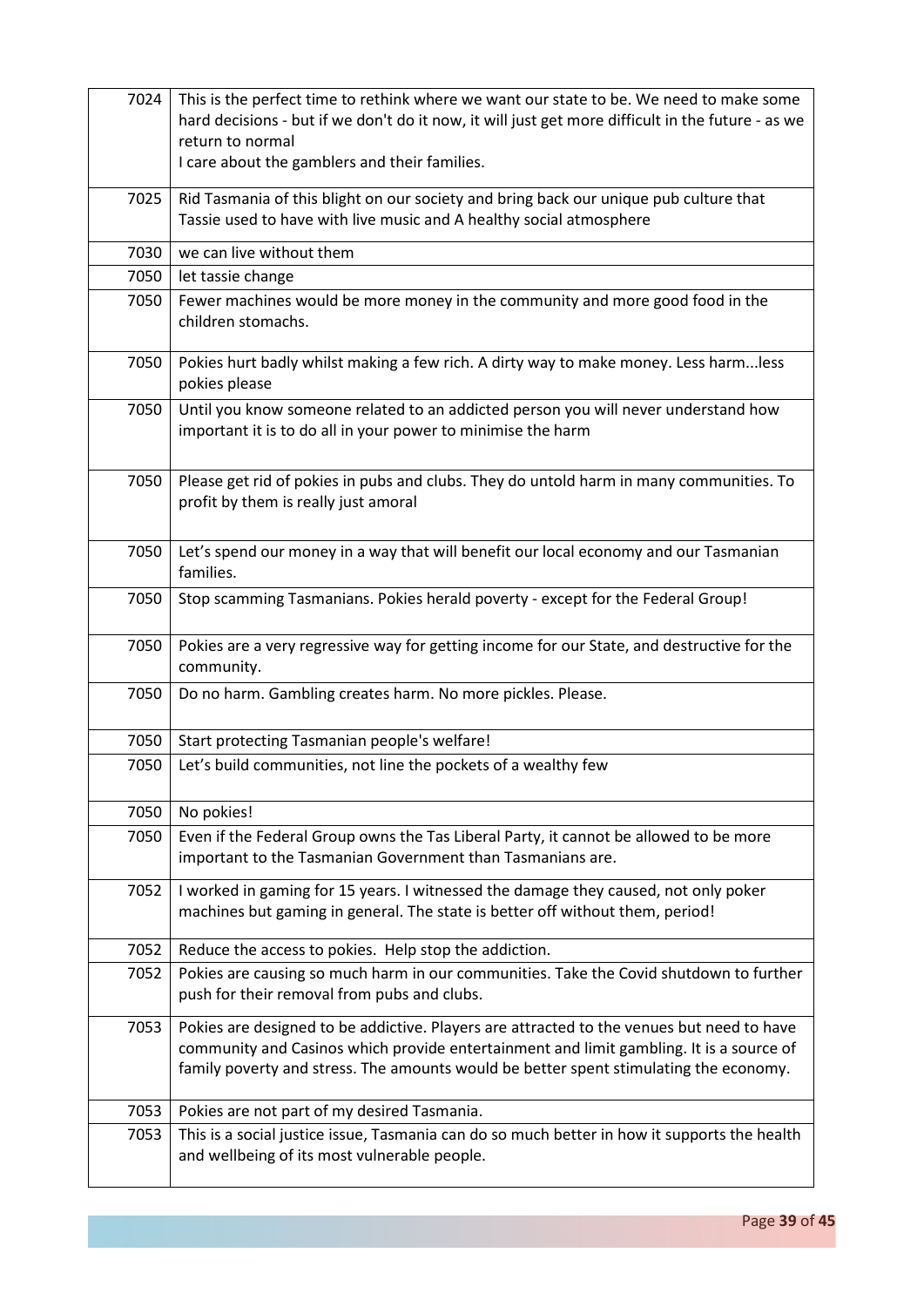| 7053 | Not in pubs!                                                                                                                                                                                                                                                                                                                                                                                                                                       |
|------|----------------------------------------------------------------------------------------------------------------------------------------------------------------------------------------------------------------------------------------------------------------------------------------------------------------------------------------------------------------------------------------------------------------------------------------------------|
| 7054 | Pokie machines are designed to be addictive, and they are rigged so that the more you<br>play, the more you'll lose.                                                                                                                                                                                                                                                                                                                               |
|      | It's unbelievable that such a deliberate, harm-causing device is allowed to flourish in our<br>society. We tax cigarettes and have had strong ad campaigns and now have plain<br>packaging. Everyone knows they are harmful. We are starting to have campaigns about<br>the harm of alcohol and there are laws (albeit probably not strong enough) regarding the<br>responsible serving of alcohol. Yet the pokies carry on as if nothing's wrong. |
|      | Not only that, the money from them does not go to the government, it goes straight to<br>the pokie barons who bought off the Tasmanian Hoteliers association, and then pay big<br>money to skew the election results in this state. All of which should have been completely<br>illegal. With better laws to protect this state the people involved would have been<br>arrested!                                                                   |
| 7054 | Get rid of this disgusting & evil stealing from the less well off Tasmanians                                                                                                                                                                                                                                                                                                                                                                       |
| 7054 | Pubs and clubs should be gathering places for people not noisy, light flashing spaces<br>extracting money by manipulation.                                                                                                                                                                                                                                                                                                                         |
| 7054 | Fewer pokies more fun less misery                                                                                                                                                                                                                                                                                                                                                                                                                  |
| 7054 | Let's build wealth pokies are unfair and destructive to people's lives.                                                                                                                                                                                                                                                                                                                                                                            |
|      | Let's spread wealth!                                                                                                                                                                                                                                                                                                                                                                                                                               |
| 7054 | Expose the LNP for taking bribes from Federal Hotels and rigging the last election or are<br>you to scared because you take bribes too.                                                                                                                                                                                                                                                                                                            |
| 7054 | Pubs and clubs need to be pokies free.                                                                                                                                                                                                                                                                                                                                                                                                             |
| 7054 | There are so many reasons why society, especially families, would benefit from the<br>banning of poker machines.                                                                                                                                                                                                                                                                                                                                   |
|      | The issue that affected my own family is the addiction that drives a person to squander<br>their own money then steal, lie and cheat others out of money to fuel their addiction. It is<br>debilitating to everyone concerned.                                                                                                                                                                                                                     |
|      | Just stop enabling this illness.                                                                                                                                                                                                                                                                                                                                                                                                                   |
| 7054 | I want a Tasmania where people are safe from the harms of pokies.                                                                                                                                                                                                                                                                                                                                                                                  |
| 7054 | The pokies hurt people and transfer their money into the hands of one wealthy family. It's<br>time to stop the corruption!                                                                                                                                                                                                                                                                                                                         |
| 7054 | Our world is now different. Let's make a real difference. Thank you for this initiative.                                                                                                                                                                                                                                                                                                                                                           |
| 7054 | checking                                                                                                                                                                                                                                                                                                                                                                                                                                           |
| 7054 | The harm done to families and children as of pokies in Tasmania has to stop.                                                                                                                                                                                                                                                                                                                                                                       |
| 7109 | Keep them in the casino and out of pubs!!! I avoid anywhere with them. They destroy<br>families. Get them out now!                                                                                                                                                                                                                                                                                                                                 |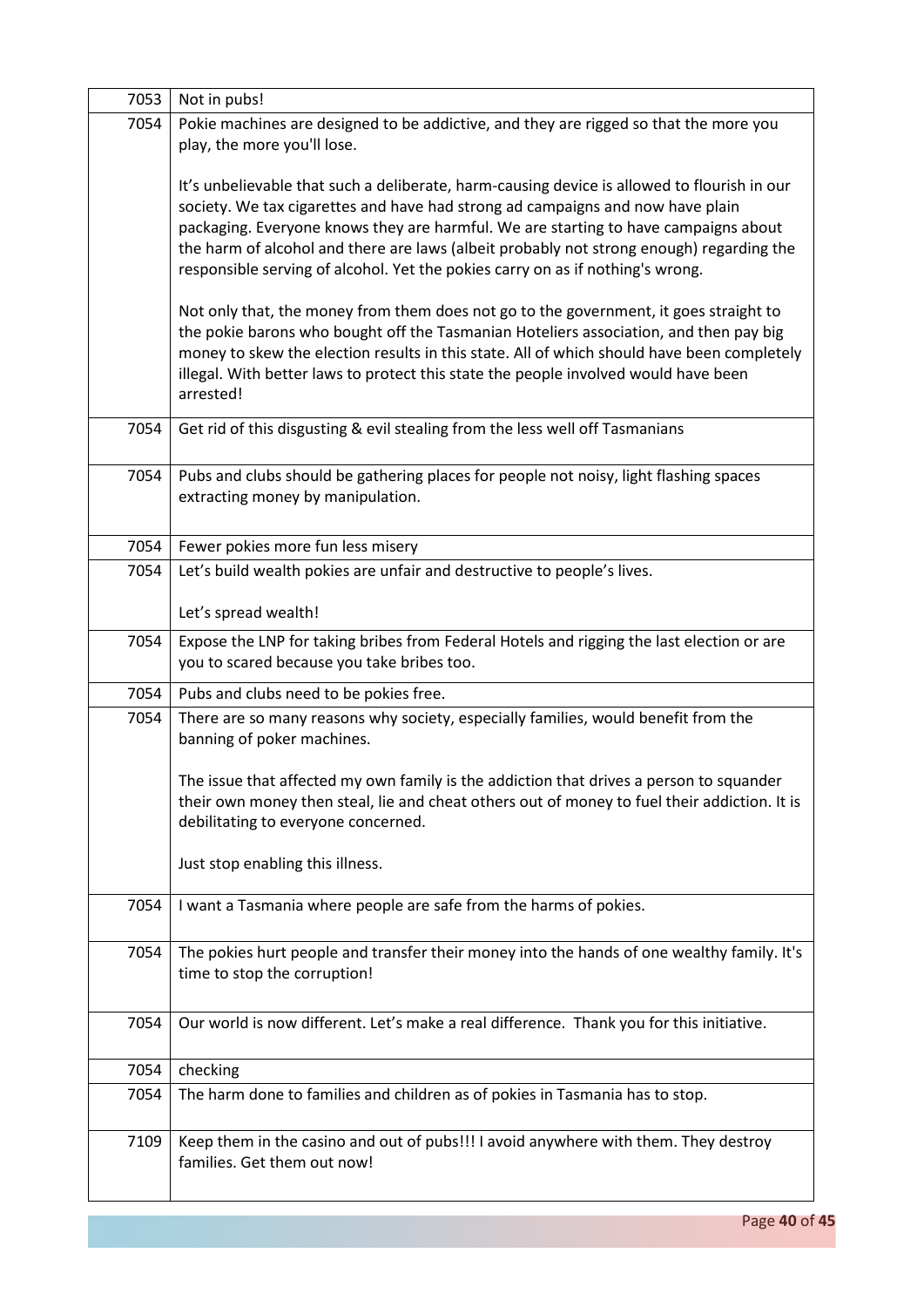| 7112 | Pubs and clubs don't need pokies to survive. They need to reinvent themselves into music<br>venues, family beer gardens, family dining with live music entertainment. So much more<br>than gambling.                                                                                                                                                                                                                                                                                            |
|------|-------------------------------------------------------------------------------------------------------------------------------------------------------------------------------------------------------------------------------------------------------------------------------------------------------------------------------------------------------------------------------------------------------------------------------------------------------------------------------------------------|
| 7113 | It's time for regrowth. The only growth I'm interested is housing for homeless and<br>disadvantaged. Some little tiny houses in accessible places should be the most important<br>thing for helping the most disadvantaged at least get some basic human rights                                                                                                                                                                                                                                 |
| 7113 | Ban the pokies and give families their loved one and their income back where it<br>belongswith the family.                                                                                                                                                                                                                                                                                                                                                                                      |
| 7113 | Empower our most vulnerable to be financially self-sustainable                                                                                                                                                                                                                                                                                                                                                                                                                                  |
| 7116 | Gambling- we don't need it.                                                                                                                                                                                                                                                                                                                                                                                                                                                                     |
| 7140 | These insidious machines are designed to entrap the vulnerable. If we can't get rid of<br>them, tax them dry and spend the money back in the communities it came from, or<br>reduce the amount in any one 'spin' to 10cents!                                                                                                                                                                                                                                                                    |
| 7150 | We need money to keep circulating in our communities and economy to create jobs, not<br>be sucked up by pokies and sent to the mainland.                                                                                                                                                                                                                                                                                                                                                        |
| 7150 | The powerful gambling lobby bought our last election and continue to feast on their<br>immoral earnings. It's time to stand up to them to protect the vulnerable.                                                                                                                                                                                                                                                                                                                               |
| 7150 | Now is the time to focus on building a new economy - a circular economy- that minimises<br>waste, strengthens our key industries like food/agriculture and keeps money circulating<br>within the state creating jobs - this will contributing to a thriving community. Pokies are<br>not compatible with this and lead to harm to local families and money leaving our state.<br>In an economy which is fragile and with households under financial stress, pokies are<br>more risky than ever. |
| 7150 | Poker machines devastate the most vulnerable families in our communities. We must not<br>exploit these people for profit! Please remove pokies from pubs!                                                                                                                                                                                                                                                                                                                                       |
| 7170 | I believe that money frittered away on pokies would be better donated to domestic<br>violence shelters and organisations that support homeless citizens rather than lined the<br>pockets of those who are already obscenely wealthy                                                                                                                                                                                                                                                             |
| 7170 | Let's keep this money in the community, not in the pokies!                                                                                                                                                                                                                                                                                                                                                                                                                                      |
| 7172 | Is WA can do it so can Tasmania                                                                                                                                                                                                                                                                                                                                                                                                                                                                 |
| 7173 | We have seen the good side, let's keep it that way. More money into the community not<br>into ex Tasmanians pockets                                                                                                                                                                                                                                                                                                                                                                             |
| 7173 | We have a fresh opportunity to wisely plan how we want to really live in this participatory<br>democracy post pandemic. Let's not gamble it away anymore.                                                                                                                                                                                                                                                                                                                                       |
| 7184 | Make real time public disclosure of political donations mandatory                                                                                                                                                                                                                                                                                                                                                                                                                               |
| 7203 | Stop them!                                                                                                                                                                                                                                                                                                                                                                                                                                                                                      |
| 7215 | It's obvious the people who gamble can least afford it so let's stop the monopoly with<br>Federal Hotels and bring back live bands.                                                                                                                                                                                                                                                                                                                                                             |
| 7215 | Hopefully gamblers will see more money for food and essentials now.                                                                                                                                                                                                                                                                                                                                                                                                                             |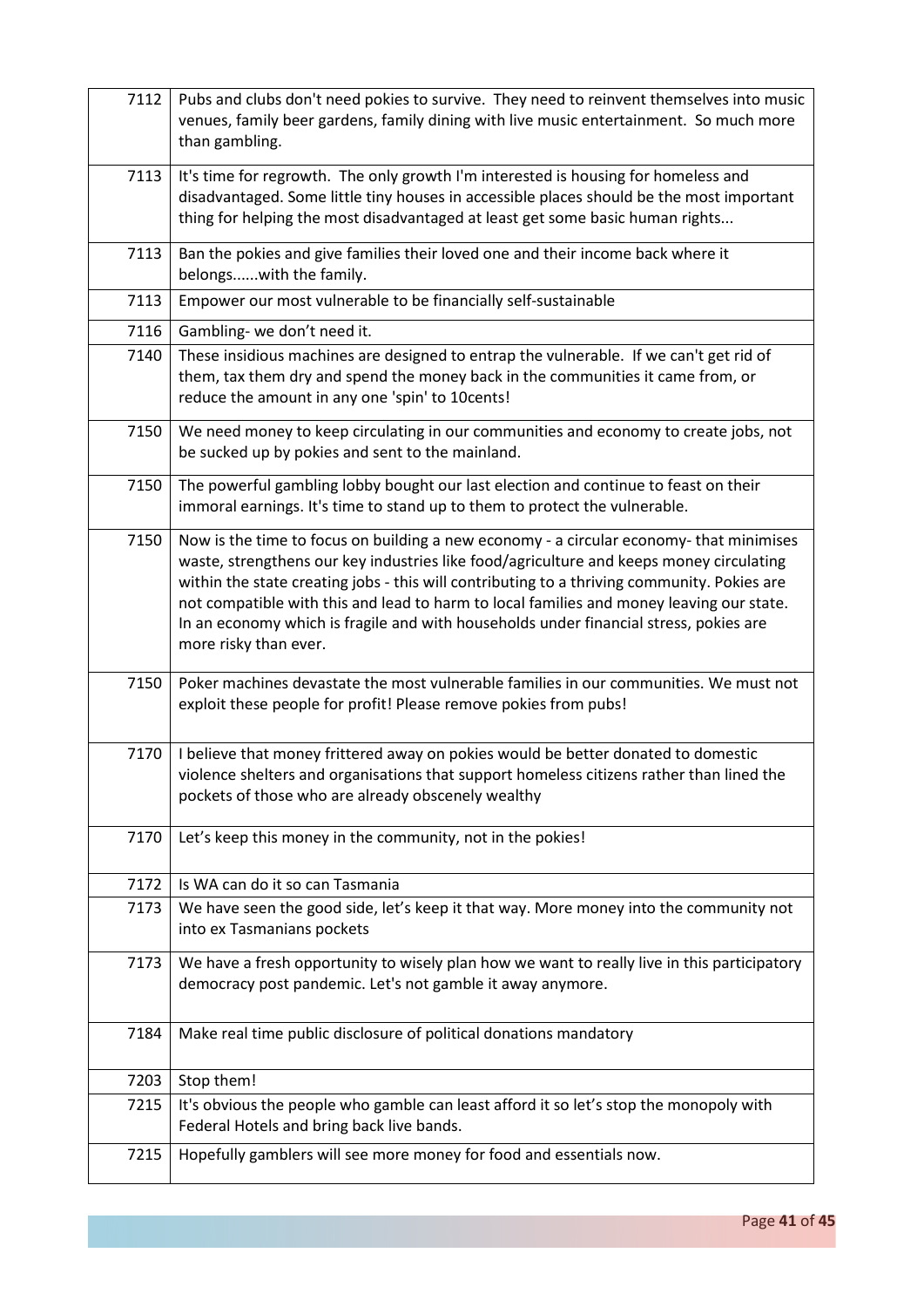| 7216 | Too many families going without because of gambling addiction We need to reduce the<br>pokies numbers now, and encourage further removal into the future.                                                                                                                                                                                                                                                 |
|------|-----------------------------------------------------------------------------------------------------------------------------------------------------------------------------------------------------------------------------------------------------------------------------------------------------------------------------------------------------------------------------------------------------------|
| 7216 | I think of less financial harm to families and more money available for the things that<br>matter.                                                                                                                                                                                                                                                                                                        |
| 7216 | If we must have pokies, keep them in casinos. Otherwise greatly reduce the numbers and<br>the amount of maximum bet.                                                                                                                                                                                                                                                                                      |
| 7248 | Enough is enough. Gambling is as bad as smoking, and pokies are harming already<br>vulnerable people.                                                                                                                                                                                                                                                                                                     |
| 7248 | You're gambling with more than your change.                                                                                                                                                                                                                                                                                                                                                               |
| 7248 | Half the number of pokie machines and have bet limits imposed                                                                                                                                                                                                                                                                                                                                             |
| 7249 | As we rebuild our community after COVID-19, the last thing Tasmania needs is a return to<br>the same high levels of pokies harm. We can do much better than that.                                                                                                                                                                                                                                         |
| 7249 | My message is we do not need the pokies in clubs and pubs, people do not beat the odds<br>on pokies, and the heartache for families is horrifying and the message that so much<br>money goes out of this state and the                                                                                                                                                                                    |
|      | Government should do more for the families. Like social distancing will help but the<br>desperation in gambling addiction is heartbreaking. Advertising at the last state election<br>and the money spent to help workers and gambling to continue was unwisely spent.<br>Families suffer and individuals. They lose out by having to sell their assets and it can lead<br>to stealing and more problems. |
| 7249 | I saw a friend of a friend losing her husband and then slide into depression and then lost<br>everything at CCC in Launceston sad no house no car living in a rental. This is but one<br>story. There would be thousands of similar stories.<br>Free bus rides to Hobart even.<br>Devastating on families, also the victims.                                                                              |
| 7250 | Pokies are unnecessary and cause a great deal of harm within our communities.                                                                                                                                                                                                                                                                                                                             |
| 7250 | Let's invest more in recycling and renewables                                                                                                                                                                                                                                                                                                                                                             |
| 7250 | Please be brave and ask do something which will make a real difference now and into the<br>future for Tasmania.                                                                                                                                                                                                                                                                                           |
| 7250 | Casinos, pubs and all venues should have less poker machines.<br>Cut the number in Tas by half                                                                                                                                                                                                                                                                                                            |
| 7250 | We don't need pokies                                                                                                                                                                                                                                                                                                                                                                                      |
| 7250 | Pokies are places where they are certain to do the most harm. Now is not the time for                                                                                                                                                                                                                                                                                                                     |
|      | profiting from exploiting our most vulnerable people.                                                                                                                                                                                                                                                                                                                                                     |
| 7250 | Taking pokies out of pubs would reduce the number of gambling addicts in Tasmania.                                                                                                                                                                                                                                                                                                                        |
| 7250 | Get pokies out of pubs & clubs!                                                                                                                                                                                                                                                                                                                                                                           |
| 7250 | Pokies are killing the people of Tasmania please get them out so that people can live.                                                                                                                                                                                                                                                                                                                    |
| 7250 | Less pokies is better for families                                                                                                                                                                                                                                                                                                                                                                        |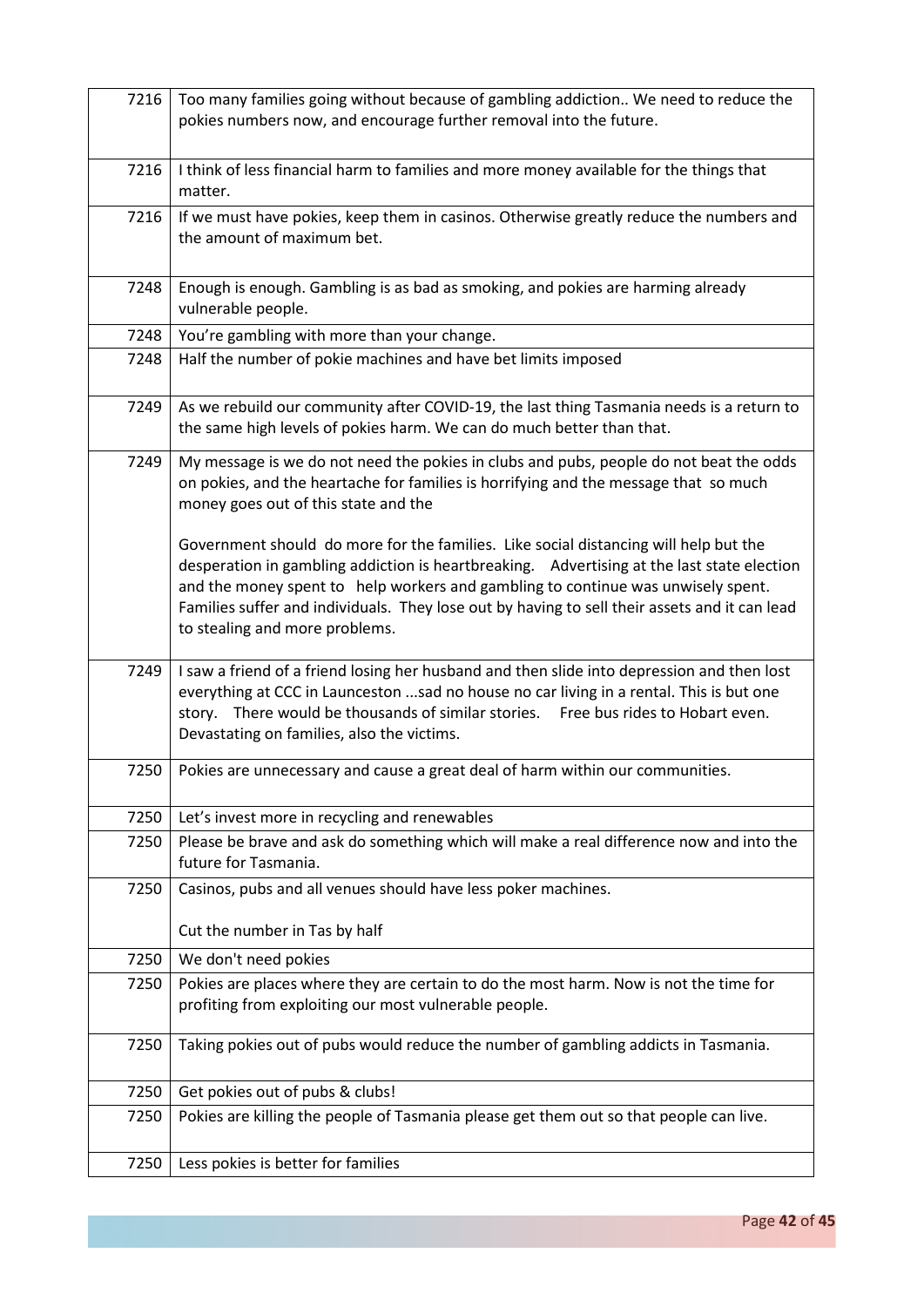| 7250 | Tasmanians don't need pokies they need their time and money to support their family                                                                                    |
|------|------------------------------------------------------------------------------------------------------------------------------------------------------------------------|
| 7250 | Pokies are a cancer on society. Pubs used to be places people would socialise in. Meet in.<br>Dine in. Now they just suck the money out of addicts is a backside room. |
| 7253 | Commit to legislating evidence-based harm minimisation measures, like slower spin                                                                                      |
|      | speeds, lower maximum bet limits, lower jackpots and shorter opening hours                                                                                             |
|      |                                                                                                                                                                        |
|      | AND monitor the time spent on pokies too                                                                                                                               |
| 7254 | Time to correct old dangerous ways, stop poker machines availability, remove from hotels                                                                               |
|      | completely. Only allow them in casino venues.                                                                                                                          |
|      |                                                                                                                                                                        |
| 7258 | Let's help Tasmanian families keep food on the table, reduce domestic violence and not                                                                                 |
|      | allow one family to have such a financial monopoly on our economy                                                                                                      |
|      |                                                                                                                                                                        |
| 7275 | If there must be pokies only have them in the casinos.                                                                                                                 |
|      |                                                                                                                                                                        |
|      | Whilst they are readily available to access in the community they will continue to gobble                                                                              |
|      | up millions of dollars that would be better spent in families and circulating in the local                                                                             |
|      | community not bolstering the coffers of Greg Ferrell and the clubs.                                                                                                    |
|      |                                                                                                                                                                        |
| 7277 | Just get rid of them, too much harm just to enrich a minority of people, and they don't                                                                                |
|      | employ the people they claim either, they are Machines.                                                                                                                |
|      |                                                                                                                                                                        |
| 7277 | Get rid of this cancer on society                                                                                                                                      |
| 7300 | Get the poker machines out of pubs. Allocate any future licences via transparent tender                                                                                |
|      | process. Restrict maximum bets.                                                                                                                                        |
| 7301 | I agree with Meg Webb on her opinion about poker machines in pubs and clubs, I think                                                                                   |
|      | they should be band from pubs and clubs which would mean families would have money                                                                                     |
|      | to spend on essential family items instead of all their money going to Federal Hotels,                                                                                 |
|      | Western Australia doesn't need pokie machines so why do we. Too many children are                                                                                      |
|      | going without so Federal Hotels can increase their profits, it's not right.                                                                                            |
|      |                                                                                                                                                                        |
| 7304 | Limit pokies to casinos, betting limits and time limits!                                                                                                               |
| 7304 | Get the pokies out of pubs!                                                                                                                                            |
| 7304 | Long overdue                                                                                                                                                           |
| 7304 | You wouldn't set up a bar with Ice in a pub, or heroin, and profit from the misery these                                                                               |
|      | addictions bring. Addiction destroys our communities - give people a chance and remove                                                                                 |
|      | this one source of additive behaviour there is actually some control over.                                                                                             |
|      |                                                                                                                                                                        |
| 7304 | Pokies should only be in the casinos and NOT pubs and clubs, there should be limits on                                                                                 |
|      | bets and machines. It should not be a monopoly by the Farrell Group                                                                                                    |
|      |                                                                                                                                                                        |
| 7306 | Rip out the pokies, make space for live music!                                                                                                                         |
| 7310 | Pokies out of pubs and clubs!                                                                                                                                          |
| 7310 | Put people before profits and revenue.                                                                                                                                 |
| 7310 | Pokies and gambling are a hideous blight on the welfare and happiness of Tasmanian                                                                                     |
|      | families. Remove and destroy them.                                                                                                                                     |
|      |                                                                                                                                                                        |
|      |                                                                                                                                                                        |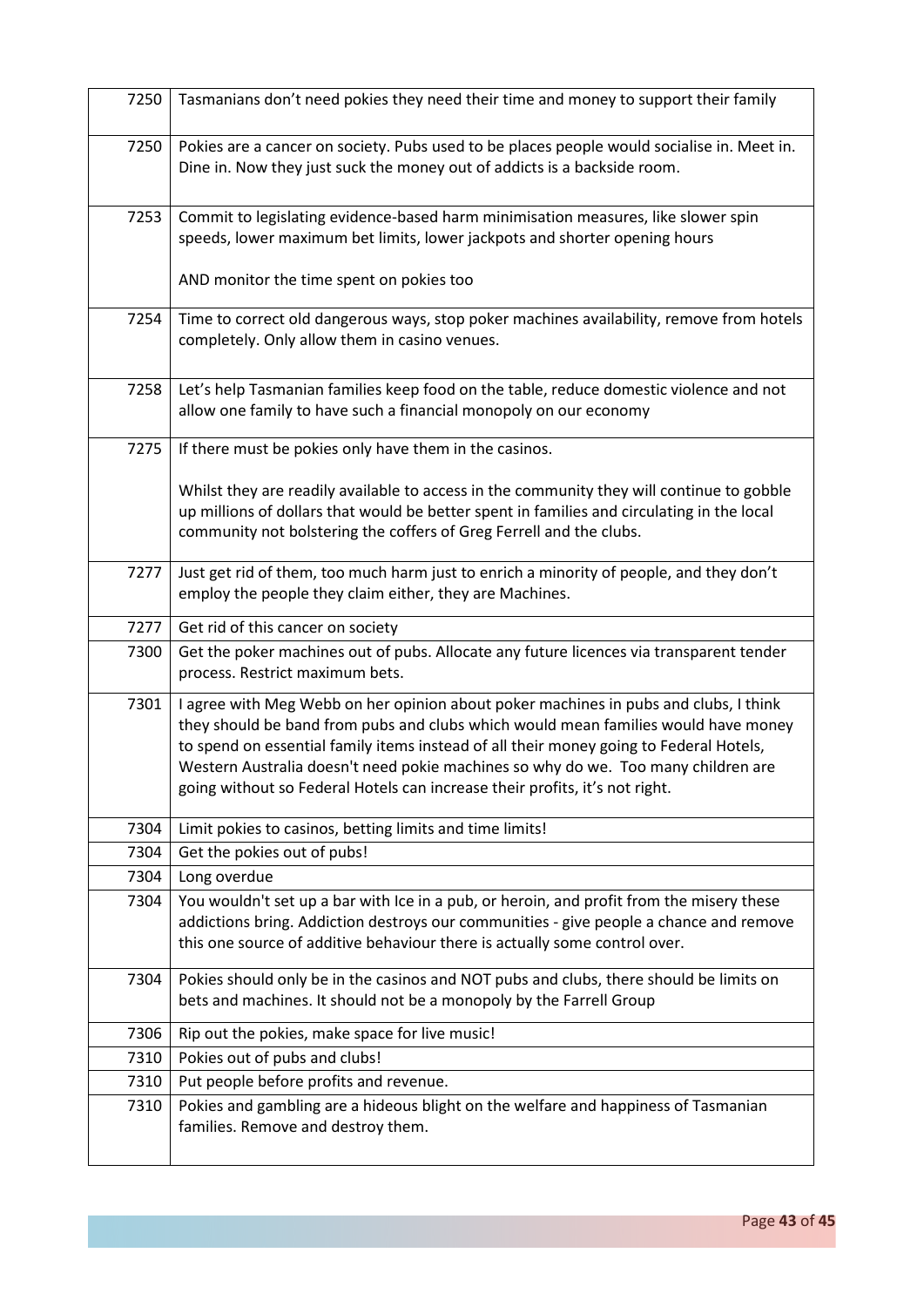| 7310 | The health of host animals improves once the parasites that infect them are removed.<br>Apply that knowledge to our communities.                                                                                                                                                                                                                                                                                                                                                                                                                                                            |
|------|---------------------------------------------------------------------------------------------------------------------------------------------------------------------------------------------------------------------------------------------------------------------------------------------------------------------------------------------------------------------------------------------------------------------------------------------------------------------------------------------------------------------------------------------------------------------------------------------|
| 7310 | It's obvious to my family how that during lockdown how much money was saved at home<br>and how the quality of our life improved! Anonymous                                                                                                                                                                                                                                                                                                                                                                                                                                                  |
| 7310 | Encourage venues to offer proper entertainment such as music. We need more live music<br>venues.                                                                                                                                                                                                                                                                                                                                                                                                                                                                                            |
| 7310 | Pokies can stay in casinos but should be removed from pubs and clubs                                                                                                                                                                                                                                                                                                                                                                                                                                                                                                                        |
| 7310 | Eric abetz drinks his own bathe water                                                                                                                                                                                                                                                                                                                                                                                                                                                                                                                                                       |
| 7310 | Rescue people from their damaging addiction                                                                                                                                                                                                                                                                                                                                                                                                                                                                                                                                                 |
| 7310 | I have never seen an instance of pokies helping society. I have personally only ever used<br>them a few times (Not my thing) but have seen the damage they cause when people<br>become addicted.                                                                                                                                                                                                                                                                                                                                                                                            |
| 7310 | We have a huge problem here with pokies in Tasmania. Affecting the rural townships and<br>its people who can very least afford it. Much better that the money spent goes into the<br>local economy in a healthier way. Pokies should only be in casinos, and even then<br>spending limits put in place. Get them out of our local pubs and clubs now.                                                                                                                                                                                                                                       |
| 7310 | Develop initiatives to encourage pubs and clubs to become pokies-free and be reborn as<br>community-building social hubs                                                                                                                                                                                                                                                                                                                                                                                                                                                                    |
| 7315 | It's in the question, less pokies harm.                                                                                                                                                                                                                                                                                                                                                                                                                                                                                                                                                     |
| 7315 | The pokies destroy families                                                                                                                                                                                                                                                                                                                                                                                                                                                                                                                                                                 |
| 7316 | It smacks of corruption for one family to be able to take all the profits from these terrible<br>machines. Ban them.                                                                                                                                                                                                                                                                                                                                                                                                                                                                        |
| 7316 | Pokies are out of control and do absolutely nothing positive for society. I have seen the<br>harm they do.                                                                                                                                                                                                                                                                                                                                                                                                                                                                                  |
| 7320 | Just need to stop these pokies                                                                                                                                                                                                                                                                                                                                                                                                                                                                                                                                                              |
| 7320 | I have been a victim, of a person addicted to pokies. She now lives in poverty and is<br>constantly fuelling her gambling habit with her pension. She doesn't eat quality food and<br>has next to no furniture or belongings. She doesn't see the harm that has caused her<br>family or herself because all she can think of is spending every last dime chasing the big<br>one and using her system" to try and win. She lost her house and her family to this<br>addiction. I would hate to see this happen to anyone else. Pubs and clubs need to be<br>more family friendly. Live bands |
| 7320 | Get rid of them in pubs please, should be casino's only                                                                                                                                                                                                                                                                                                                                                                                                                                                                                                                                     |
| 7321 | Focus on infrastructure, housing, health and tourism                                                                                                                                                                                                                                                                                                                                                                                                                                                                                                                                        |
| 7321 | Ya can't win                                                                                                                                                                                                                                                                                                                                                                                                                                                                                                                                                                                |
| 7325 | I lost my job because the owners were hooked on these.                                                                                                                                                                                                                                                                                                                                                                                                                                                                                                                                      |
| 7325 | Bring back the old pub life and good times. Pokies destroyed it. Along with family's and<br>lives.                                                                                                                                                                                                                                                                                                                                                                                                                                                                                          |
| 7330 | The game is rigged, don't play the game. Put your money where it will stay, in your local<br>community run and owned businesses, supporting those that matter.                                                                                                                                                                                                                                                                                                                                                                                                                              |
| 7331 | The Pokies Prey on the Vulnerable and Rob Our Communities of \$\$\$ that Could be Better<br>Spent in Other Areas Thus Boosting Local Economies                                                                                                                                                                                                                                                                                                                                                                                                                                              |